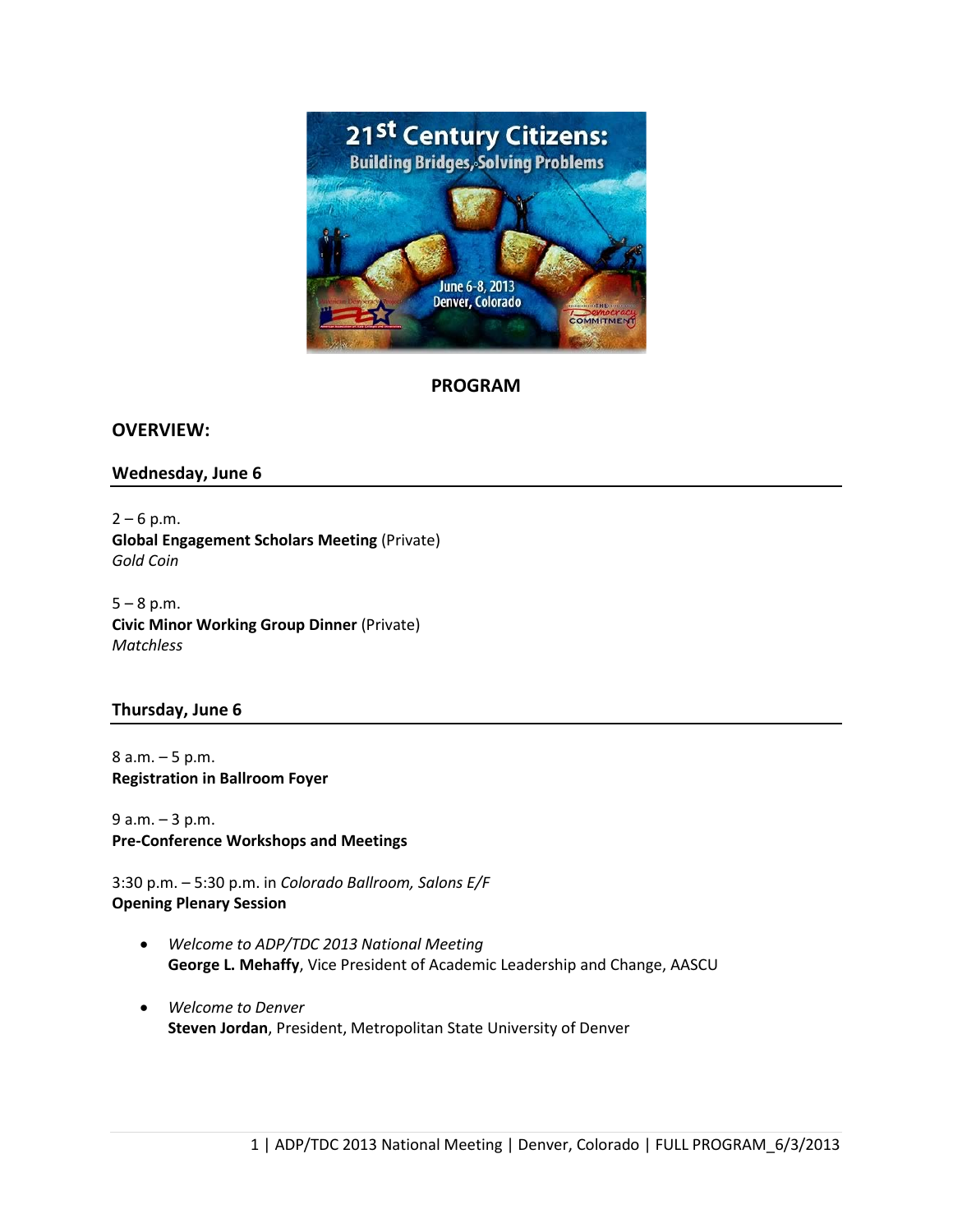- *Singing of the U.S. National Anthem* **Melia Tagovailoa**, Metropolitan State University of Denver, Class of 2013 music major
- **Performance by Metropolitan State University of Denver's** *Journey Through Our Heritage (JTOH)*

JTOH is one of the nation's most innovative and unique multi-cultural educational programs sponsored by Metropolitan State University of Denver (MSU Denver) Department of Chicana/o Studies. The Journey partners MSU Denver college students with local high school students and engages them in a yearlong program that enhances current public school curriculum in the areas of African/African American, Native American, Chicana/o, Mexicana/o, Mexican-American and Latina/o studies. The program stresses the role of the individual in shaping community through activism and civic engagement. The grand finale of the yearlong endeavor is an academic "knowledge bowl" between participating high school teams.

## *Poetas en una Jornada (Poets on a Journey)*

Students from The Journey Through Our Heritage Program will perform, "It's Time to March," a cultural tribute, using Flor y Canto (Flower and Song), a traditional art form of the Mexica people, that utilizes creativity in building a civil society Performers: **Ramon Del Castillo**, MSU Denver Department Chair of Chicana/o Studies and the MSU Denver College Mentors: **Lane Gillespie, Nelson Moreno Avila, Jay Jaramillo, Nicole Pasillas, and Renee Bryant**

- *Remarks* **George L. Mehaffy**, Vice President of Academic Leadership and Change, AASCU
- *Remarks and Introduction of Plenary Speaker* **Bernie Ronan**, Associate Vice Chancellor, Public Affairs, Maricopa Community Colleges

# **Opening Plenary: Empowering Millennials to Create Change**

This is the both the best of times and the worst of times. The worst is the unprecedented level of global change and the uncertainty and insecurity that come with change. Our environment, our economy, our civil society are in a tailspin. The tools for mediating these new and often turbulent terrains are evolving slower than the change itself. The good news is that a new generation of idealists – the Millennials – are coming of age to navigate these murky waters. But this is only if we effectively prepare them for this brave new world. We cannot use old methods for addressing this new world; we need to redesign our educational system for major social and economic transformation. Millennials need skills to tackle tomorrow's key challenges, including sustainability, civility and global citizenship, and above all, ambiguity. These challenges are best addressed through experiential learning focused less on servicelearning (learning how to do what is already being done) and more on innovating social change experiences for Millennials, so that they may deliver in these new times.

Presenter: **Denise Fairchild**, President & CEO, Emerald Cities Collaborative

• *ADP 10th Anniversary Student-Designed Logo Competition Results and the Unveiling of the New ADP Logo* **Jennifer Domagal-Goldman**, ADP National Manager, AASCU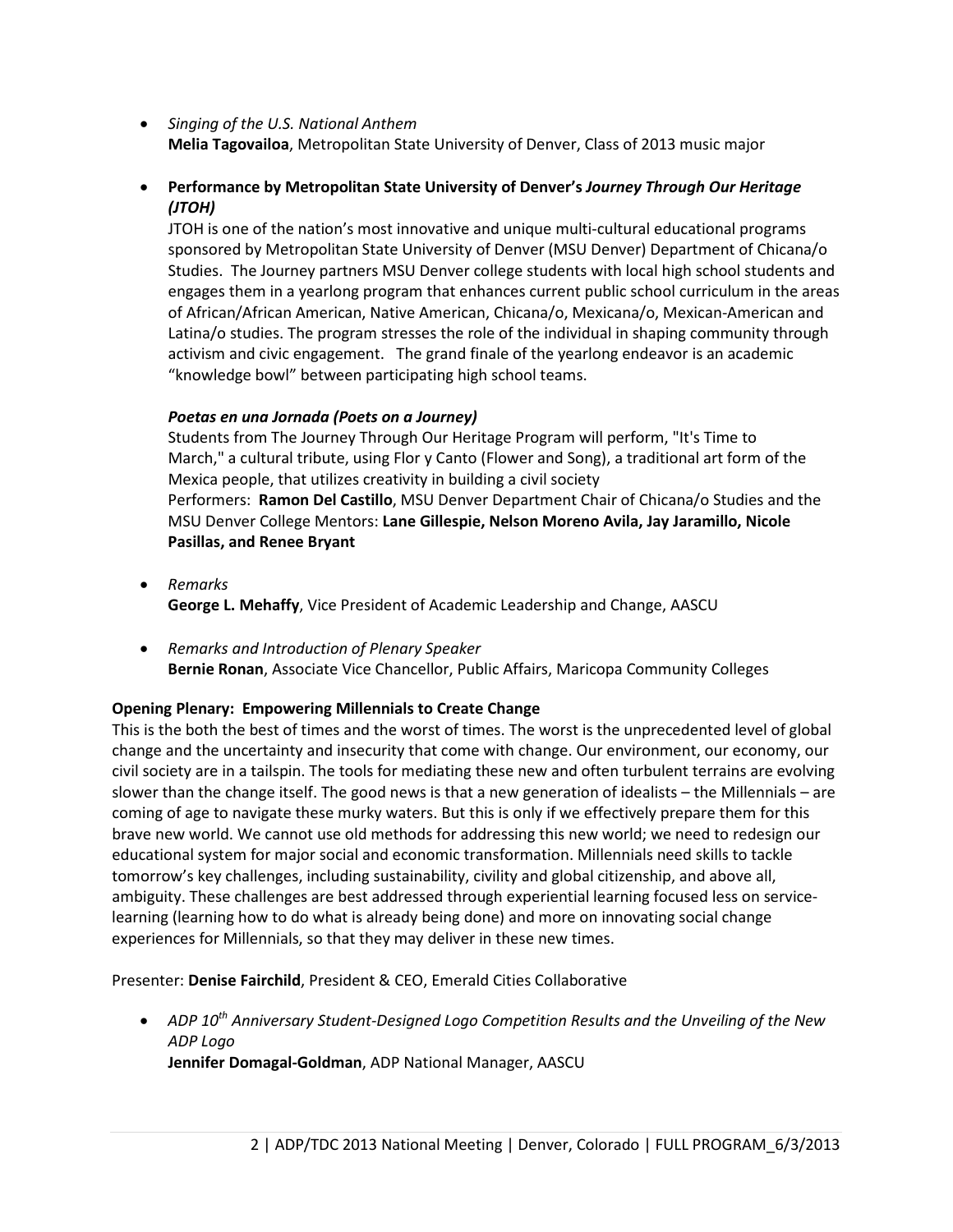- *TDC Civic Chronicles Video* **Amee Bearne**, TDC National Coordinator, AASCU
- *Housekeeping Announcements* **George L. Mehaffy**, Vice President of Academic Leadership and Change, AASCU

5:30 p.m. **Opening Reception** (wine & cheese) *Denver Ballroom and Foyer*

6:30 p.m. **Dinner on Your Own**

 $7:15$  p.m.  $-10$  p.m. **Kettering Foundation Dinner** (by invitation) *Appaloosa Grill*

# **Friday, June 7**

7 a.m. – 5 p.m. **Registration in Ballroom Foyer**

7:15 a.m. – 8:45 a.m. **Networking Breakfast** and **Breakfast Breakout Sessions** *Colorado Ballroom, Salons E/F and designated rooms*

# 9 a.m. – 10:30 a.m. in *Colorado Ballroom, Salons E/F*

## **Plenary Sessio[n: A](http://peterlevine.ws/?p=10850) Defense of Higher Education and its Civic Mission**

The liberal arts and the civic mission of higher education are under attack in this time of economic crisis and political polarization. In several states, policies are pending to raise tuition for majors that do not lead directly to jobs. We should not be offended by this kind of critique. We charge a lot of money for tuition, and citizens are entitled to ask what we produce for it. But we can proudly and forthrightly make the case for the civic mission of the higher education. The purpose of the liberal arts is to prepare people for responsible citizenship, and the best forms of civic engagement are intellectually challenging; they are the liberal arts in action. Research shows that civic education at the college level makes people into better workers. And engaged universities address many serious public problems, including unemployment, that matter to citizens and policymakers.

Introduction by: **Jennifer Domagal-Goldman**, ADP National Manager, AASCU Presenter: **Peter Levine**, Lincoln Filene Professor of Citizenship and Public Affairs and Director of CIRCLE, Tisch College/CIRCLE, Tufts University

• *The 2013 William M. Plater Award For Leadership in Civic Engagement* Presented by: **George L. Mehaffy**, Vice President of Academic Leadership and Change, AASCU; and previous Plater Award recipients **Vince Magnuson (2011)**, Provost Emeritus, University of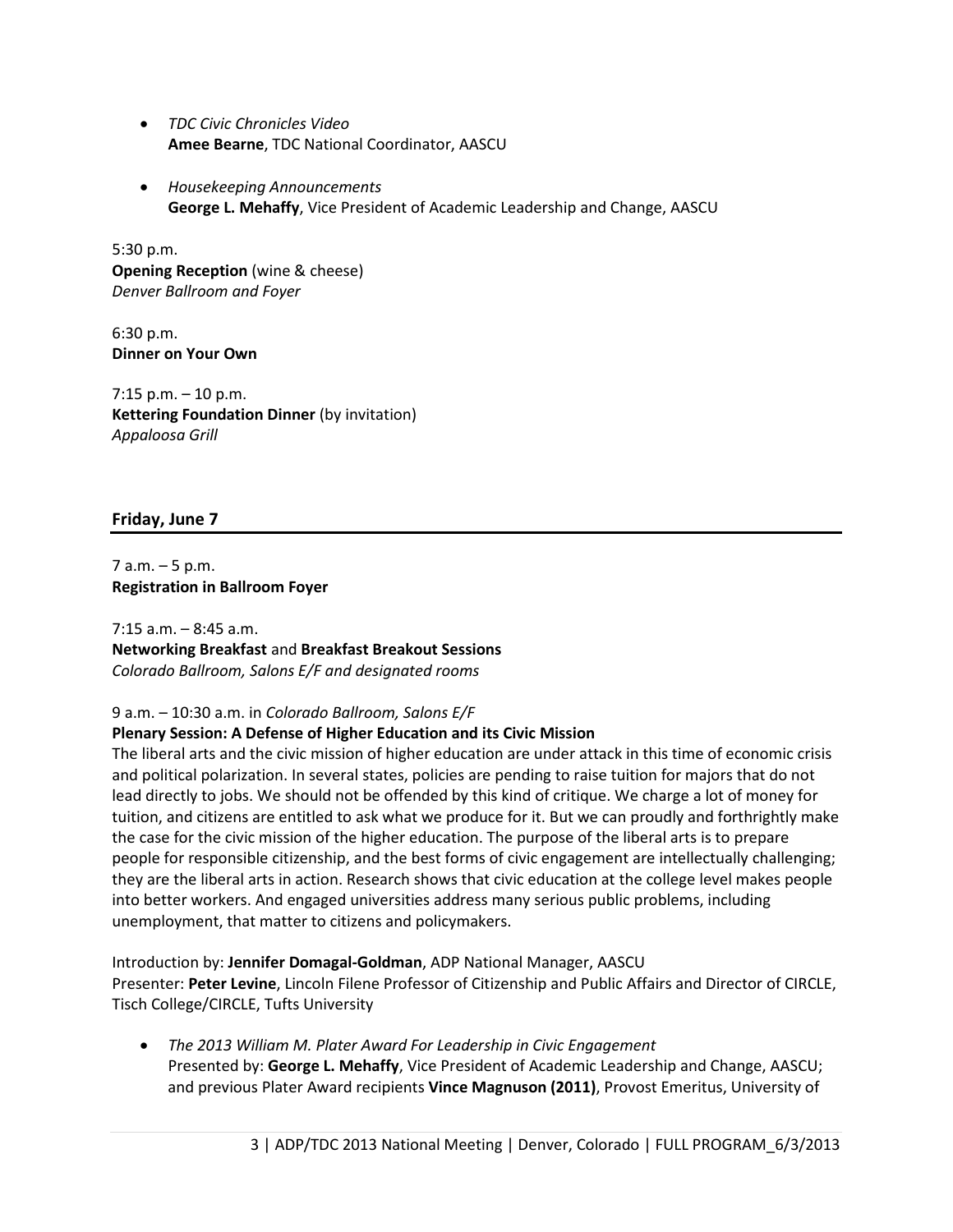Minnesota Duluth; and **Mel Netzhammer (2012)**, Chancellor Washington State University Vancouver

- *The 2013 John Saltmarsh Award for Emerging Leaders in Civic Engagement* Presented by: **Jennifer Domagal-Goldman**, ADP National Manager, AASCU; **John Saltmarsh**, Co-Director, New England Resource Center for Higher Education (NERCHE), University of Massachusetts, Boston; and previous Saltmarsh Award recipients **Emily Janke (2012)**, Director, Institute for Community and Economic Engagement, University of North Carolina at Greensboro and **Paul Markham (2012)**, Director, Community-Based Learning and Research and Affiliate Faculty, School of Interdisciplinary Arts and Sciences, University of Washington Bothell
- *TDC Civic Chronicles Video II* **Amee Bearne**, TDC National Coordinator, AASCU
- *Housekeeping Announcements* **George L. Mehaffy**, Vice President of Academic Leadership and Change, AASCU

10:45 a.m. – Noon **Program Session I: Featured Sessions**

Noon – 1:30 p.m. **Lunch on Your Own**

Noon – 1:30 p.m. **The Democracy Commitment Organizing Lunch** (open to TDC faculty, staff and students only) *Colorado Ballroom, Salons E/F*

Noon – 1:30 p.m. **ADP/Kettering Foundation Project Development Lunch** (by invitation) *The Broker Restaurant*

1:30 p.m. – 2:45 p.m. **Program Session II**

2:55 p.m. – 3:25 p.m. **Poster Session** 

3:30 p.m. – 5 p.m. **Program Session III: Lightning Rounds**

3:45 p.m. – 5 p.m. **A Picture is Worth a Thousand Words, But a Video is Worth a Thousand Stories: A Two-Day Film Workshop** (students only; RSVP required) *Colorado Ballroom, Salon B*

5 p.m. **Dinner on Your Own**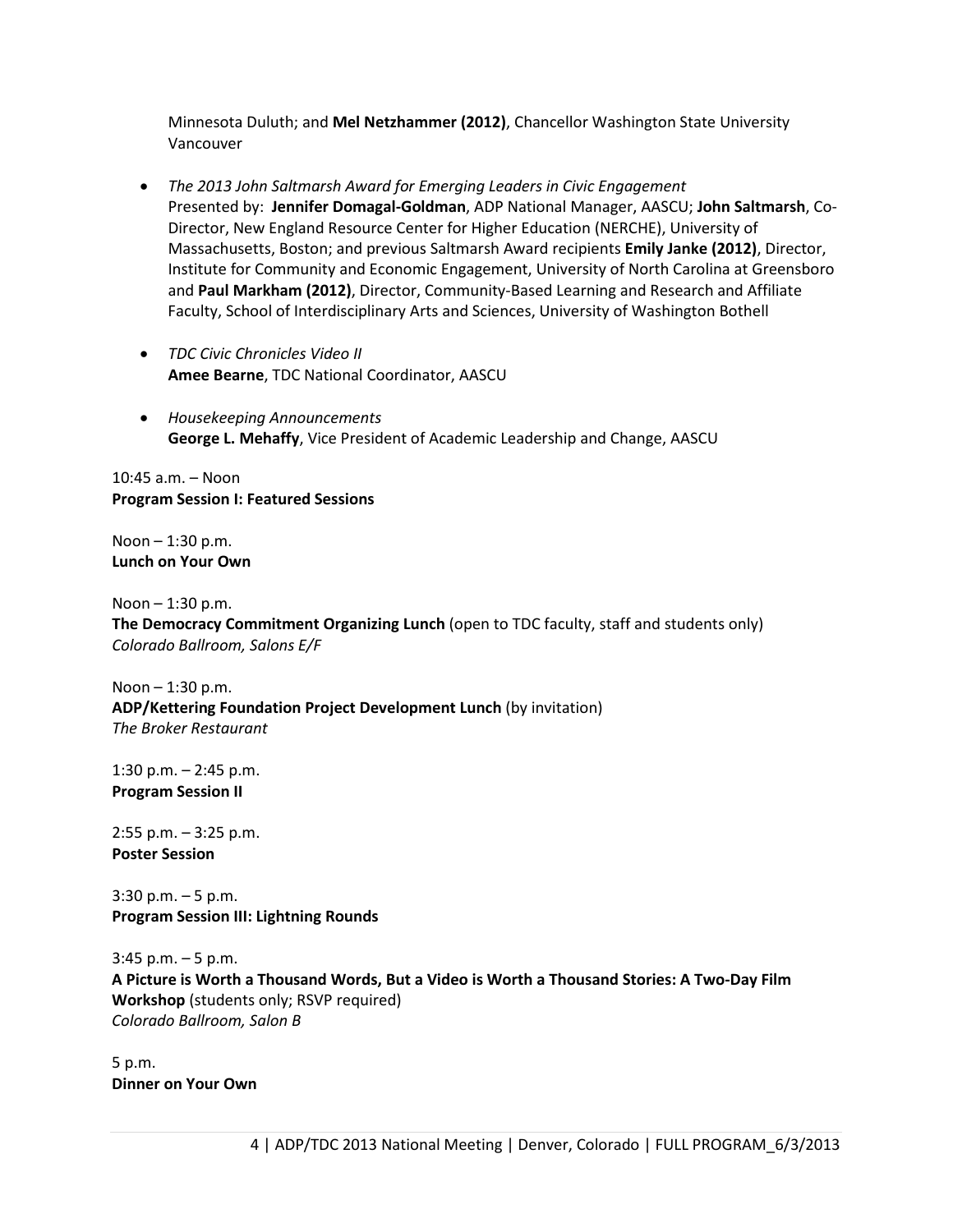5 p.m. – 5:30 p.m. **ADP National Student Advisory Council Info Session**  *Denver Ballroom, Suites I/II*

5:30 p.m.  $-7$  p.m. **ADP/TDC Student Mixer** (students only) *Denver Ballroom, Suites III/IV*

 $7:15$  p.m.  $-10$  p.m. **Kettering Foundation Dinner** (by invitation) *Appaloosa Grill*

## **Saturday, June 8**

8 a.m. – 5 p.m. **Registration in Ballroom Foyer**

6 a.m. – 8:30 a.m. **Breakfast on Your Own**

8:30 a.m. – 9:45 a.m.

**Plenary Session: ADP/TDC Student Panel** in *Colorado Ballroom, Salons E/F* Meet the winners of the ADP/TDC Student Video contest and hear them reflect about their own civic learning and engagement as well as suggest how our campuses can better foster learning environments that encourage all students to be the informed, engaged citizens our communities need.

Introductions by: **Amee Bearne**, TDC National Coordinator, AASCU

Moderator: **Verdis Robinson,** Instructor of History and African-American Studies, Monroe Community College (N.Y.)

Presenters: **Bianca Brown**, Western Kentucky University; **Justin Machelski**, Delta College (Mich.); **Quinta Tangoh**, Cuyahoga Community College (Ohio); and **Rachel Wintz**, University of Alaska Anchorage

- *TDC Civic Chronicles Video III* **Amee Bearne**, TDC National Coordinator, AASCU
- *Housekeeping Announcements* **George L. Mehaffy**, Vice President of Academic Leadership and Change, AASCU

10 a.m. – 11:30 a.m. **Program Session IV**

10 a.m. – 11:30 a.m.

**A Picture is Worth a Thousand Words, But a Video is Worth a Thousand Stories: A Two-Day Film Workshop** (continued from Friday—students only; RSVP required) *Molly Brown*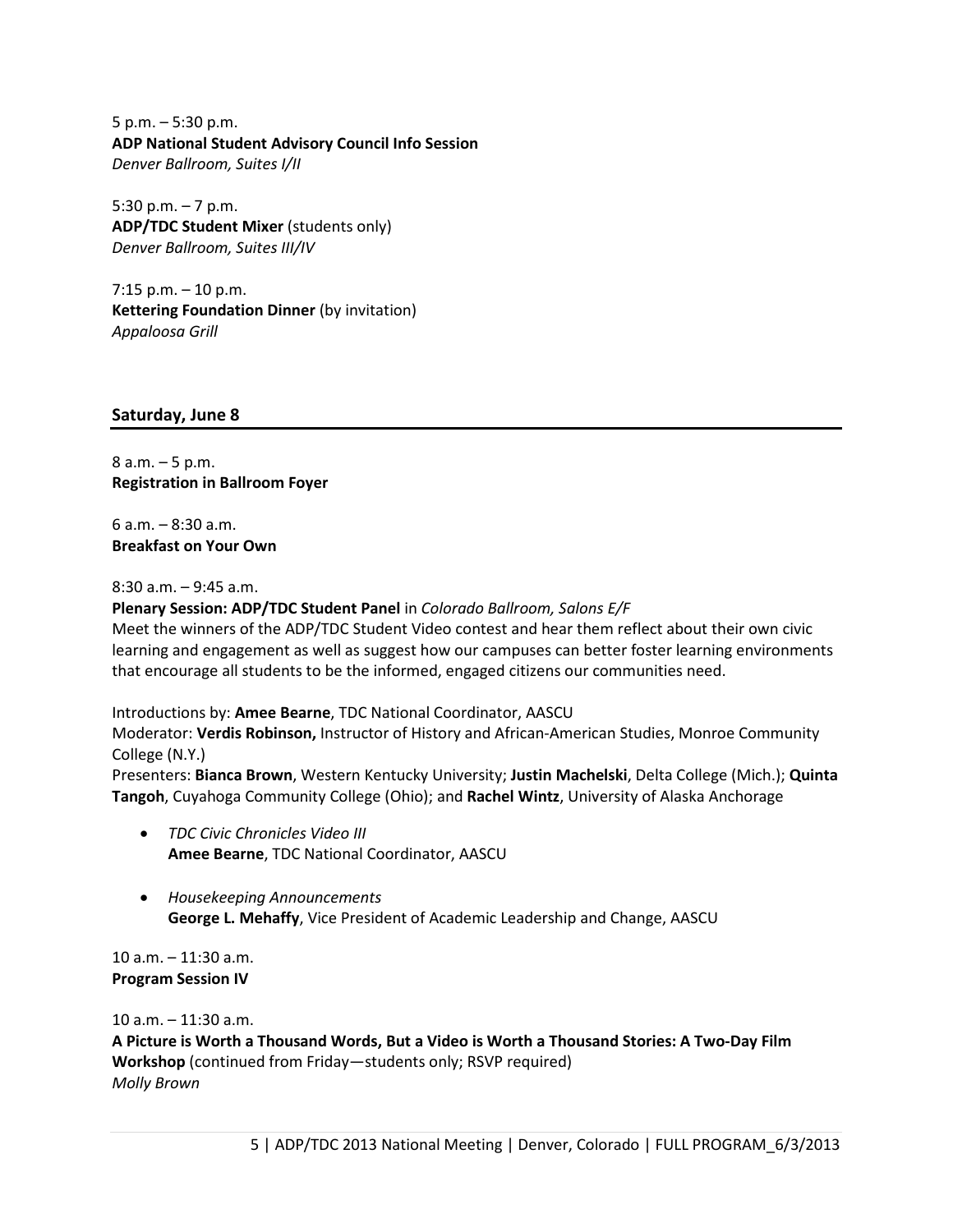11:30 a.m.  $-1$  p.m. **Campus & Friends Showcase** and **Lunch** *Colorado Ballroom, Salons E/F*

1:15 p.m. – 2:30 p.m. **Roundtables** (see pp. 51 – 53) & **Program Session V**

 $2:45$  p.m.  $-4$  p.m. **Program Session VI**

#### 4:15 p.m. – 5:30 p.m.

**Closing Plenary: Post-Traditional Undergraduates and the Copernican Moment: New Models of Engaged Learning for the New Majority Student** in *Colorado Ballroom, Salons E/F* It has become a commonplace in our current educational discussions that the higher education sector in

the U.S. is living a moment of dramatic disruption and change. One key aspect of this new "Copernican moment" is the emergence of non-traditional adult students fitting education into complex lives of work, community and family -- as the new majority of undergraduates. How do we offer great, engaged education to these students? How do these post-traditionals serve as a laboratory for positive change as we live through the current disruptions?

Introduction by: **Brian Murphy**, President, De Anza College (Calif.) Presenter: **David Scobey**, Executive Dean, The New School for Public Engagement (N.Y.)

- *TDC Civic Chronicles Video IV* **Amee Bearne**, TDC National Coordinator, AASCU
- *Closing Remarks by ADP and TDC faculty, staff and students* Presenters: **Paul Markham**, Director, Community-Based Learning and Research and Affiliate Faculty, School of Interdisciplinary Arts and Sciences, University of Washington Bothell; **Lavita McMath** Turner, Director of Government Relations, Kingsborough Community College (CUNY); and two students (TBA)
- *Housekeeping Announcements* **George L. Mehaffy**, Vice President of Academic Leadership and Change, AASCU

6:30 p.m. – 8:30 p.m. **Closing Dinner and Reception at The Tavern** *1949 Market St. Denver, CO 80202*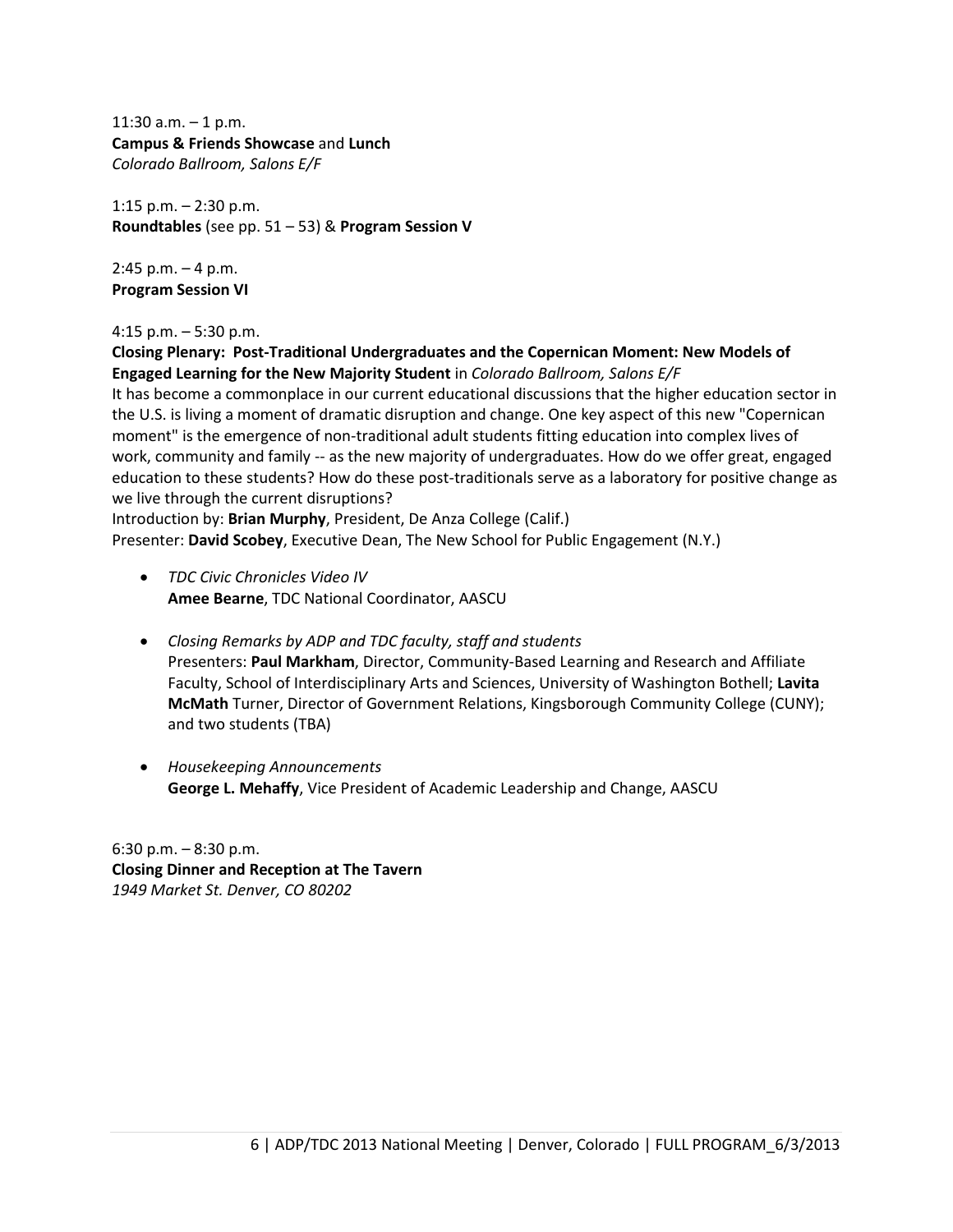#### **Sunday, June 9**

9 a.m. – Noon **Global Engagement Scholars Meeting and Breakfast** (private) *Molly Brown*

9 a.m. – Noon **ADP Implementation Committee Meeting and Breakfast** (by invitation) *Matchless*

9 a.m. – Noon **TDC Steering Committee Meeting and Breakfast** (by invitation) *Gold Coin*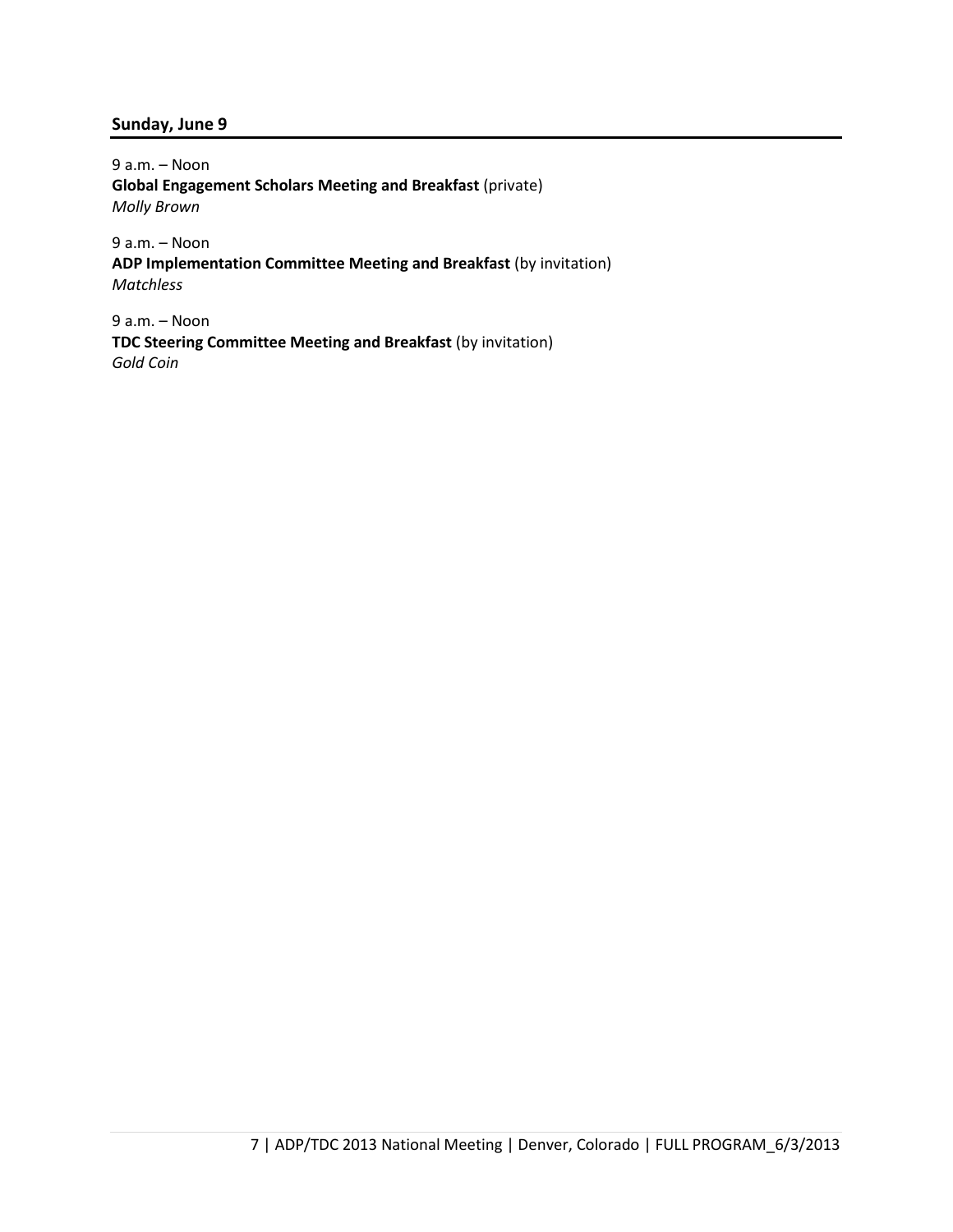

**PRE-CONFERENCE WORKSHOPS & MEETINGS Thursday, June 6, 2013 Between 9 a.m. and 3 p.m.**

**ADP/TDC 2013 National Meeting | Denver, CO**

## *9 a.m. – 3 p.m. in Colorado Ballroom, Salon B*

**Campus & Community Civic Health Initiative Summit and Working Lunch** *(by invitation)* The Campus & Community Civic Health Initiative, presented in partnership with the National Conference on Citizenship (NCoC), serves as a signature program of the  $10<sup>th</sup>$  anniversary of ADP. Launched at the ADP National Meeting in June 2012, the two-year initiative is engaging 25 participating institutions to assess the civic health of their campuses and communities and to develop action plans to respond to what they find. The 2013 summit will provide participating schools with the opportunity to learn about national civic health research and models, present on their campus models and action plans, and work together to discuss successes and challenges of the first year of participation.

Presenters: **Kristen Cambell**, Chief Program Officer, and **Kristi Tate**, Director of Community Strategies, NCoC (Washington, D.C.); **Rebekah Ralston**, CBISA Specialist, Lyon Software; **Abby Kiesa**, Youth Coordinator and Researcher, CIRCLE; **Sherril Gelmon**, Professor of Public Health, Portland State University (Ore.); and **Jen Domagal-Goldman**, ADP National Manager, AASCU

- *Assessing Campus Civic Health while Teaching and Learning Research Methods* **Susan Orr**, ADP Coordinator and Assistant Professor of Political Science; **Dena Levy**, Associate Professor, Political Science & International Studies; and **Ashley Burek**, **Krishaon Ewing** and **Allyson Kehl**, Students at SUNY Brockport
- *Doing Public Work: Democratic Engagement at UNCG* **Spoma Jovanovic**, Associate Professor, Department of Communication Studies and **Cathy Hamilton**, Director of the Office of Leadership & Service Learning, University of North Carolina, Greensboro
- *"True Blue:" Evaluating Campus Civic Health at MTSU* **Mary Evins**, Associate Professor of History and ADP Campus Coordinator, Middle Tennessee State University

# *9 a.m. – 3 p.m. in Colorado Ballroom, Salon C*

# **Global Challenges Workshop: Educating Globally Competent Citizens & Working Lunch** *(open to all; \$65 registration fee)*

This full day workshop introduces participants to numerous tools for educating globally competent citizens. AASCU Global Engagement Scholars describe how they have built interdisciplinary courses and curricula around the Global Challenges framework (population, resources, technology, information, economic integration, conflict/security and governance). Workshop leaders demonstrate the teaching materials and resources they have found most valuable in the courses they teach (including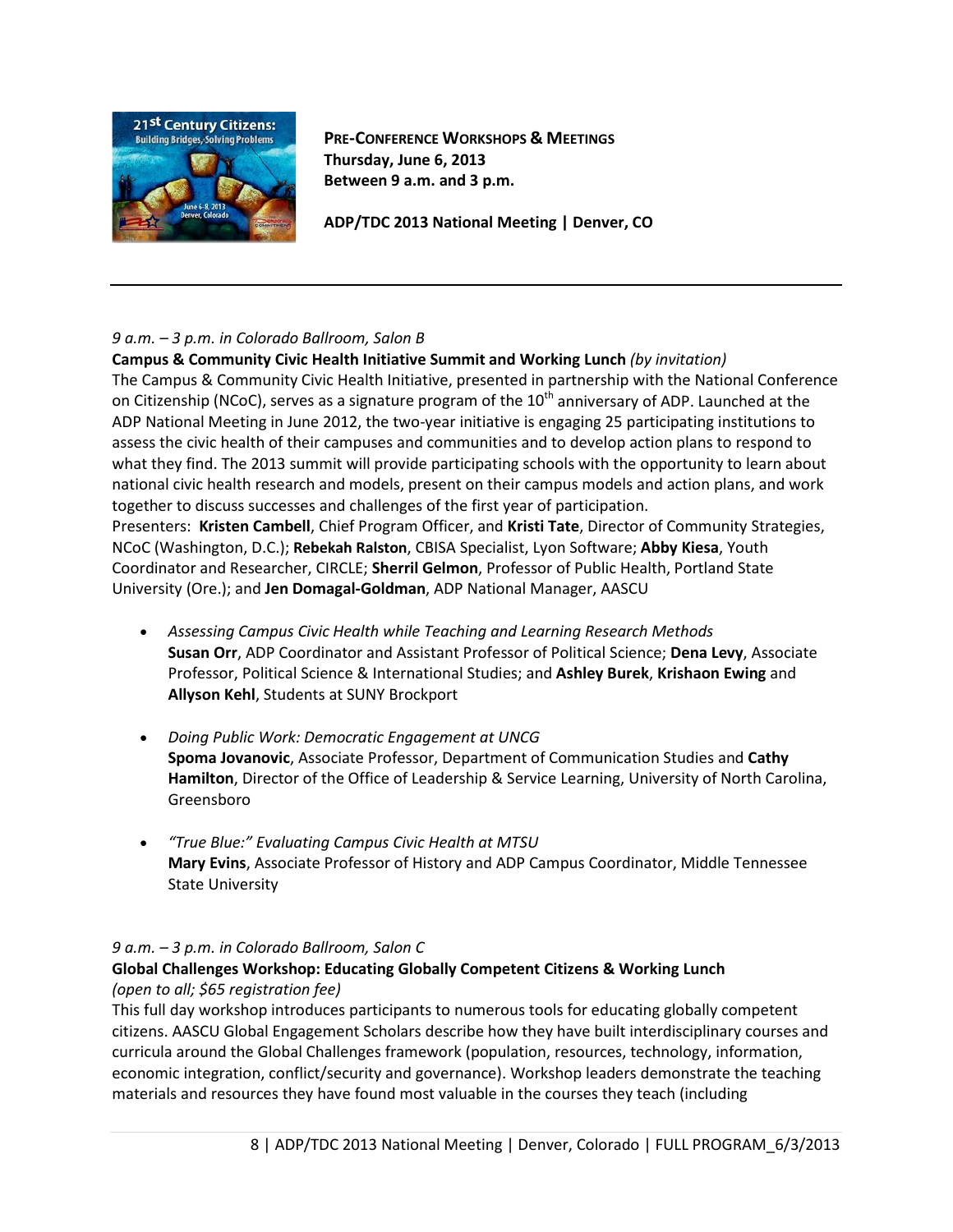introductory, first-year, discipline-based and honors courses) and guide participants in anticipating how these same tools could be used effectively on their home campuses. Participants also have the opportunity to learn more about how to bring the national Global Challenges blended-learning course to their campuses. The blended learning model course, designed by the AASCU Scholars, includes a variety of teaching methods to deliver and facilitate classroom materials and activities. Participants will also be introduced to the new *Global Challenges* eBook, written by the AASCU Scholars and published by Sourcebooks. Each participant will receive a faculty toolkit for using the global challenges content in campus courses and co-curricular programs. This practical and insightful workshop is ideal for institutions who want to deepen their commitment to providing effective international education in a variety of disciplines.

Presenters: **Ken Hill**, Lecturer of Education and **Keisha L. Hoerrner**, Associate Dean, University College, Kennesaw State University (Ga.); **Darrell Hamlin**, Assistant Professor, Department of Justice Studies; **Shala Mills**, Global Challenges National Course Coordinator; and **Brett Whitaker**, Instructor, Leadership Studies, Fort Hays State University (Kan.); **Nathan Phelps**, Faculty, Honors College, Western Kentucky University; **Martin S. Shapiro**, Associate Professor of Psychology, California State University, Fresno; **Yohannes Woldemariam**, Associate Professor, International Relations and Environmental Studies, Fort Lewis College (Colo.); and **Tina Zappile**, Assistant Professor of Political Science, Richard Stockton College of New Jersey

*9 a.m. – 3 p.m. in Denver Ballroom, Suite I* **Urban Civic Minor Working Meeting and Lunch** (closed meeting)

*9 a.m. – Noon in Colorado Ballroom, Salon D Stewardship of Public Lands Course Working Group* (*by invitation*)

#### *9 a.m. – Noon in Colorado Ballroom, Salon J*

#### **Political Engagement Project (PEP) Business Meeting** (*by invitation*)

An informal gathering of representatives from PEP campuses to discuss progress toward infusing political education and engagement tactics into a variety of disciplines and courses. The business meeting provides participating campuses with the opportunity to discuss accomplishments and develop strategies for expanding PEP in the future.

Convener: **Steve Hunt**, PEP Faculty Chair and Professor of Communication, Illinois State University

## *9 a.m. – 1 p.m. in Colorado Ballroom, Salon G*

#### **eCitizenship Initiative Working Meeting**

*(open to those participating in the eCitizenship Initiative and those interested)*

The 2013 ADP National Meeting provides a forum to learn from others and return to our campuses energized to continue our civic learning and engagement work. For the eCitizenship Initiative, our challenge is to energize cross-campus collaboration. To sustain our work between national meetings, we will use this pre-conference meeting to plan for the exciting future of eCitizenship in 2013-14. Together we will consider: 1) what we've been doing (campus reports); 2) planning 3-5 eCitizenship-themed webinars during the 2013-14 academic year; 3) creating an eCitizenship online toolkit of resources and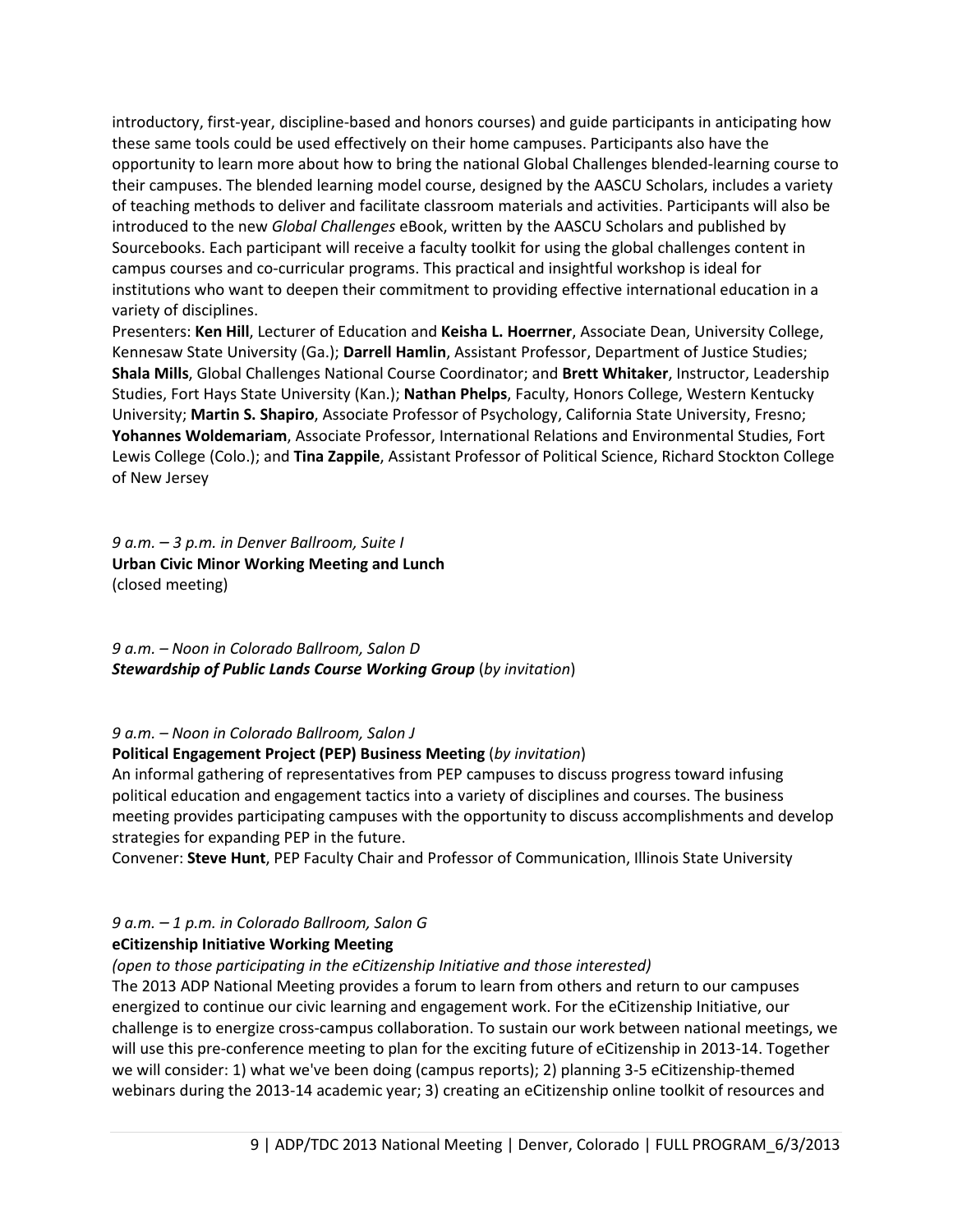best practices; and 4) undertaking collaborative research projects. Conveners: **Mike Stout**, Associate Professor of Sociology, Missouri State University **Renee Bricker**, Assistant Professor of History, University of North Georgia

#### *9 a.m. – 1 p.m. in Denver Ballroom, Suite II*

## **Developing Educational Pathways into Community Change Careers: The Community Learning Partnership** *(open to all)*

Come learn how the Community Learning Partnership (CLP) is establishing Educational Pathways into Community Change Careers in eight community colleges. Learn how additional colleges can access our tools and be part of a growing national network. CLP is opening up the pathway to change-agent careers at the community college level. This includes jobs in community organizing, economic development and policy advocacy. In this session, CLP-affiliated faculty and staff will describe how we create new degree and certificate programs in community change studies. We'll share highlights of our cross-disciplinary approach, student supports, curriculum and courses, which include community organizing and development, participatory research, communications, public policy and political economy. Students will describe how they gain civic engagement and cross-sector skills, as they prepare to be agents of positive, social change in various aspects of their careers and communities. We'll explain a cornerstone of CLP's approach: cultivating locally driven partnerships. These include nonprofit and civic organizations working with community colleges, and in some cases, 4-year colleges as well. These partnerships ensure that we are preparing students for what employers need, and that students can access mentoring and hands-on learning on and off-campus, including internships. Learn how to access CLP tools and resources for community change studies curriculum and course planning. In addition to engaging in dialogue with faculty and students from our eight local sites, participants in this session can talk with our national staff team about becoming part of our expanding network. The Community Learning Partnership is an Official Partner of The Democracy Commitment. We are currently building pathways in eight locations: Los Angeles; San Jose/Cupertino; Oakland; Fresno; Minneapolis/St. Paul; Jackson, Mississippi; Detroit; the Bronx.

Presenters: **Ken Rolling**, Executive Director, Community Learning Partnership; **Sydney Beane**, National CLP Field Director and Minnesota CLP Coordinator; **Lena Jones**, Professor in Community Development Degree Program at Minnesota Community and Technical College (MCTC), The Democracy Commitment campus coordinator for MCTC, and Mississippi CLP Coordinator; **Say Yang**, Student in the Community Development Degree Program at MCTC; **Representatives and students from CLP sites**

## *10 a.m. – 11:45 in Colorado Ballroom, Salon H*

**Using Street Law as a Means to Promoting Civic Engagement in Community Colleges** *(open to all)* In this workshop, participants will learn about the approaches developed by Street Law, Inc. to improve civic engagement, legal education and human rights awareness in the community college environment. In this hands-on workshop, participants will engage in a mock classroom and participate in several experiential activities demonstrating Street Law approaches to improving student performance, retention and civic learning. Participants will leave the workshop with concrete activities that they can incorporate in their classroom. Street Law is an ideal complement to community colleges that are exploring various means to achieving TDC objectives. Street Law's community college program can be found at [www.streetlaw.org/communitycollege.](http://www.streetlaw.org/communitycollege)

Presenter: **David J. Smith**, Consultant, Street Law, Inc.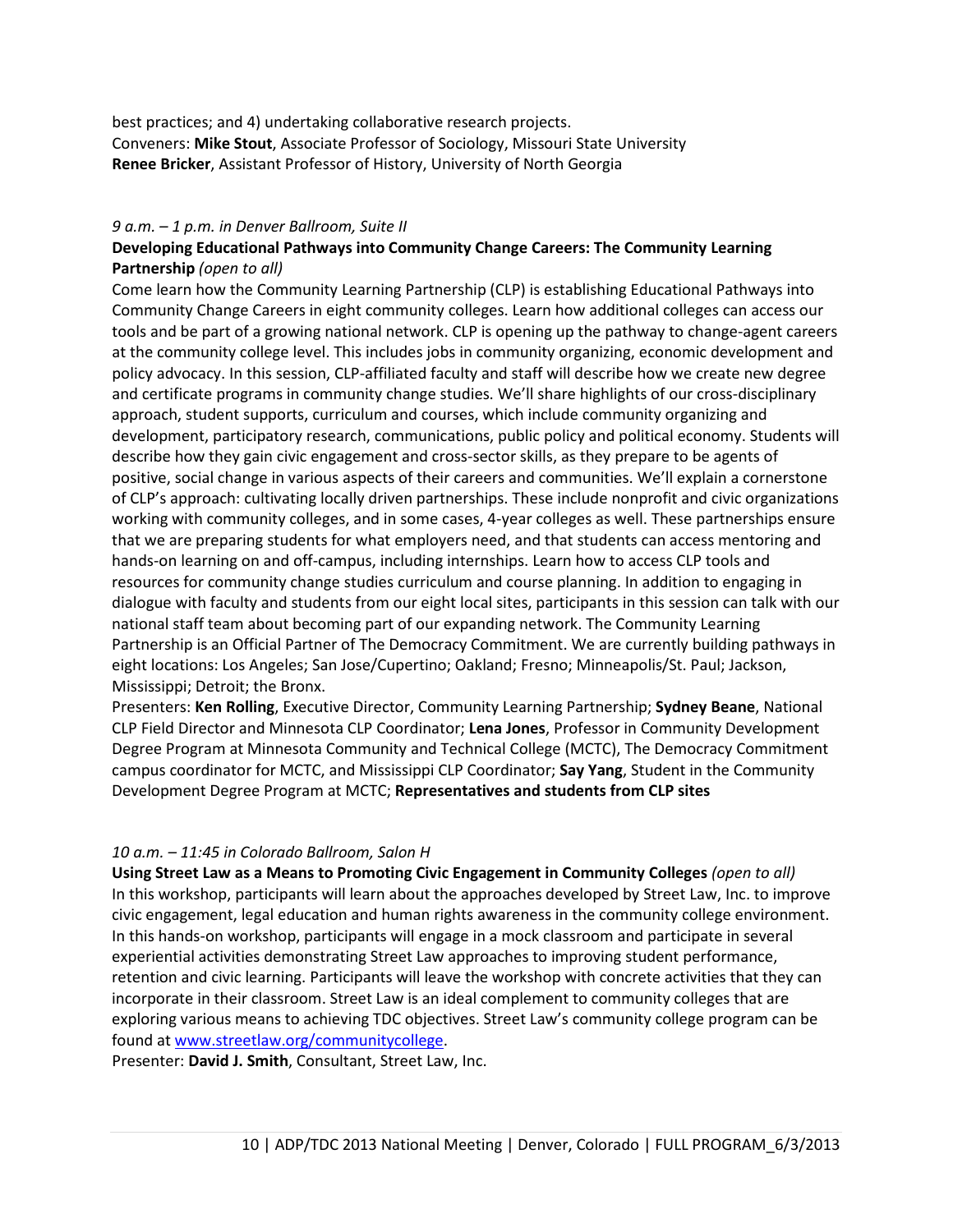#### *10 a.m. – 2:30 p.m. Offsite*

**Metro State University Denver Site Visit** *(RSVP required to [mschaef8@msudenver.edu;](mailto:mschaef8@msudenver.edu) capped at 25)* Are you arriving in Denver prior to the official start of the ADP/TDC National Meeting? Metropolitan State University of Denver—an ADP campus—invites you to spend the late morning and early afternoon of June 6 experiencing our downtown campus and engaging with several of our initiatives that are advancing the university's "urban land grant" mission. Visitors to our campus will interact with or experience:

- A one-day college readiness institute sponsored by the [Center for Urban Education](http://www.metrostatecue.org/) and designed for elementary students from the Denver Public Schools;
- CAVEA, ou[r Center for Advanced Visualization and Experiential Analysis,](http://www.msudenver.edu/cavea/) which is a new resource made available to community organizations;
- Workforce readiness and regional technological development from one of the nation's premiere [Aviation and Aerospace Science](http://www.msudenver.edu/aviation/) programs;
- A conversation with visiting Hungarian engineering and architecture faculty on the topics of democracy and higher education; and
- Water stewardship on campus and in the community from our unique [One World, One Water](http://www.msudenver.edu/owow/)  [Center for Urban Water Education and Stewardship.](http://www.msudenver.edu/owow/)

Up to 25 guests are welcome to participate in this site visit. Lunch will be provided by MSU Denver. The group will depart from Marriott City Center at 10 a.m. and travel to campus by light rail (guests will be expected to purchase their own light rail tickets—a \$4.50 roundtrip cost). Return to the Marriott City Center will be by 2:30 p.m. (Note: The ADP/TDC Opening Plenary begins at 3:30 p.m.)

#### *Noon – 2 p.m. in Colorado Ballroom, Salon H*

## **Bridging Cultures to Form a Nation: Difference, Community and Democratic Thinking**

#### *(Lunch provided; RSVP required by June 1 to Amee Bearne at [bearnea@aascu.org\)](mailto:bearnea@aascu.org)*

Bridging Cultures to Form a Nation: Difference, Community and Democratic Thinking is a National Endowment for the Humanities-funded initiative of the Association of American Colleges & Universities and The Democracy Commitment. Teams of humanities faculty from 10 community colleges are working within and across disciplines to develop strategies to infuse questions about difference and democracy into transfer courses; offer professional development opportunities for faculty, including adjuncts; and expand the initiative's impact through higher education partnerships and public programming. Faculty from participating colleges will highlight strategies they are developing and discuss challenges and opportunities. Participants will learn how humanities faculty adapt existing courses and design new learning opportunities to engage students in issues of diversity and democratic practice.

Presenters: **Bernie Ronan**, Associate Vice Chancellor, Public Affairs, Maricopa Community Colleges and **Chad Anderson**, Program Associate, AAC&U. Faculty from Bridging Cultures colleges will partner in the workshop presentation.

## *Noon – 1:30 p.m. in Colorado Ballroom, Salon I*

## *Citizen Alum Moving Forward: Invitational Meeting (by invitation)*

A facilitated, structured exchange among representatives of ADP/TDC campuses that are also members of Citizen Alum, a multi-institutional initiative launched in 2012 and based at the University of Michigan. Campus teams are a focal point of our work in broadening and deepening the culture of civic engagement on campus and in the region. Campuses that are sending teams to the inaugural Citizen Alum Summer Institute will report on what they learned through their preparation process. The scope will then expand as all teams point to breakthroughs and sticking points in developing their campus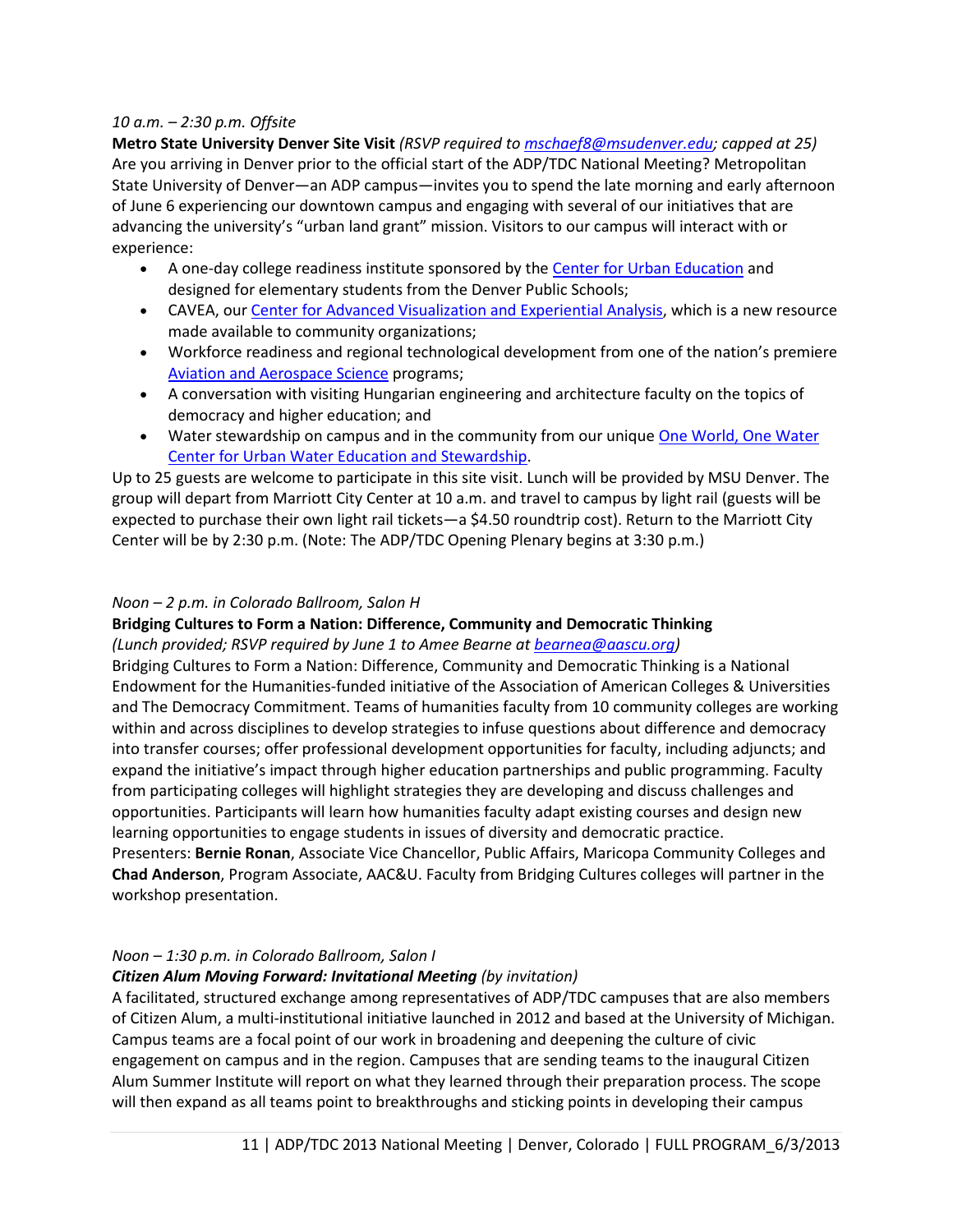teams. The session will conclude with collective goal-setting for the coming year. Convener: **Julie Ellison**, Citizen Alum Founder, University of Michigan-Ann Arbor Co-Facilitators: **Katherine Nordyke**, Director of Citizenship and Service-Learning and **Mary Ann Wood**, Director of Public Affairs Support, Missouri State University

#### *Noon – 3 p.m. in Colorado Ballroom, Salon A Public Achievement Workshop*

*(Open to all Public Achievement Coaches and Coordinators, RSVP to [noelleg.johnson@gmail.com\)](mailto:noelleg.johnson@gmail.com?subject=PA%20Workshop%20RSVP)* Last spring, Western Kentucky University hosted the first Public Achievement (PA) National Coaches Workshop as a way to connect coaches from across the globe. This workshop intends to help develop the next level of PA—nationally and regionally—through networking, presentations and discussion. Most importantly, this workshop will build connections and student coaches will decide the best way to share their work throughout the year. This workshop gives us time to both share advancements and to problem solve. We will discuss the sustainability of PA and the creation of PA Regional Coordinators as means to ensure the future growth of PA programs throughout the U.S.

Convener: **Noelle Johnson**, Public Achievement Coordinator, Institute for Citizenship and Social Responsibility at Western Kentucky University

• *How to Avoid Ethnocentric Community Projects: The Role of a Public Achievement Coach When Working with Intolerant Participants* **[Bianca S. Brown](http://www.aascu.org/meetings/adptdc13/?view=speakers%23biancabrown)**, Public Achievement Coordinator, Institute for Citizenship and Social Responsibility at Western Kentucky University

## *Noon – 3 p.m. in Denver Ballroom, Suite VI*

## *Developing a Winning Civic Engagement Grant Proposal*

*(open to all but limited to 15 participants; RSVP required to [adp@aascu.org\)](mailto:adp@aascu.org%20?subject=RSVP%20for%20Developing%20a%20Winning%20Civic%20Engagement%20Grant%20Proposal)*

This three hour workshop, sponsored by AASCU's Grants Resource Center, covers (1) developing the proposal concept; (2) searching for the best funding source; (3) focusing in on the proposal idea; (4) establishing a timeline for development and implementation; and (5) outlining the proposal and project budget. Each participant will end the session with a proposal framework that meets the criteria of a selected funding agency and is ready for further development on return to his or her campus. Those indicating plans to attend the pre-conference activity will be given instructions on what to prepare prior to the meeting.

Presenters: **Richard Dunfee**, Executive Director and **Erika Thompson**, Assistant Director, AASCU's Grants Resource Center; **Gregg Kaufman**, Center for Engaged Learning, Georgia College; and **Beth Olsen**, Director of Grants Development, Richard Stockton College of New Jersey

# *1 p.m. – 3 p.m. in Colorado Ballroom, Salon D*

# *Stewardship of Public Lands Workshop (open to all)*

This workshop will share campus examples of projects and courses related to ADP's Stewardship of Public Lands initiative and its annual Politics and the Yellowstone Ecosystem Seminar for faculty.

• *Longwood@Yellowstone: Transcending the Compartmentalization of General Education through a Pedagogy of Place*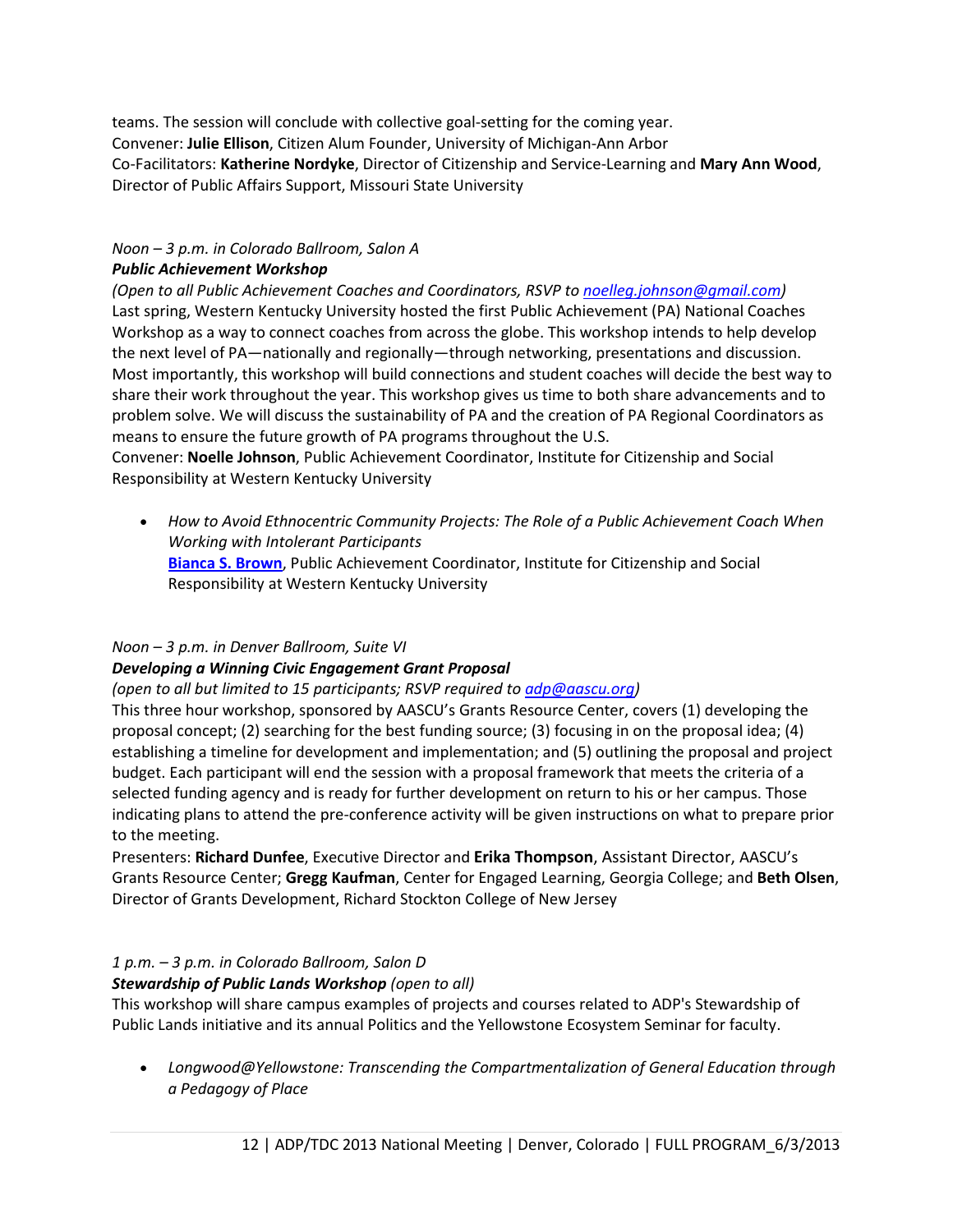**Alix D. Dowling Fink**, Dean of the Honors College and Associate Professor of Biology; **Heather G. Lettner-Rust**, Assistant Professor of English; and **Mark H. Newton**, Professor, Cook Cole College of Arts & Sciences, Longwood University

• *Real and Imagined Wolves in Literature and Political Life* **Elizabeth Latosi-Sawin**, Professor of English, Missouri Western State University

#### *1 p.m. – 3 p.m. in Colorado Ballroom, Salon J*

*Political Engagement Project Workshop: Exploring Strategies to Educate for Democracy (open to all)* The Political Engagement Project (PEP) seeks to develop a sense of political efficacy and duty on the part of undergraduates, as well as a set of political skills that students will need as they engage with the political world. In this pre-conference workshop, presenters from PEP campuses will share best practices for integrating political engagement into the curriculum and co-curriculum. The workshop includes recommendations for recruiting faculty and students, using social media to foster political engagement, and no-cost strategies for assessing student learning.

Convener: **Steve Hunt**, PEP Faculty Chair and Professor of Communication, Illinois State University

- *Co-curricular Approaches to Political Engagement: Integration with Other ADP Initiatives at Kennesaw State University* **Ralph J. Rascati**, Associate Vice President for Advising, Retention and Graduation Initiatives, Dean of University College and Professor of Biology, Kennesaw State University (Ga.)
- *Teaching Democracy in a Non-Political Science Classroom* **Joseph P. Zompetti**, Professor, School of Communication, Illinois State University
- *Strategies for Using Social Media to Encourage Political Engagement* **Katy Feddersen**, Graduate Student, Illinois State University
- *Strategies for getting PEP started at Community Colleges* **Sarah Diel-Hunt***, Dean of Social and Business Sciences, Heartland Community College (Ill.)*
- *Strategies for Using Media to Document and Encourage Political Engagement* **Maria A. Moore**, Assistant Professor School of Communication, Illinois State University
- *Successful Strategies for Implementing PEP Campus Wide* **Richard W. Griffin**, Professor of Political Science & PEP Campus Co-coordinator, Ferris State University (Mich.)
- *ILSTU Views* **Steve Hunt**, PEP Faculty Chair and Professor of Communication, Illinois State University
- *Creative Strategies for Utilizing Technology in Co-curricular Programming* **Terry Shoemaker**, Program Coordinator, Institute for Citizenship & Social Responsibility Western Kentucky University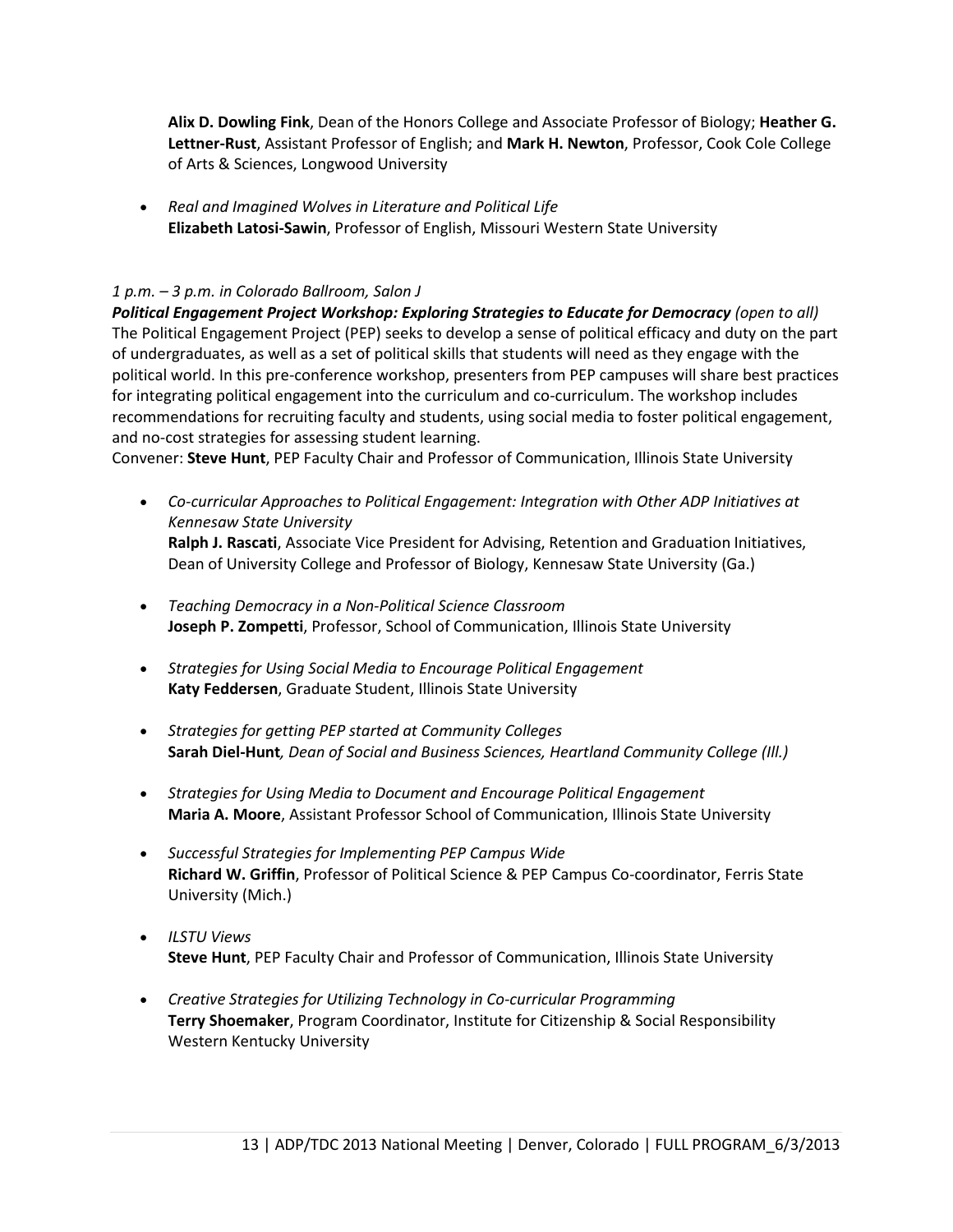#### *1:30 – 3 p.m. in Colorado Ballroom, Salon I*

#### *eJournal of Public Affairs Editorial Board Meeting (invitation only)*

Editorial Board Members will be sent a meeting agenda prior to the ADP conference. This agenda will include the editor's *Annual Report*, a review of the past year's issues, updates on the status of future issues, any business updates, and discussion points.

Convener: **Andy Lokie**, Editor, *eJournal of Public Affairs*, Missouri State University

#### *1:30 – 3 p.m. in Denver Ballroom, Suite V*

*The Civic Curriculum: Exploring Learning Objectives for Civic Literacy and Engagement (open to all)* This pre-conference session will explore one of the central themes of this national meeting. Many conversations about preparing engaged citizens focus on co-curricular activities such as service-learning experiences or convening deliberative forums regarding specific issues. Our focus in this session will be on how, as educators, we need to be clear about the intent of civic education. What knowledge, attitudes and skills do college students need to prepare them for informed engagement? What learning and teaching objectives frame our civic education efforts? Where in the curriculum are these learning goals addressed? This pre-conference discussion offers educators the opportunity to talk about civic learning objectives and how we explore them in the curriculum. The session co-presenters are coauthors of an in-progress college-level civics text, *The Democracy Project*. They invite others who are actively working on the civic curriculum to join them in discussing what they regard as key learning objectives, how to incorporate these objectives in courses, and what we are learning about our students' experience with civic learning.

Presenters: **Elizabeth Gish**, Faculty Member, Honors College, Western Kentucky University; **Keith Melville**, Kettering Foundation and Fielding Graduate University; and **John Dedrick**, Vice President and Program Director, Kettering Foundation

# *2 p.m. – 3 p.m. in Colorado Ballroom, Salon G*

#### *ADP Orientation (open to all)*

Is your campus new to ADP? Is this your first ADP meeting? This session introduces you to ADP and gives you a chance to meet and talk with George L. Mehaffy, ADP's founder, and Jen Domagal-Goldman, ADP's national manager. Come learn what ADP is all about!

Facilitators: **George L. Mehaffy**, Vice President for Academic Leadership and Change and **Jen Domagal-Goldman**, ADP National Manager, AASCU

## *2 p.m. – 3 p.m. in Denver Ballroom, Suite II*

## *The Democracy Commitment Denver Kickoff*

*(Attendance by all conference participants from TDC member institutions is requested)* Community college participants will meet each other and discuss organizing tactics for the conference, our own approach to civic work, and how to maximize our students' experiences at the conference. Facilitators: **Bernie Ronan**, Vice Chancellor for Public Affairs, Maricopa Community Colleges (Ariz.); **Brian Murphy**, President, De Anza College (Calif.); and **Amee Bearne**, TDC National Coordinator, AASCU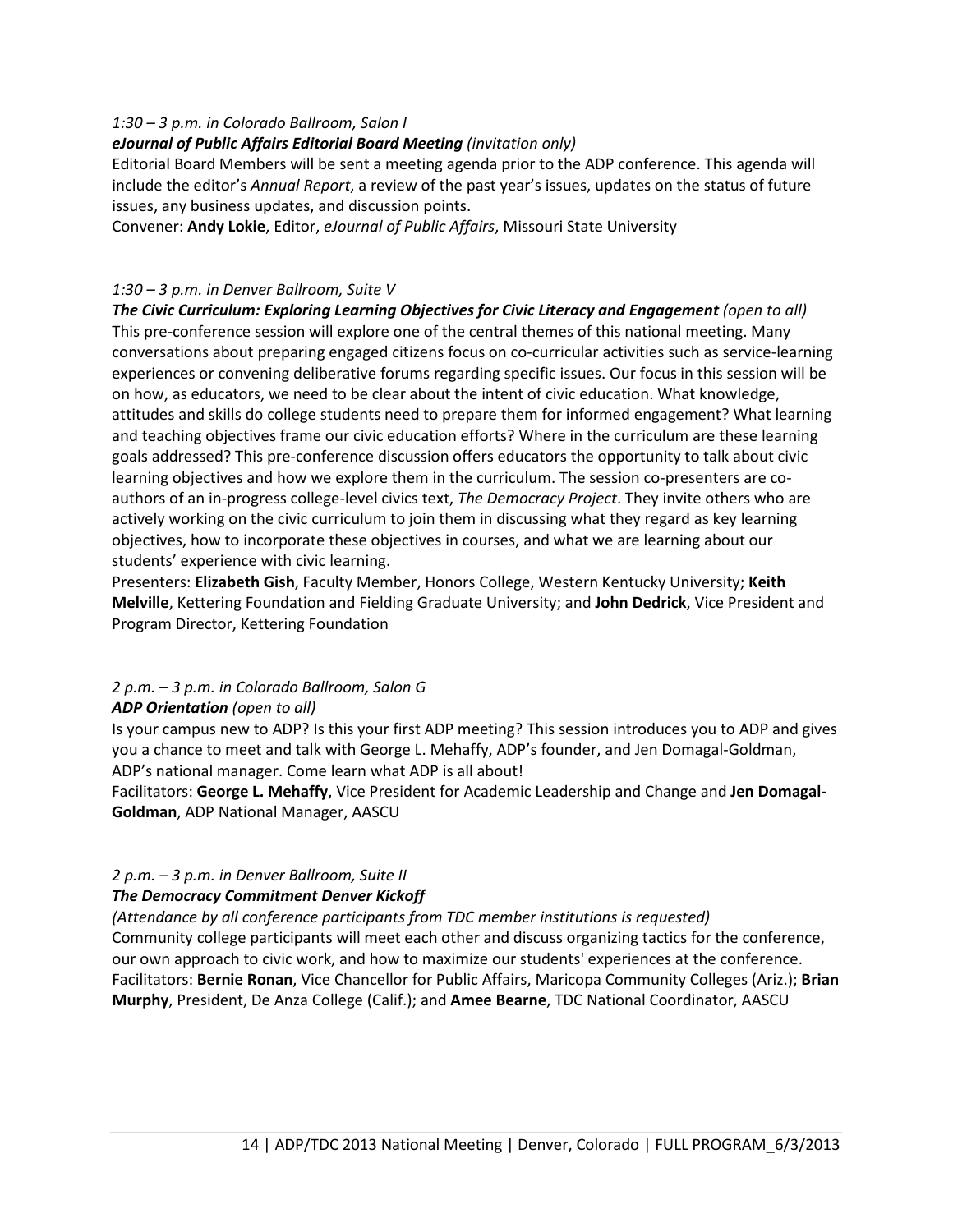

**BREAKFAST BREAKOUT SESSIONS Friday, June 7, 2013 7:15 a.m. – 8:45 a.m.** 

**ADP/TDC 2013 National Meeting | Denver, CO**

#### *Colorado Ballroom, Salon A*

#### *Breakfast Breakout — Community Learning Partnership Curriculum Development*

Organizers and Faculty from Community Learning Partnership (CLP) sites discuss the development of their Community Change Studies programs. Discussion covers core curriculum and course work that has been developed for CLP programs.

Facilitator: **Ken Rolling,** Executive Director, Community Learning Partnership

#### *Colorado Ballroom, Salon B*

#### *Breakfast Breakout — Success! Creating and Leading Community Projects with Ease*

Within community-driven projects, planning, implementation and monitoring are crucial to ensuring that the projects achieve their outputs, objectives and desired impacts. Community and volunteer engagement through the use of communication tools, empowerment, reflection and rewards promotes a participatory environment where success is shared amongst all. GiveGab works as a social media and technical tool that can take a project from beginning to end and inspire continued community engagement while developing students' skills for the post-graduate world.

Presenter: **Tonyehn Verkitus**, Community and Nonprofit Relations, GiveGab

#### *Colorado Ballroom, Salon C*

#### *Breakfast Breakout — Work on Purpose: Create a Life and Career with Impact*

Are the emerging professionals you work with curious about creating a career that makes the world a better place? In this lively session on Echoing Green's work on purpose curriculum, become equipped to teach those entering the workforce or changing roles within it how to create lives and careers that are right for them and good for the world. Through interactive activities and illustrative stories, learn life lessons including: how to uncover your personal genius and how to apply it to the issues you care most about; how to infuse your work and life with meaning and personal fulfillment; and how to develop the boldness and the spirit of risk-taking necessary to launch a purpose path. All participants receive a free copy of the *Work on Purpose* book, and the opportunity to be certified as an Echoing Green-endorsed Work on Purpose Facilitator at a discounted rate.

Presenter: **Rebecca Kaufman**, Coordinator of Work on Purpose, Echoing Green

#### *Colorado Ballroom, Salon D*

# *Breakfast Breakout—Street Law: Working with Community Colleges to Promote TDC Objectives*

In this session, participants learn about the work of Street Law, Inc., a not-for-profit that has been promoting civic engagement in education for over 40 years. Street Law recently launched a community college initiative designed to build capacity in community colleges for democratic objectives. Many of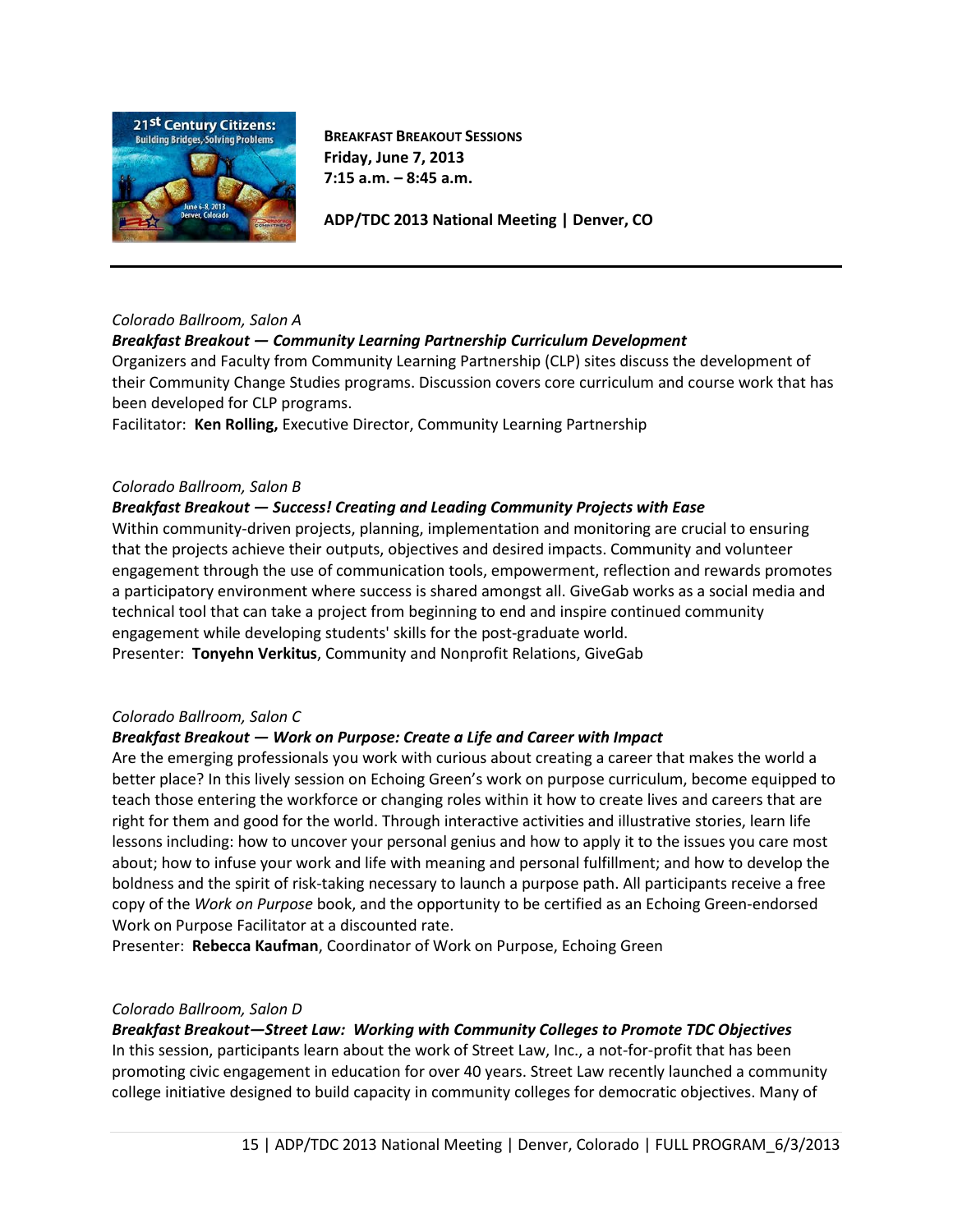these schools are members of TDC. This session features a short video on how Street Law has been used at Howard Community College (Md.), and participants learn about other colleges using Street Law successfully.

Presenter: **David J. Smith**, Consultant, Street Law, Inc.

#### *Denver Ballroom, Suite I*

#### *Breakfast Breakout —* **eJournal of Public Affairs** *Open Meeting*

Learn how the *eJournal of Public Affairs* offers an online resource to document, publish, share, exchange and recall developments occurring in the arena of civic engagement and public affairs. An overview of the *eJournal* is provided, along with an explanation about this Missouri State University and ADP collaboration. Submission criteria and the peer review process will be outlined. Aspects about participating as a guest editor for special topics issues and/or reviewer is discussed. Presenters: **Andrew Lokie**, Director of Special Projects, Associate Professor and Editor of the *eJournal of Public Affairs* and **Marc Cooper**, Professor, Department of History and Managing Editor of the *eJournal of Public Affairs*, Missouri State University

#### *Denver Ballroom, Suite II*

#### *Breakfast Breakout — National Conference on Citizenship (NCoC) Civic Health Initiatives*

NCoC's civic health initiatives are efforts to explore America's civic life and motivate citizens, leaders and policymakers to strengthen it. Together with our partners, we use the nation's largest civic data set to inform reports and initiatives that measure the civic health of our communities and take an evidencebased approach to helping our communities and country thrive. NCoC currently works in 30 communities across the country and is seeking new partners in 2013.

Presenters: **Kristi Tate**, Director of Community Strategies and **Kristen Cambell**, Chief Program Officer, National Conference on Citizenship (NCoC)

#### *Denver Ballroom, Suite IV*

#### *Breakfast Breakout — Shaping Our Future: How Can We Promote More Thoughtful Public Dialogue on Higher Education's Role in Contemporary America?*

*"This is a public issue. . . . Earlier, I have felt separate from it, as if there's nothing I could do. The colleges and universities were operating on their own. The board of regents does whatever they do. But... when you think about the effect of what colleges do to the whole of society—it's really a very helpful idea to me."*

This is an Iowa woman's comment after attending a local forum on the future of higher education—one of dozens held in communities and on campuses nationwide over the past year. A collaboration of the National Issues Forums Institute, The Democracy Commitment and American Commonwealth Project, Shaping Our Future forums are bringing students, faculty, administrators and community residents together to deliberate about higher education's role—and its potential to strengthen citizenship, reimagine our economy, and help us realize ideals such as equal opportunity and fairness. Why did this effort get started? What have we learned? What's different about these forums, and why are they important? What issues could benefit from a similar approach? What role might deliberations over issues play in changing the relationship between higher education and communities? Presenters: **Harry Boyte**, Director, Center for Democracy and Citizenship, Augsburg College (Minn); **John Dedrick**, Vice President and Program Director, The Kettering Foundation; **Jean Johnson**, Senior Fellow and Special Adviser for *Public Agenda* and Board Member, National Issues Forums Institute; **Kara**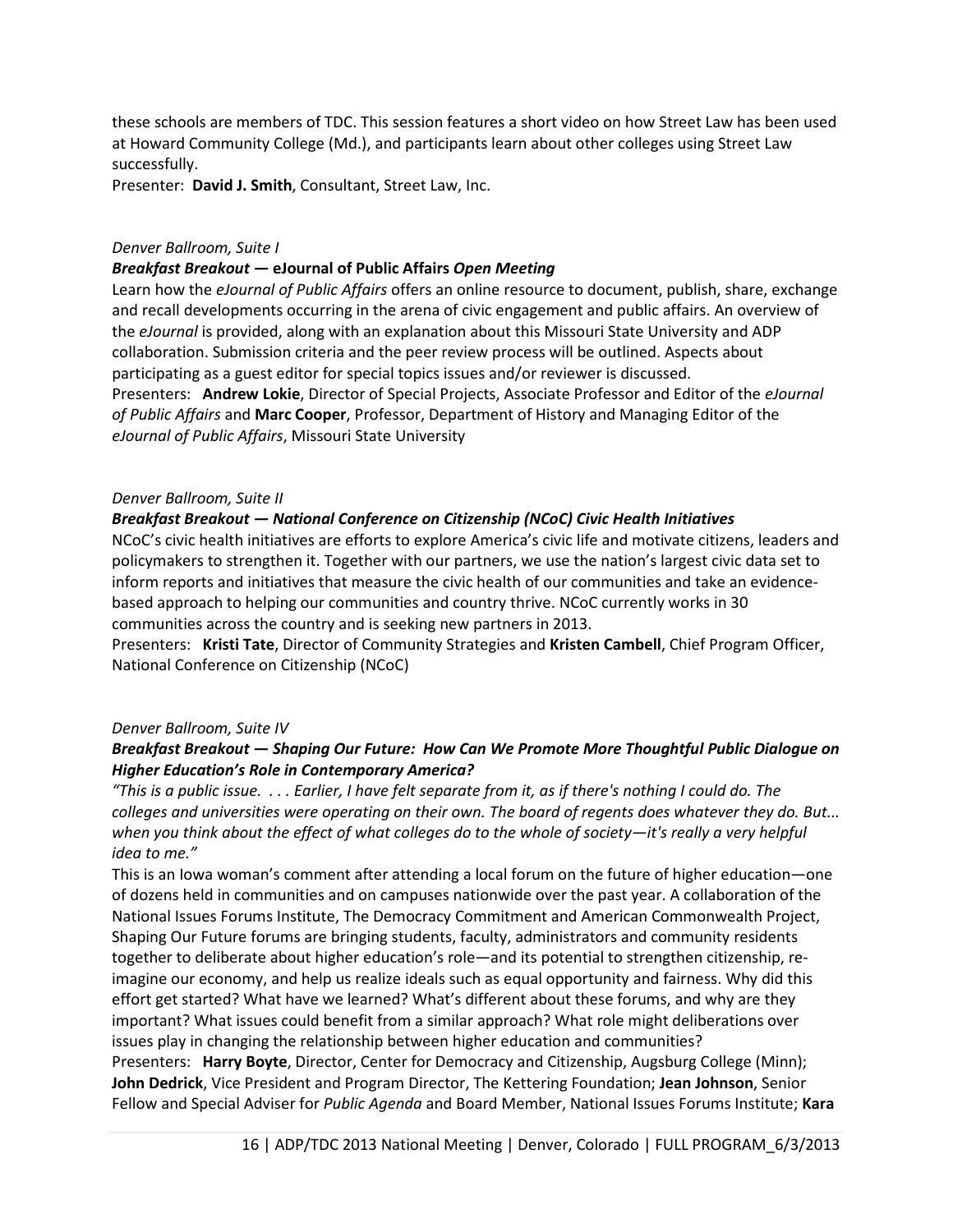**Lindaman**, Professor of Political Science and Public Administration, Winona State University (Minn.); and **Bernie Ronan**, Co-founder, The Democracy Commitment and Associate Vice Chancellor for Public Affairs, Maricopa Community Colleges (Ariz.)

*Denver Ballroom, Suite VI*

## *Breakfast Breakout — AASCU & the Foundation for Democracy in Africa: Collaborating to Sustain Democracy in Africa*

This session will introduce The Foundation for Democracy in Africa (FDA) to the AASCU

community, outline collaboration plans between FDA and AASCU, and consider strategies for advancing this partnership.

Presenters: **Fred Oladeinde**, President and **Monica Brown**, Director of Programs and Special Projects, The Foundation for Democracy in Africa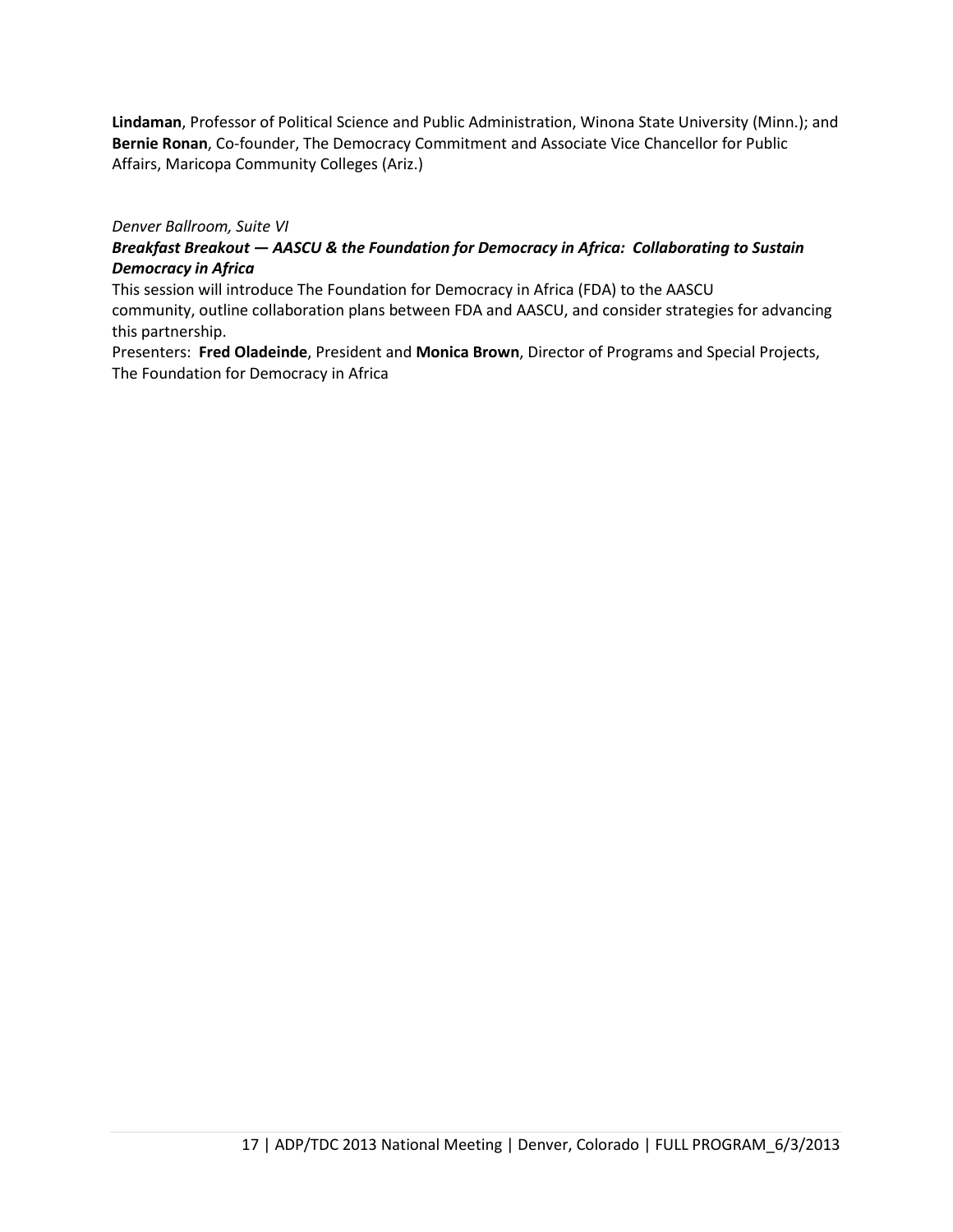

**PROGRAM SESSION BLOCK I: FEATURED SESSIONS Friday, June 7, 2013 10:45 a.m. – Noon**

**ADP/TDC 2013 National Meeting | Denver, CO**

#### *Colorado Ballroom, Salon A*

#### **Featured Panel – Purposeful Work: Educating for Citizen Careers**

In a changing higher education environment, how do we equip all young people to grow and develop during their college experience to become active employees in the workforce and engaged citizens able to find and create their role in the ecosystem of social change? In this interactive panel discussion, hear various perspectives on what it means to be an engaged citizen and how to create a citizen career in our traditional understanding, as well as new frameworks for thinking about engaged citizenship. The panel discusses an array of programs that are currently developing such practices and frameworks and explore how they are being applied in community college and four-year institutions throughout the country. Moderator: **Rowena Tomaneng**, Associate Vice President for Instruction, De Anza College Panelists: **Harry Boyte**, Director, Center for Democracy and Citizenship, Augsburg College (Minn.) **Rebecca Kaufman**, Work on Purpose Coordinator, Echoing Green **Tamika Butler**, California Director, Young Invincibles **Derek Barker**, Program Officer, Kettering Foundation **Linda West**, Organizer, Detroit Community Learning Partnership

#### *Denver Ballroom, Suite V/VI*

#### **Featured Panel – Civic Pathways: Community College to University Transfer Programs**

Can civic engagement and community-based learning facilitate transfer to four-year colleges and universities from community colleges? Do we have models of 2+2 transfer programs built on an engagement curriculum? This session highlights four such partnerships, in very different stages of development. High retention and transfer rates, a significant increase in civic knowledge, and the development of democratic skills—these are the takeaways from these programs. This session emphasizes the practical steps required to build successful partnerships between community colleges and four-year colleges and universities, and includes a checklist for effective program development. Interaction with participants engages ADP and TDC members in thinking about their own institutions and the potential for 2+2 partnerships.

Presenters: **Brian Murphy**, President, De Anza College (Calif.)

**MaryBeth Love**, Chair and Professor of Health Education, San Francisco State University (Calif.) **Syd Beane**, Minnesota Coordinator, Community Learning Partnership, Minneapolis Community and Technical College

**Gregory Mellas**, Director, Institute for Community Engagement and Scholarship, Metropolitan State University (Minn.)

**Bernie Ronan**, Associate Vice Chancellor for Public Affairs, Maricopa Community Colleges (Ariz.) **Blase Scarnati**, Director of First Year and Global Learning, Northern Arizona University **David Scobey**, Executive Director, New School for Public Engagement (N.Y.)

**Lavita McMath Turner**, Director of Government Relations, Kingsborough Community College (N.Y.)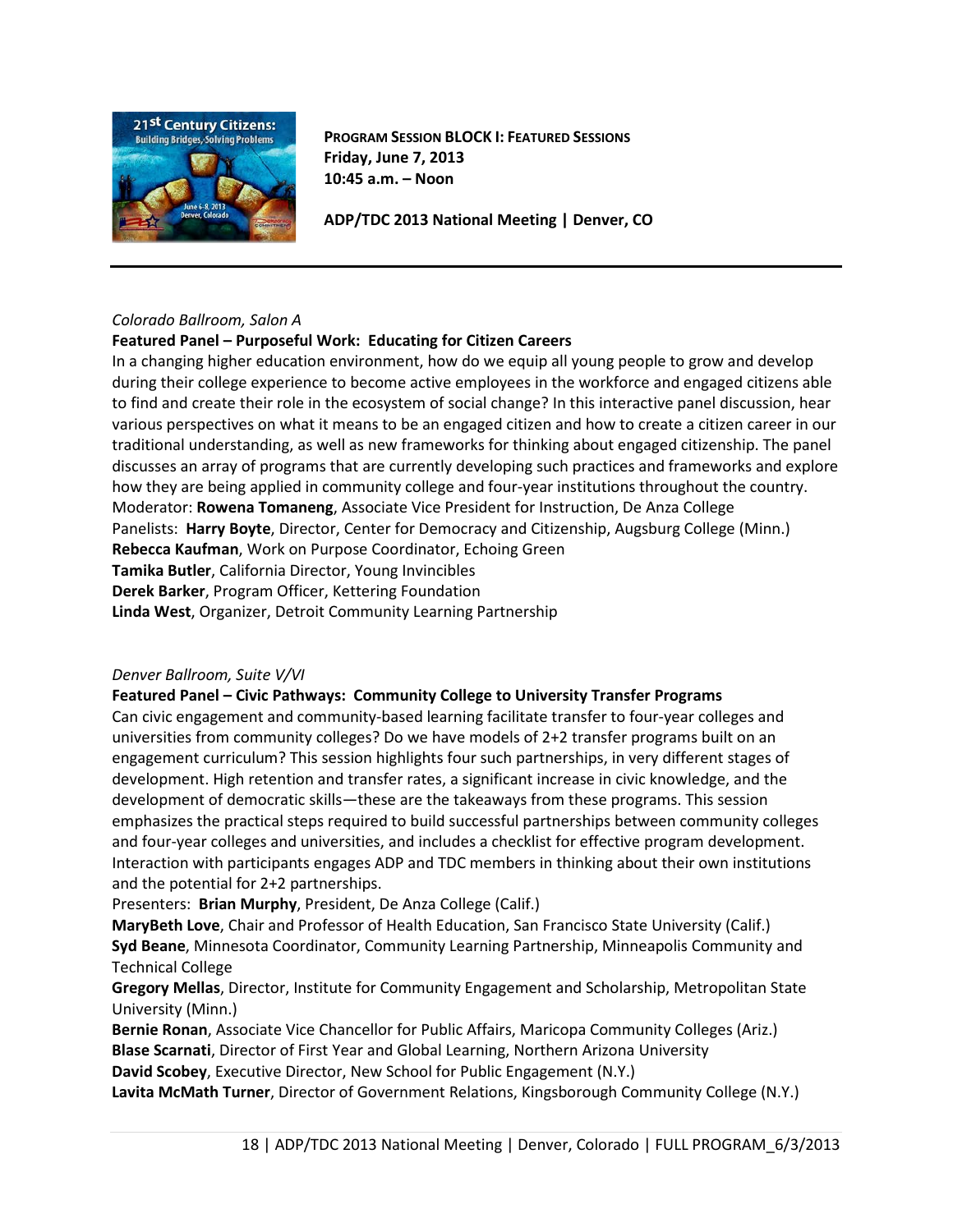#### *Colorado Ballroom, Salon C/D*

#### **Featured Session – Civic Learning in the Curriculum & Dialogue and Deliberation**

• *From Classroom to Community Forum: Engaging Students in a National Discourse* This presentation reports findings from the college's participation in the national discourse, "Shaping Our Future: How Should Higher Education Help Us Create the Society We Want?" and conveys how students were engaged in deliberative forums. Presenters: **Gregg Kaufman**, Instructor and American Democracy Project Coordinator and **Hillary Hunnings**, Student, Georgia College

#### • *Deliberating For Success*

Over the past year, Lone Star College-Kingwood has incorporated civic learning into its student success courses. Students apply critical thinking skills to accessible, real-world problems in a safe environment. Students develop the comprehension, analytic and expressive skills required in more advanced coursework and in active citizenship. Faculty share their experiences, including the implementation, challenges and successes of the deliberative forums in their classes. Presenters: **Brenda Stubbs**, Professor; **Samuel John**, Instructor; and **Anne Amis**, ESOL Professor and Chair of the English Department, Lone Star College-Kingwood (Texas)

#### • *Utilizing Democratic Deliberation to Move toward Public Action*

This session highlights democratic deliberation as an approach to increase citizen capacity and examines the infrastructure for developing collaborative partnerships to support public action. It focuses on Indiana University's Political and Civic Engagement Program's Community Deliberation Project and Colorado State University's Center for Public Deliberation, both of which utilize students to organize, lead, moderate and evaluate local community forums about important public issues.

Presenters: **Lisa-Marie Napoli**, Adjunct Faculty, Indiana University's Political and Civic Engagement Program's Community Deliberation Project

**Martin Carcasson**, Associate Professor and Director, Colorado State University's Center for Public Deliberation

#### *Colorado Ballroom, Salon G*

## **Featured Session – Intercultural Competence and Student Engagement: Leveraging the Cognitive Connection to Propel Student Gains**

The need for education to address the development of intercultural competence among college students is influenced by increasing globalization and domestic diversity, as well as by the sustainability of our democracy. This session describes the results of a study focused on the connection between student engagement and intercultural competence, as measured by the Community College Survey of Student Engagement (CCSSE) and the Intercultural Development Inventory (IDI). Using a mixed-methods research design, student scores from the IDI were correlated with five benchmark measures in the CCSSE. Four focus group interviews were conducted following the survey research to extend the quantitative data. Through information sharing in this session, participants gain an understanding of the theoretical underpinnings of intercultural competence and the practices which help promote its development among college students. Examples from the Bridging Cultures activities at Lone Star College-Kingwood are included.

Presenter: **Rebecca L. Riley**, Vice President, Instruction, Lone Star College-Kingwood (Texas)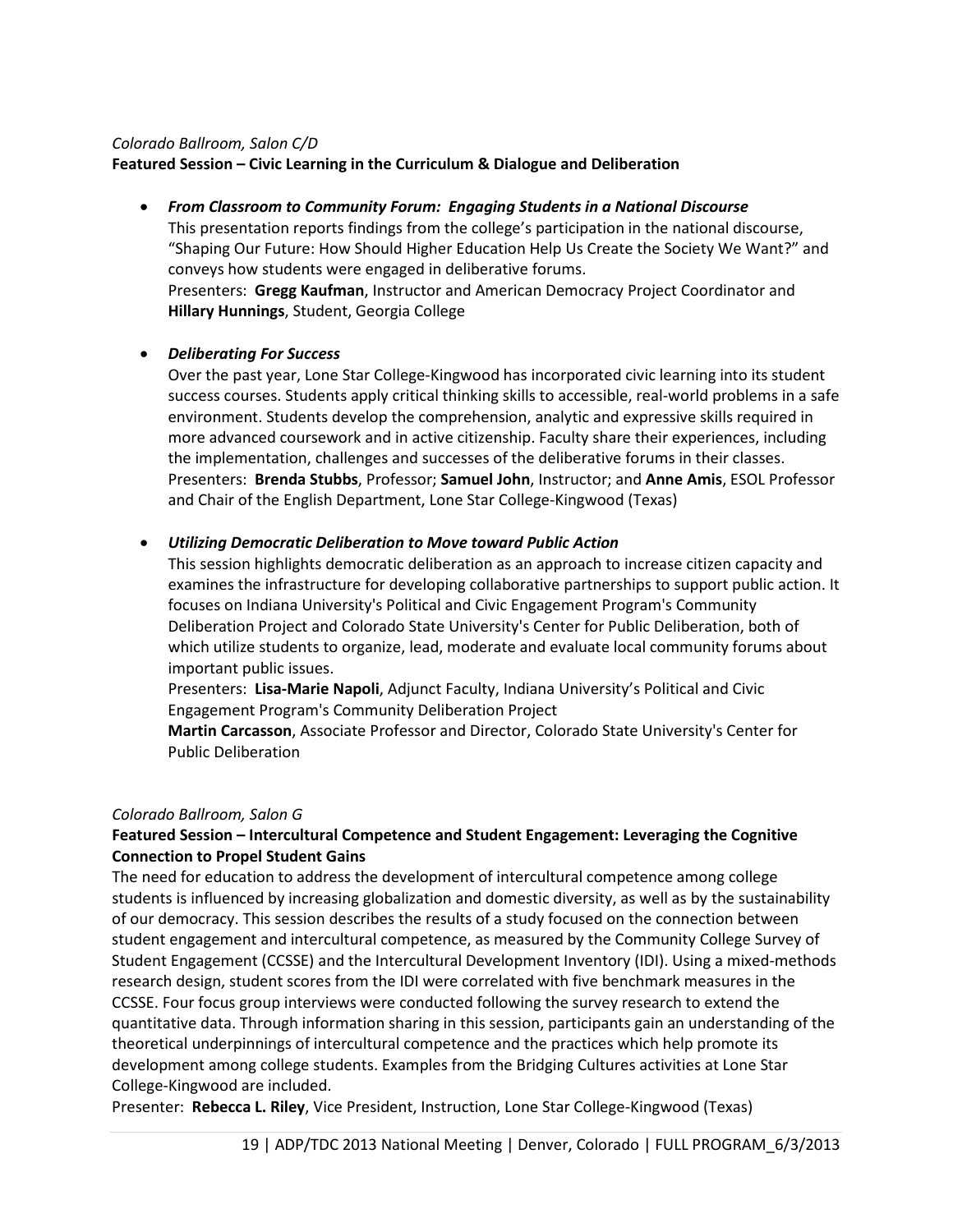#### *Colorado Ballroom, Salon H*

#### **Featured Session – Bringing Together Community Engagement and Economic Development for the University of North Carolina System through Metrics Development**

In May 2012, the president of the University of North Carolina (UNC) commissioned two multi-campus task forces to develop concise sets of indicators that all UNC campuses could use to assess "progress in community engagement and economic development." While two task forces were charged to complete this work, one combined report emerged. This presentation explores lessons learned as a result of chairing this initiative, in particular, the interconnections between community engagement and economic development; the challenges—and opportunities—of developing system-wide metrics on community engagement and economic development for the North Carolina System; and the opportunity to start a new and unified conversation about the collective work and impact of universities as members of communities.

Presenter: **Emily M. Janke**, Director, Institute for Community and Economic Engagement, University of North Carolina at Greensboro

#### *Colorado Ballroom, Salon J*

#### **Featured Session – Global Challenges National Blended Learning Course and eBook**

*Global Challenges: Promise and Peril in the 21st Century* is a collaborative effort of AASCU/ADP and the Global Engagement Scholars. This Red Balloon Project uses CSIS' 7 Revolutions content as a framework for educating globally competent citizens. It responds to three challenges facing higher education in the  $21<sup>st</sup>$  century: the need to better engage students; to make more effective use of advances in technology; and to more efficiently allocate increasingly scarce resources. The project has produced a teaching toolkit, a national course, an eBook, and a series of workshops. The course design relies on blended learning models, combining the best of online and face-to-face educational approaches. The eBook makes effective use of emerging technologies to engage students with up-to-date material. In this session, the national Global Challenges project coordinator, the interim chair of the Global Engagement Scholars, and the national manager of the American Democracy Project discuss the collaborative effort. Presenters: **Shala Mills**, Chair, Professor of Political Science, Fort Hays State University (Kan.) **Keisha Hoerrner**, Associate Dean, University College and Professor of Communication, Kennesaw State University (Ga.)

**Jen Domagal-Goldman**, National Manager, American Democracy Project, AASCU

#### *Denver Ballroom, Suite I/II*

#### **Featured Session – "Tweeting in Class!" Student Microblogging & Civic Practice**

This session offers a space for students to talk about experiences with the focused use of Twitter as tool to sponsor civic learning and engagement. Students from universities that participated in the 2012 Tweet-Ups, hosted by ADP/AASCU, facilitate the session, but all students are encouraged to join the conversation about the value of such practices to their  $21^{st}$  century education. This session features focused and robust peer-to-peer interaction and produces different statements to be shared with students and faculty, respectively, seeking to influence the future use of social media as pedagogical tool.

Moderator: **Steve Hunt**, Professor, Associate Director and Director of Graduate Studies, School of Communication, Illinois State University

Presenters: **Katy Feddersen** and **Brian Sorenson**, Students, Illinois State University **Jorgi Henson**, **Sara Umphries** and **Mitchell Wasmund**, Students, Indiana State University **Mandie Barnes**, **Tessa Diamond**, **David Wilson** and **Brady Harris**, Students, Weber State University (Utah)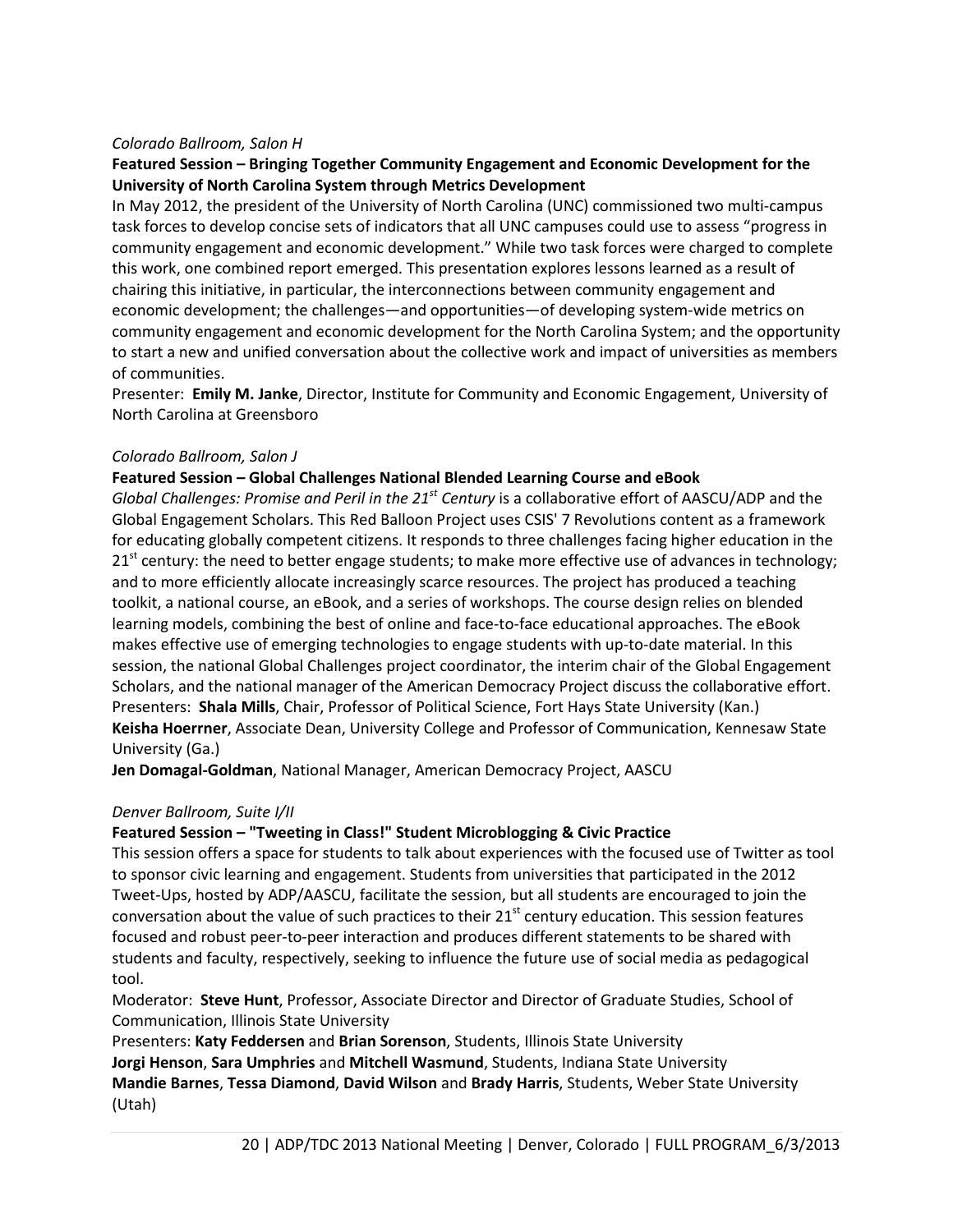#### *Colorado Ballroom, Salon B*

#### **Featured Workshop – CIRCLE's National Study of Student Learning, Voting & Engagement**

This year, CIRCLE and the Jonathan M. Tisch College of Citizenship and Public Service at Tufts University launched a new initiative: the National Study of Learning, Voting, and Engagement (NSLVE). NSLVE's goals are to build a national database for research, study patterns in college student voting nationally, and provide campuses with new, interesting data. Campuses can use this information to generate discussion and increase ways that they educate students for active citizenship. In this session, participants learn more about NSLVE, where the research stands, what the preliminary numbers show, and where we will be taking the study in upcoming election years. Exchange ideas about the kinds of academic programs and co-curricular activities that foster student commitment to responsible public engagement.

Facilitator: **Peter Levine**, Director of CIRCLE and Lincoln Filene Professor of Citizenship & Public Affairs, Jonathan M. Tisch College of Citizenship and Public Service at Tufts University (Mass.)

#### *Colorado Ballroom, Salon I*

**Featured Workshop– Preparing for the 2015 Carnegie Classification for Community Engagement**  2015 will be the next opportunity for campuses to receive the Carnegie Elective Community Engagement Classification and for 2006/2008 community engagement classified campus to re-apply. This session highlights additions and changes to the application for classification and reveals the abbreviated application process for reapplication. Strategies of what to do now to prepare for application are suggested. This session offers an overview of the process for 2015, reviews the documentation framework and complete application—featuring selected new questions and a guidebook to assist campus in responding to the questions—and suggests strategies that have been effective for successful application.

Facilitators: **John Saltmarsh**, Co-Director, New England Resource Center for Higher Education (NERCHE), University of Massachusetts, Boston

**Brenda Marsteller Kowalewski**, Director, Community Involvement Center and Professor, Sociology, Weber State University (Utah)

#### *Denver Ballroom, Suite III*

#### **Featured Workshop– The Human Library**

The Human Library (HL) is an innovative method designed to promote dialogue, reduce prejudices and encourage understanding. The main characteristics of the project are to be found in its simplicity and positive approach. In its initial form, the HL is a mobile library set up as a space for dialogue and interaction. Visitors to a Human Library are given the opportunity to speak informally with "people on loan"—a group extremely varied in age, sex and cultural background. The HL enables visitors to break stereotypes by challenging the most common prejudices in a positive and humorous manner. It is a concrete, easily transferable and affordable way of promoting tolerance and understanding. It is a "keep it simple," no-nonsense contribution to social cohesion in multicultural societies.

Facilitators: **Heather Merrill**, Faculty, Teacher Education Program, HL Co-coordinator; **Kirt Shineman**, Faculty, Communications, HL Co- coordinator; **Heidi Capriott**i, Coordinator of Media Relations and Publications; **Dede Elrobeh**, Faculty Librarian; **Jennifer Lane**, Faculty English, Honors Coordinator; **Christine Moore**, Faculty Librarian; **Brenda Nelson**, Administrative Assistant; and **Julian Bailey**, Student and **Tanner Carthcart**, Students, Glendale Community College (Ariz.)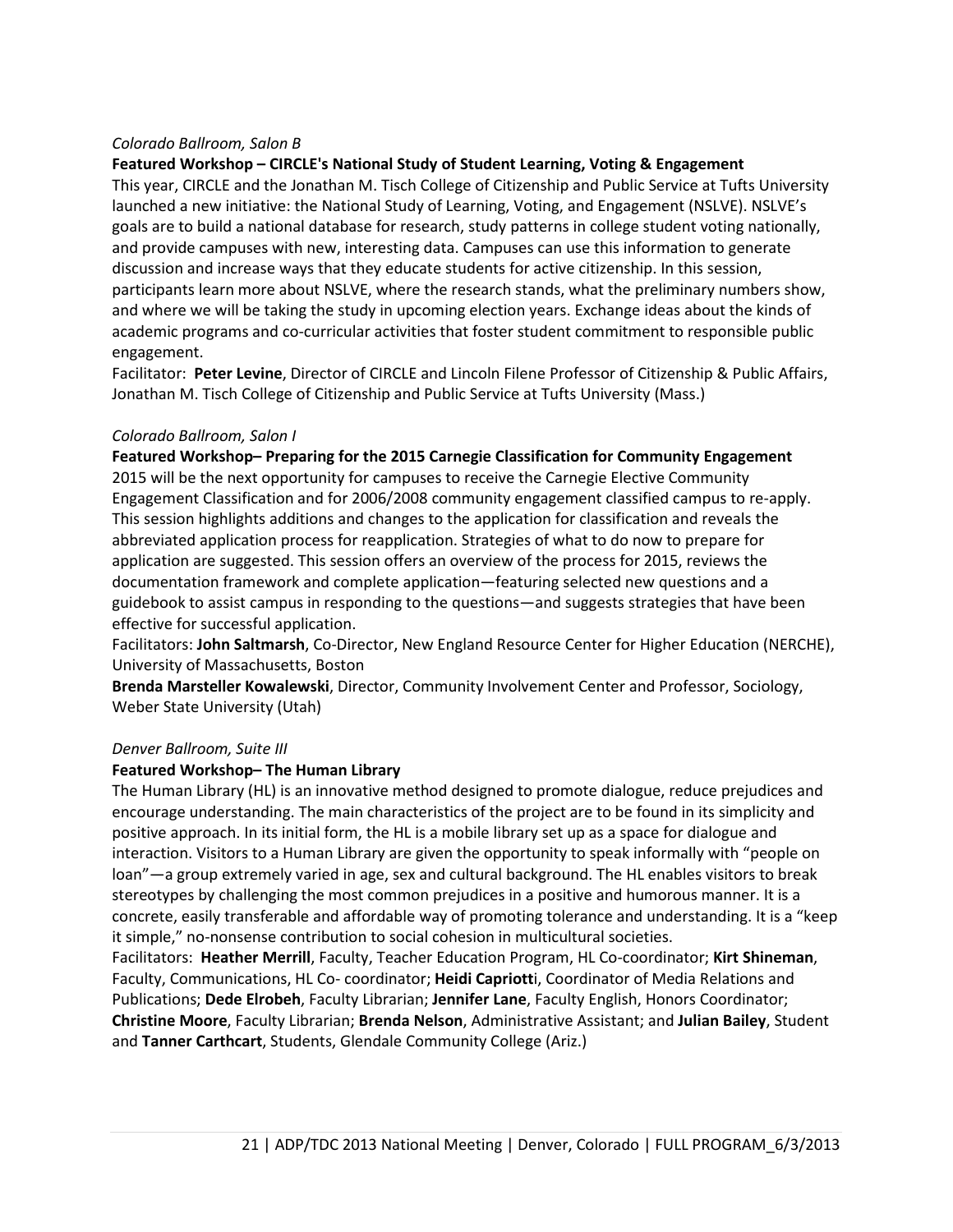#### *Denver Ballroom, Suite IV*

#### **Featured Workshop – Students Working for Equal Rights (S.W.E.R): Fighting for our DREAM**

The purpose of this presentation is to explain the history of S.W.E.R. and its process in order to engage, empower and mobilize the immigrant community to push for comprehensive immigration reform for all. Speakers focus on why and how this organization rose from being a handful of students to a network of organizations throughout the state of Florida. Each presenter represents a S.W.E.R. chapter in a different part of the state. Presenters facilitate workshops on how to recruit new leaders who are passionate for taking action for your organization.

Facilitators: **Edwin Alexander Ramos**, **Aldo Martinez**, **Zuleydi Baez**, **Francis Tume** and **Claudio Galaz**, S.W.E.R. Leaders, Students Working for Equal Rights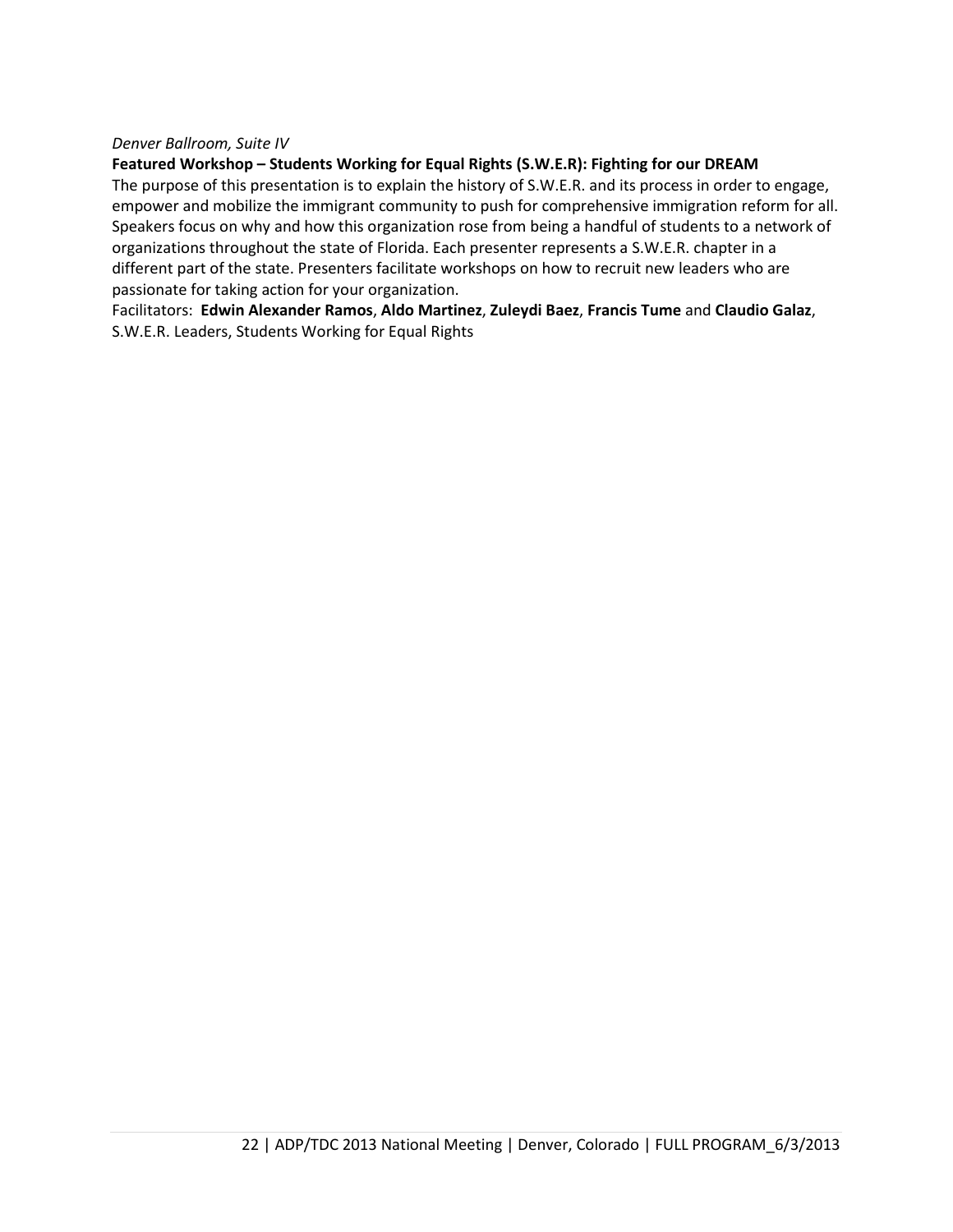

**PROGRAM SESSION BLOCK II Friday, June 7, 2013 1:30 p.m. - 2:45 p.m.**

**ADP/TDC 2013 National Meeting | Denver, CO**

## *Colorado Ballroom, Salon G* **Concurrent Session: Community Partnership, Engagement and Organizing**

## • *Universities as Nonprofit Incubators: Lessons Learned*

The University of Nebraska at Omaha (UNO) has incubated emerging nonprofits since 1996. This successful, yet challenging, initiative's goals are to meet emerging community needs, strengthen community connections; create service learning and internship opportunities, and offer faculty applied research possibilities. This session highlights UNO's approach, lessons learned and outcomes.

Presenter: **Sara Woods**, Assistant to the Senior Vice Chancellor for Community Engagement, University of Nebraska at Omaha

## • *Universities Addressing Community Problems: Connecting Civic Engagement and Economic Development*

This session highlights efforts to link civic education to community needs and to develop metrics and indicators that demonstrate impact. Participants are encouraged to reflect upon their own efforts to link civic education to community economic development objectives and discuss ways their own campuses measure the impact of their work.

Presenters: **Steve Dubb**, Research Director, Democracy Collaborative, University of Maryland **Rita Axelroth Hodges**, Assistant Director, Netter Center for Community Partnerships, University of Pennsylvania

## • *Building Meaningful Student Experiences through Capacity Building with Community Partners*

This session examines the ways in which Mount Wachusett Community College, a charter member of TDC, works with community partners to build their capacity to engage students in meaningful service that contextualizes classroom experiences. Strategies such as cultivation of relationships, partner selection and the development of a mutually beneficial work plan are addressed. As we balance the need to train students for employment and the need to train them to be civically minded citizens, we often ignore the burden placed on community partners in asking them to host students for experiential learning opportunities. It is our responsibility to help community partners build the capacity to host our students. Through the use of a case study highlighting the success at MWCC, participants can take away practical skills and examples that will enable them to begin building successful relationships within their own community partners.

Presenters: **Shelley Errington Nicholson,** Director of Community Learning and **Fagan Forhan**, Director of Experiential Learning Opportunities and Civic Engagement, Mount Wachusett Community College (Mass.)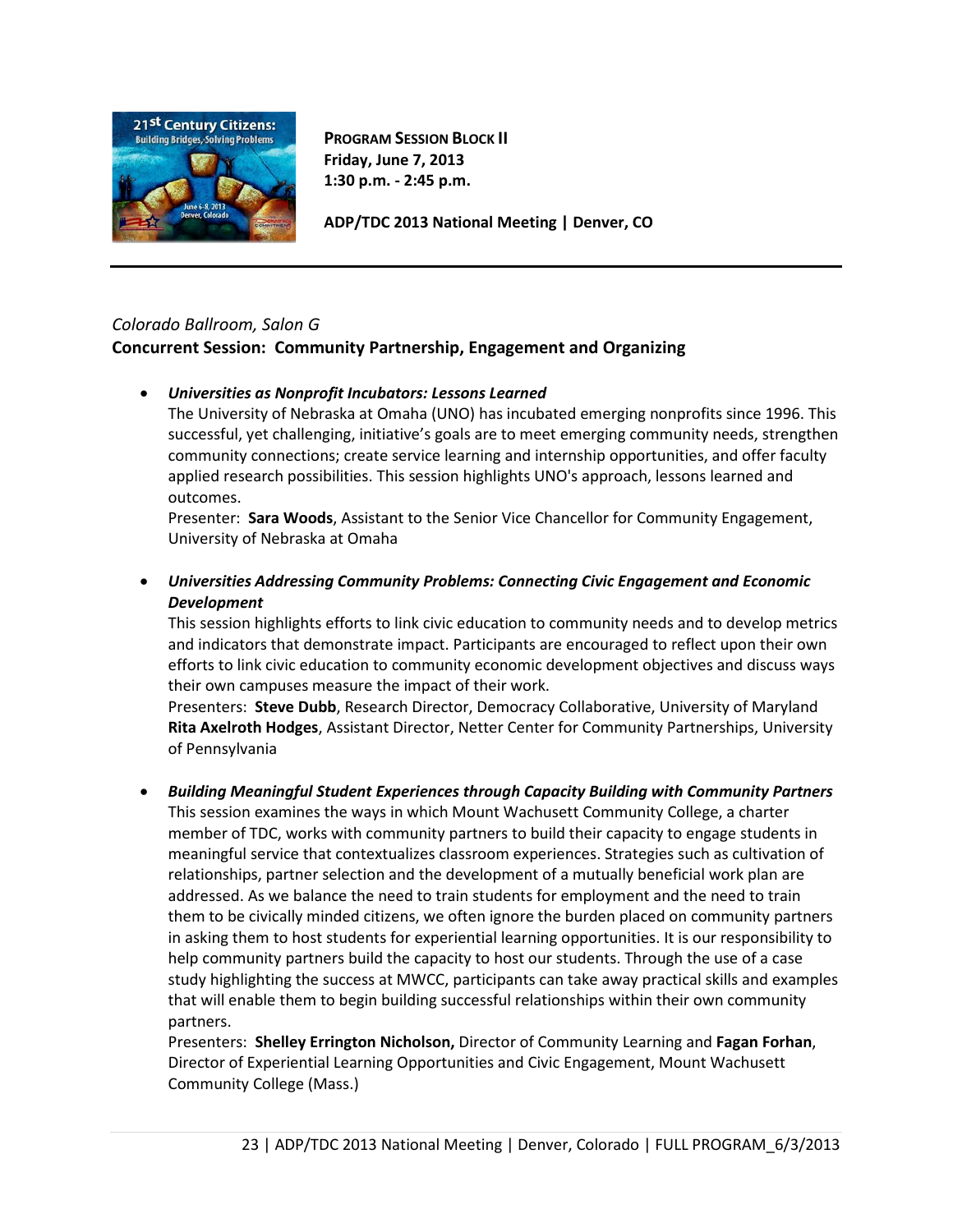# *Colorado Ballroom, Salon H* **Concurrent Session: Research**

## • *Bridging the Divide: Building the Civic Agency of Faculty and Students*

This panel explores the civic agency efforts at Northern Arizona University involving sustained student-led projects focused on community identified issues; the graduate school socialization processes that can impede or promote civic commitments; and the Bridging the Divide, which involves institutions that are demonstration sites for integrating career, college and citizenship. Presenters: **Cecilia M. Orphan**, Doctoral Student, Higher Education, University of Pennsylvania **Harry Boyte**, Director, Center for Democracy and Citizenship, Augsburg College (Minn.) **Blase Scarnati**, Director, First Year and Global Learning, Northern Arizona University **Paul N. Markham**, Director, Community-Based Learning and Research and Affiliate Faculty, School of Interdisciplinary Arts and Sciences, University of Washington Bothell

• *Good Design Is Good Citizenship II: From Social Engagement to Scholarly Engagement* To expand our pedagogical model of design education across our polytechnic curricula, Southern Polytechnic put its focus on scholarly engagement. This improvement is illustrated in: architecture, bringing in Gropius' foundations from the Bauhaus; distance education, bringing in learning dynamics based on community norms; and shared governance, bringing in principles of cross-discipline methodology.

Presenter: **Rich Halstead-Nussloch**, Professor of Information Technology, Southern Polytechnic State University (Ga.)

# *Colorado Ballroom, Salon I* **Concurrent Session: Global Citizenship**

• *#firstworldproblems*

Do your students (or you) talk about their (your) first-world problems? Have you seen: "I really want cereal but we're out of milk! #firstworldproblems" and been appalled? Discuss how we can have open conversations with students about what really constitutes a problem and what we can do to fix it.

Presenter: **Annie Weaver**, Senior Specialist of Leadership and Service, Illinois State University

• *Using Multi-Media to Support Curriculum: Kennesaw State's TED-Style Video Series and "Tomorrow's World Today"*

Kennesaw State University is engaged in AASCU's Global Engagement initiative, promoting the interdisciplinary Global Challenges framework in classrooms. In an attempt to leverage subject matter experts and energies unique to the campus, KSU created a series of TED-style videos with institution-specific, discipline-oriented scholars that are incorporated into Global Challenges courses. This session examines the process of managing logistics required for such a creative effort and its success in emphasizing global issues across campus.

Presenters: **Keisha Hoerrner**, Associate Dean of University College and Professor of Communications and **Ken Hill**, Lecturer, University College/First-Year Programs, Kennesaw State University (Ga.)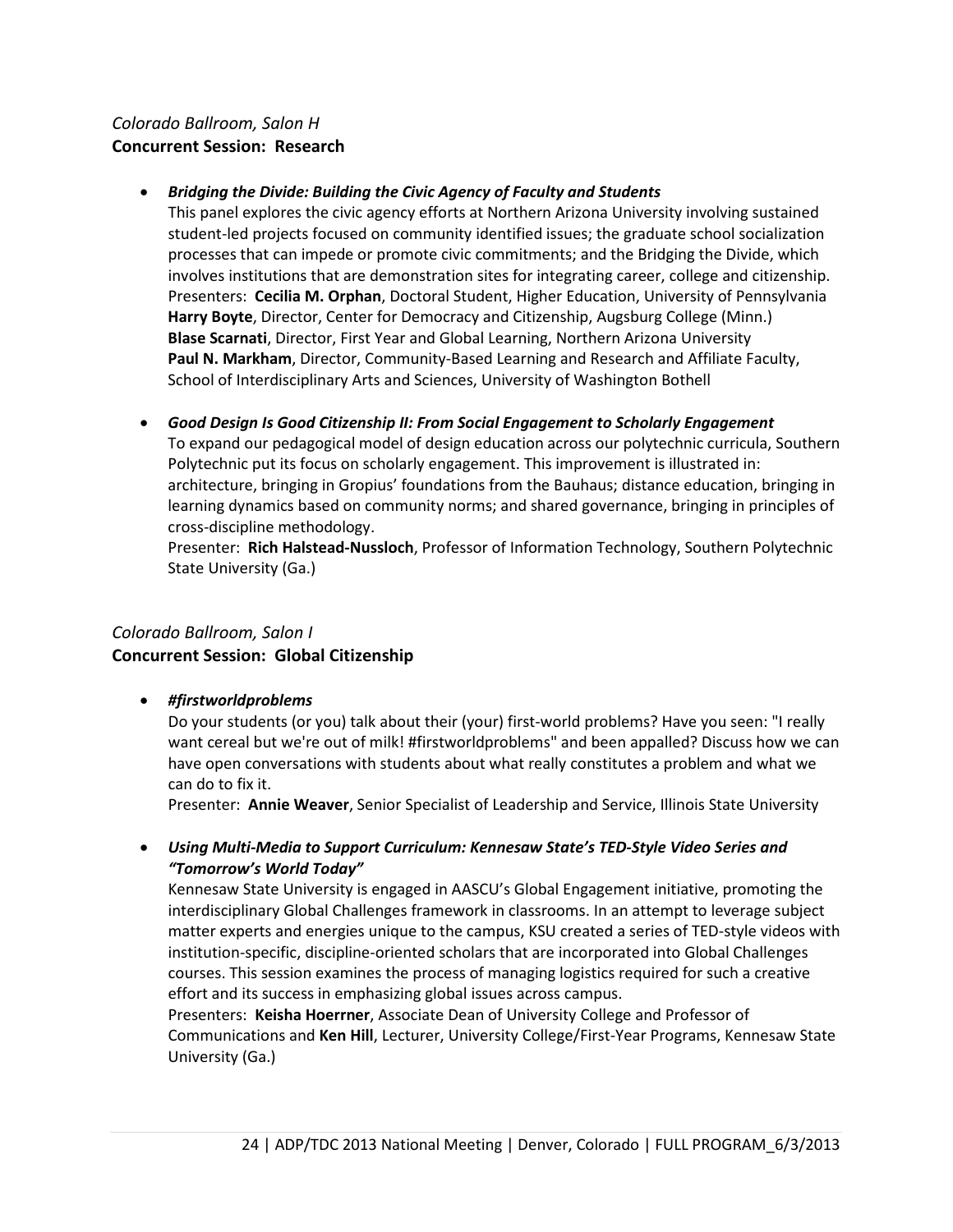• *Service Learning in a Global Setting: An International Research Project on Social Justice Issues through a Fulbright-Nehru Grant*

This presentation discusses a Fulbright-Nehru project involving Indian and U.S. students in a comparative research study of the use of legal clinics in both countries. The presentation includes the process of forming the legal research team, sharing information, designing and distributing a survey, and interpreting the results.

Presenters: **Dave Tushaus**, Professor and Chair, Criminal Justice, Legal Studies & Social Work, Missouri Western State University

#### *Denver Ballroom, Suite III*

## **Panel: Civic Health**

## *Networked Communities, Engagement and Recovery: How Civic Health Strengthens the Economy*

The National Conference on Citizenship and partners have produced research demonstrating the connections between civic health and economic resilience. Recent research

(www.ncoc.net/unemployment2) finds that a community<sup>1</sup>s nonprofit infrastructure and social cohesion are both strongly connected to economic resilience. This session presents this research and includes interactive discussion.

Presenters: **Kristi Tate**, Director of Community Strategies and **Kristen Cambell**, Chief Program Officer, National Conference on Citizenship (NCoC)

#### *Colorado Ballroom, Salon A*

#### **Panel: Institutionalization**

## *National Civic Minor in Urban Education Project: Five New Models that Integrate Service Learning with Public Policy Coursework*

Five AASCU urban campuses were selected in fall 2010 to design and implement new Civic Minors in Urban Education within three years. Each minor was developed as a partnership between education and arts & sciences faculty and is available to all university students. Each minor offers pre-service teachers, and those considering professional work in other public spheres, an opportunity to take courses that develop a rich understanding of the public policy context of urban schools and community factors that affect school performance, community connections to schools, and learning outcomes for students. This session includes a presentation of the five unique models and an update on implementation, plus time for Q&A. The AASCU Civic Minor in Urban Education project is funded through a grant from the Corporation for National and Community Service.

Presenters: **Jolanda Westerhof**, Director of Teacher Education, AASCU

**Kathy Wood**, Interim Associate Dean, School of Education and **Amitra Wall**, Associate Professor, Sociology, Buffalo State College (SUNY)

**Steven Hart**, Assistant Professor, Literacy and Early Education and **James Mullooly**, Associate Professor, Anthropology, California State University, Fresno

**Susan Harden**, Assistant Professor of Education, Department of Middle Grades, Secondary and K-12 Education and **Janni Sorensen**, Assistant Professor, Department of Geography and Earth Sciences, University of North Carolina at Charlotte

**Vicki McGinley**, Professor, Department of Special Education and **Hannah Ashley**, Associate Professor of English, West Chester University of Pennsylvania

**Anna Lyon**, Associate Professor of Teacher Education and **Marjorie McLellan**, Associate Professor, Department of Urban Affairs and Geography and Department of History, Wright State University (Ohio)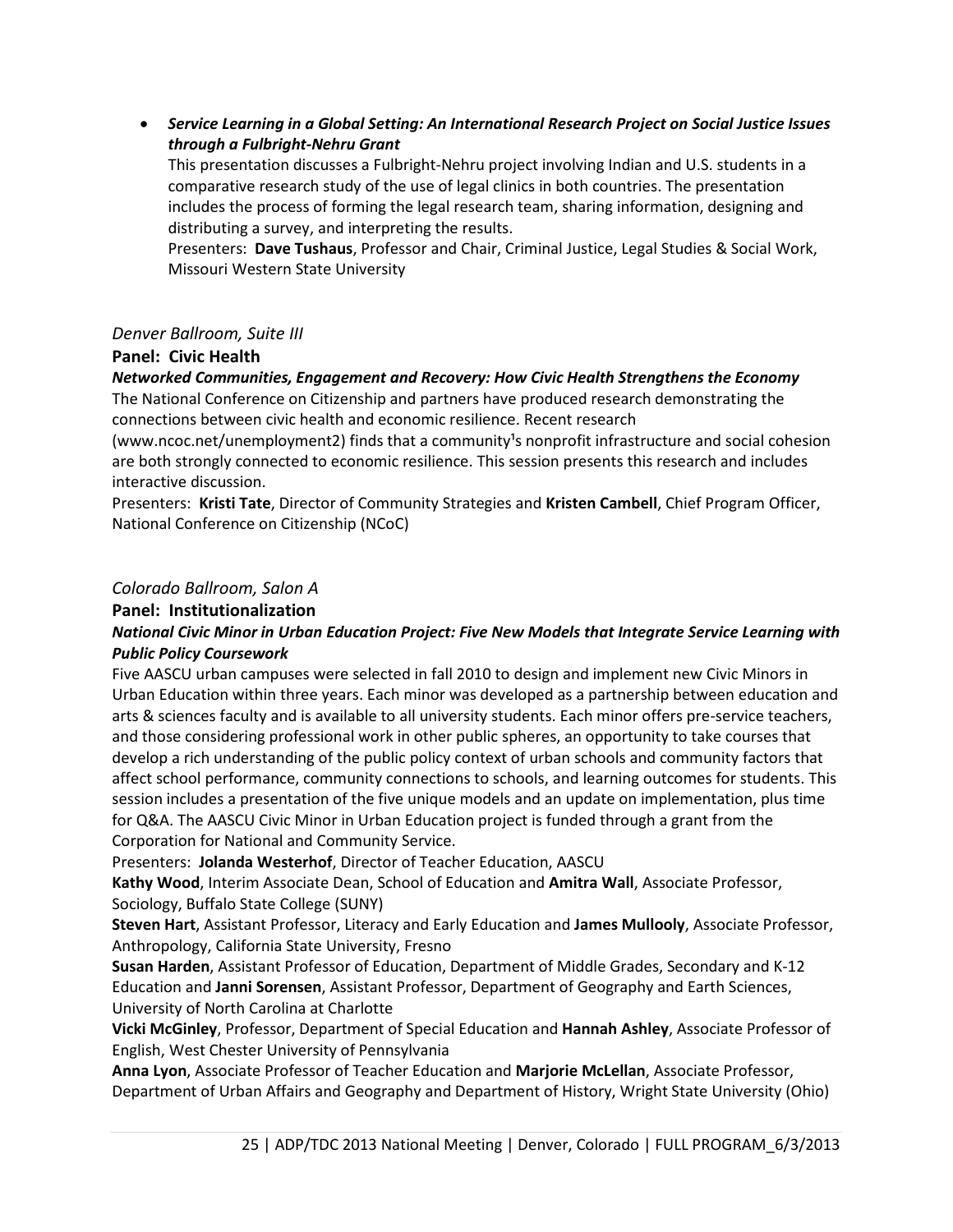## *Colorado Ballroom, Salon B*

#### **Panel: Programs, Projects & Events**

#### *Getting Out the Vote: Strategies for Campus Civic and Political Engagement*

This presentation focuses on the strategies and activities undertaken by students, faculty and staff involved in the Political Engagement Project at the Richard Stockton College of New Jersey to foster positive political action on campus in fall 2012.

Presenters: **Lisa Honaker**, Professor of Literature; **Linda Wharton**, Associate Professor of Political Science; **Daniel Tome**, Director, Office of Service-Learning; **Kristin Jacobson**, Associate Professor of American Literature; **Ben Peoples** and **Mico Lucide**, Political Science Majors; and **Tina Zappile**, Assistant Professor of Political Science, The Richard Stockton College of New Jersey

#### *Colorado Ballroom, Salon J*

#### **Panel: eCitizenship**

• *#TweetUp! Teaching & Learning Civic Engagement @Twitter.com*

The practice of democracy requires  $21<sup>st</sup>$  century communication competencies. Twitter is the primary practice of micro-blogging and a habitual space of community interaction. Its dialogic capacity increases the civic power of the massively subscribed tool. This session provides an overview of the ADP Tweet-Ups held in fall 2012.

Presenters: **Darlene M. Hantzis**, Professor, Communication and Women's Studies, Indiana State University

**Leah A. Murray**, Associate Professor, Political Science and Philosophy, Weber State University (Utah)

**Steve Hunt**, Professor, Illinois State University

• *Developing and Expanding Civic Engagement Using 21st Century Tools: Connecting Classes and Campuses*

This presentation explores how Twitter was used as a catalyst for civic engagement and discussion for the most recent presidential debates and the president's State of the Union Address. Preliminary research findings will be presented that attempt to compare a single campus discussion with multiple ADP campuses using Twitter.

Presenter: **Rob Catlett**, Director, Centers for Economic Education and Community Research, Emporia State University (Kan.)

## *Denver Ballroom, Suite V/VI*

#### **Mini-Workshops: Student Activism & Organizing**

*Note: Participants are encouraged to bring laptops to this session*

• **1:30 p.m. – 2:05 p.m.**

## *Students "On the Hill:" College Students Engaging in Legislative Advocacy Relevant to Their College Majors and Future Careers*

This presentation makes the case for college students to engage with state policymakers on issues relating to their college major and future employment. With knowledge of legislative processes, how to communicate with legislators and attitudes of civility and nonpartisanship, students can be well-prepared to be civically engaged in state policymaking.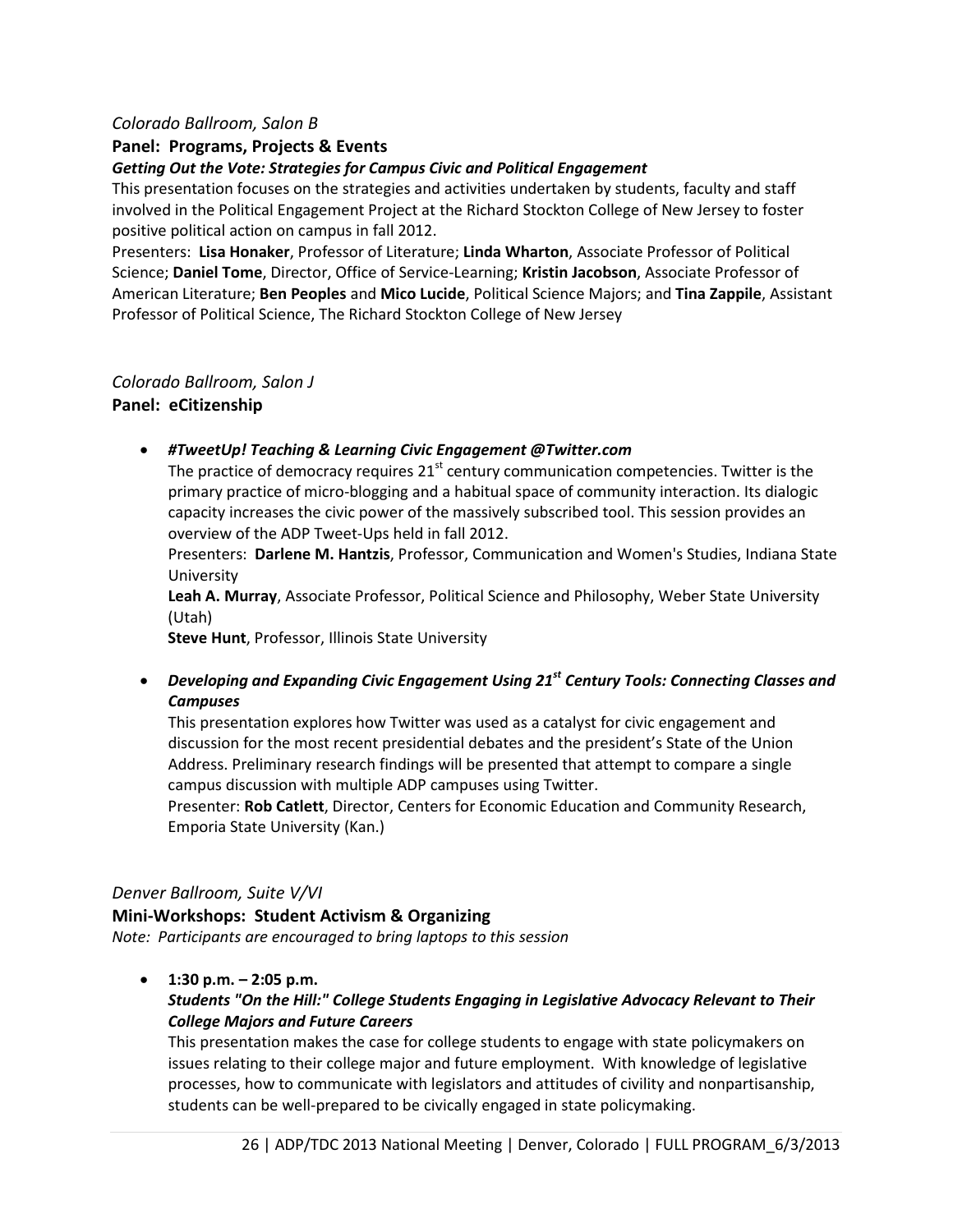Presenter: **Laura Blackwell Clark**, Assistant Professor, Middle Tennessee State University

## • **2:05 p.m. – 2:45 p.m.**

## *The Undocumented Student Movement: Organizing for Sustainable and Institutional Support at a Community College Institution*

In this presentation, four main points are addressed: student activism and organizing at De Anza Community College; institutional activism and the dynamics of organizing support for students at a college with our new resource center, HEFAS (Higher Education for AB 540 Students); policies and legislation that affect the undocumented immigrant community in California, as well as the undocumented students trying to pursue higher education; and the intersections of the undocumented movement, such as the "undocuqueer" movement, which educates the community on how the LGBTQ community intersects with the undocumented movement. Presenters: **Claudia Barajas** and **Maily Ramos**, Interns for the Institute of Community and Civic Engagement, De Anza Community College (Calif.)

## *Colorado Ballroom, Salon C/D*

# **Workshop: Political Engagement**

#### *The Michigan Student Political Issues Convention*

This workshop provides an overview of the Student Political Issues Conventions and the agenda-setting model used at the conventions and in political science classrooms. Also provided is a step-by-step checklist for those interested in developing similar activities on your campus. Examine how these conventions act to motivate students to learn and become engaged in the political process. Time permitting, an additional focus addresses the other political engagement activities incorporated alongside the convention and the new initiatives to further engage students in civil society. Presenters: **Henry Bowers**, Professor of Political Science and **Robert Yahrmatter**, Professor, Henry Ford Community College (Mich.)

## *Denver Ballroom, Suite I/II*

# **Workshop: 21st Century Citizenship Skills**

# *Building Character for 21st Century Leaders*

Bloom's taxonomy has been used for decades to design and assess learning programs. Because of the complexity of this work, however, many in the academic community become overwhelmed or simply ignore Bloom's guidance as non-relevant to their teaching experience. To reduce complexity, a simplified model for designing appropriate learning objectives is proposed. By using this model, which focuses on building character through engagement, academic programs will be able to advance higherordered learning outcomes and student success in their diverse  $21<sup>st</sup>$  century leadership roles. Presenter: **Barbara Lyon**, Professor and Graduate Coordinator of Human Resource Management, Texas A&M University-Central Texas

*Denver Ballroom, Suite IV*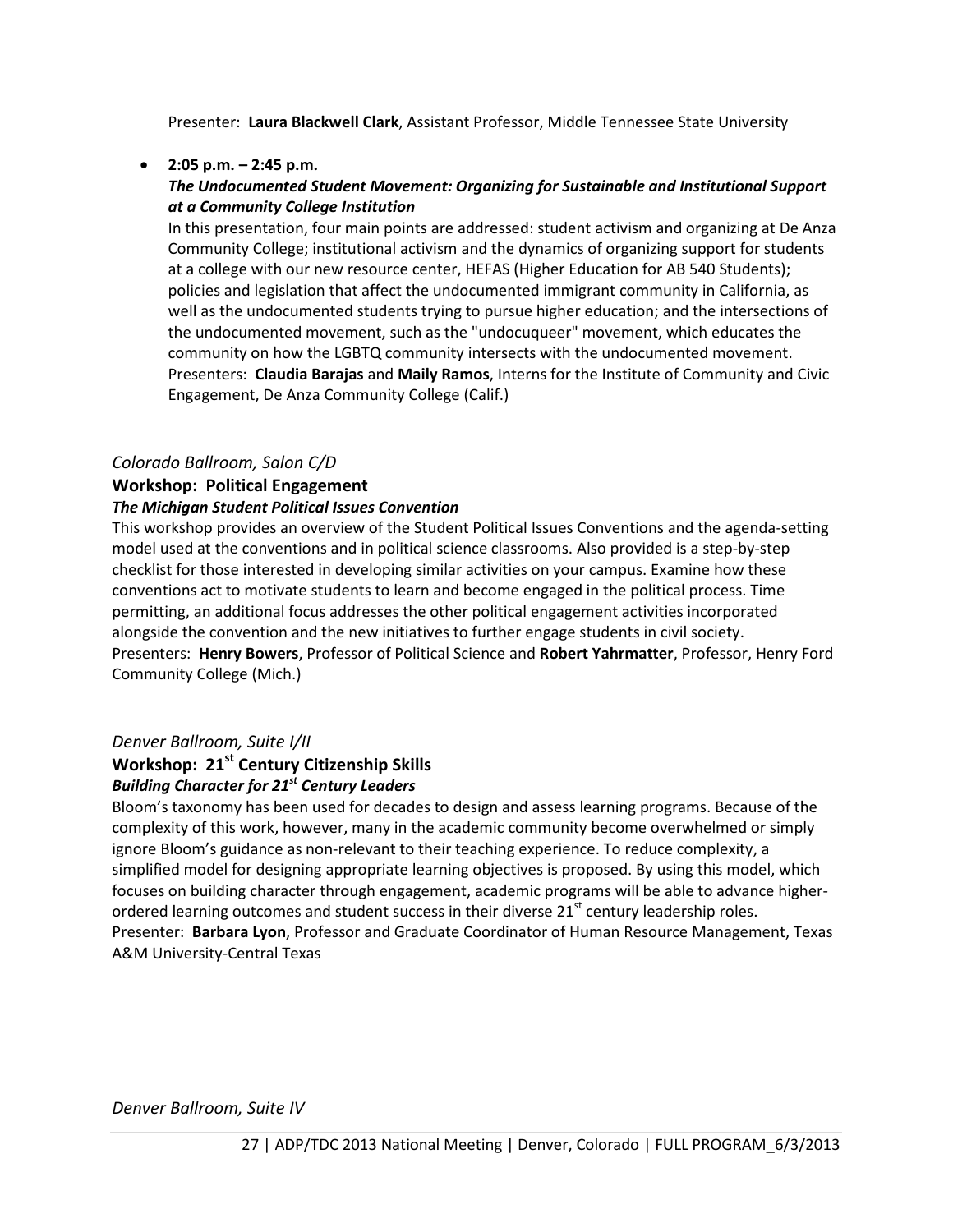## **Workshop: 2+2 Partnerships**

## *The Arts of Civic Engagement*

Presenters highlight models in which college students and faculty work with communities through arts and culture. Arts participation enhances positive individual and civic behaviors; in these projects, cocreation makes a compelling difference in community life. REACH Across Dayton formed to promote shared learning about the community's diverse cultural populations through the arts. The Dayton Stories Project resulted in over 200 Story-Circle gatherings and community-based theatrical productions. "The Many Faces of Dayton" Photomural and Stories Project, a project of volunteers and students, combined community service with curricular objectives. Students and community volunteers collected stories and photographed people in homes, churches and a variety of community locations.

Presenters: **Marjorie McLellan**, Associate Professor of Urban Affairs and Geography, Wright State University (Ohio)

**Tess Little**, Founder and Coordinator, REACH Across Dayton and Professor of Art, Sinclair Community College (Ohio)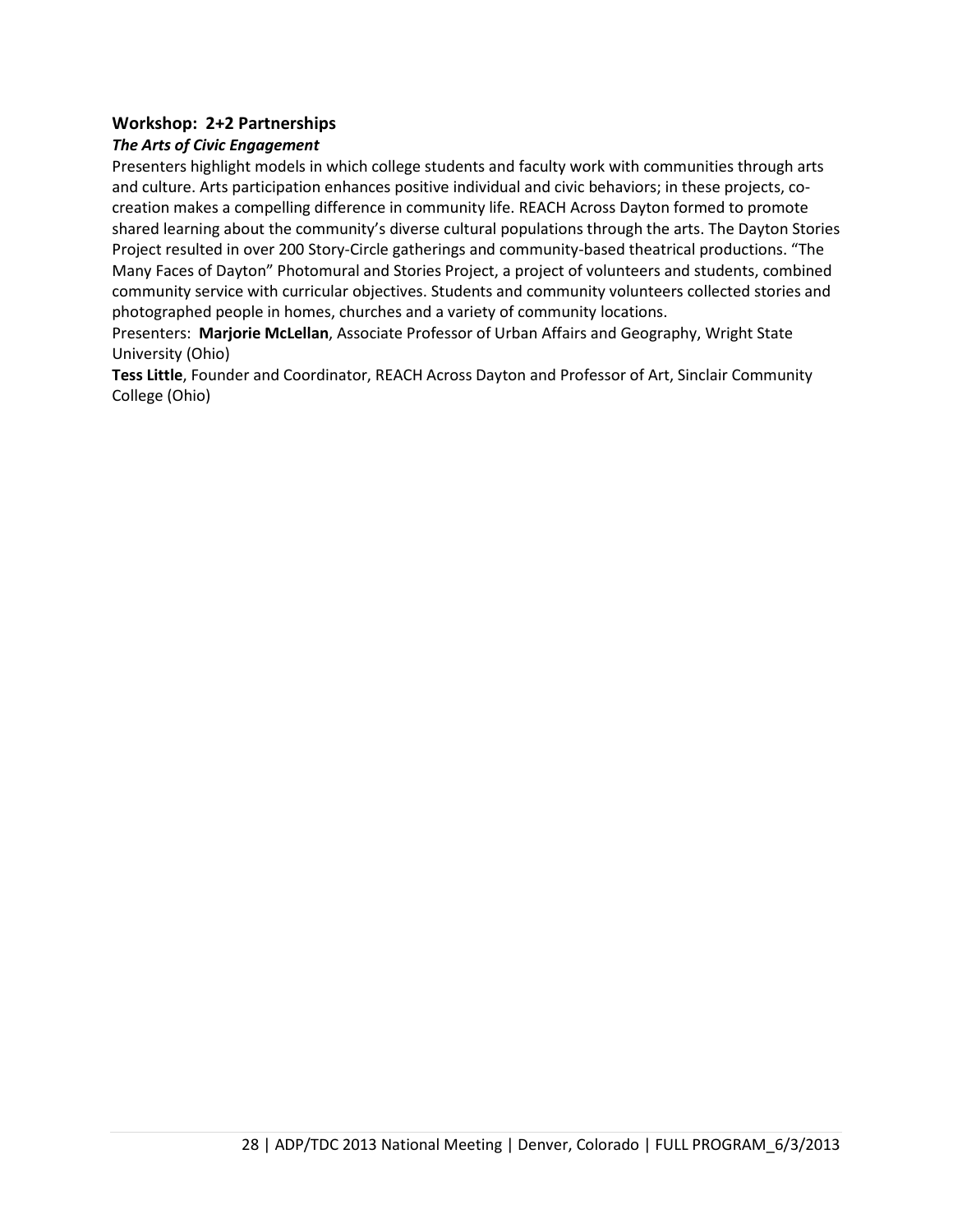

**POSTER SESSION | COLORADO BALLROOM, SALON E/F Friday, June 7, 2013 2:55 p.m. – 3:35 p.m.**

**ADP/TDC 2013 National Meeting | Denver, CO**

## *University Engagement for 21st Century Civic Work*

This poster presentation illustrates the advantageous networking and job skill-developing opportunities offered at Western Kentucky University. It will also address challenges faced by faculty and administrators in educating the next wave of informed, engaged citizens. Presenter: **Bianca S. Brown**, Public Achievement Coordinator, Institute for Citizenship and Social Responsibility, Western Kentucky University

#### *Ethical Dilemmas in Voting*

Social pressures profess that we have a civic duty to vote. However, the ethical implications of this coerced involvement is never debated in a public manner. This poster addresses the ethical choices we make when we choose to vote.

Presenter: **Katy Burnett**, Political Science Student, Santa Fe College (Fla.)

#### *Vets on Campus: Evaluating Military Veterans' Civic Engagement as University Students and How ADP Can Help*

Middle Tennessee State University (MTSU) student veterans were polled on their attitudes and engagement, both on campus and in the community, toward understanding the impact of the military on civic life. This presentation examines how MTSU's vets program supports our veteran students and how ADP can help.

Presenter: **Robert Devenish**, History Major (Junior), Middle Tennessee State University

## *Developing Undergraduate Research Capability: A Key Component for Kennesaw State University's President's Emerging Global Scholars Program*

The President's Emerging Global Scholars Program (PEGS) at Kennesaw State University (KSU) unites undergraduate honors and leadership. Salient issues tied to various global challenges are studied jointly at KSU and UNIFACS University (Salvador, Brazil). Bioethics research by one international team is presented.

Presenters: **Danielle Ereddia** and **Melissa Kramschuster**, Students, Kennesaw State University, President's Emerging Global Scholars Program (Ga.)

#### *Facebook as a Way to Increase Civic Engagement*

The Community College of Allegheny County (CCAC ) is attempting to engage our students in collegewide civic discourse on weekly questions concerning local, national and global issues. This presentation provides an overview of the Facebook page of the project.

Presenter: **Aaron Hoffman**, Associate Professor of History, Community College of Allegheny County-Boyce Campus (Pa.)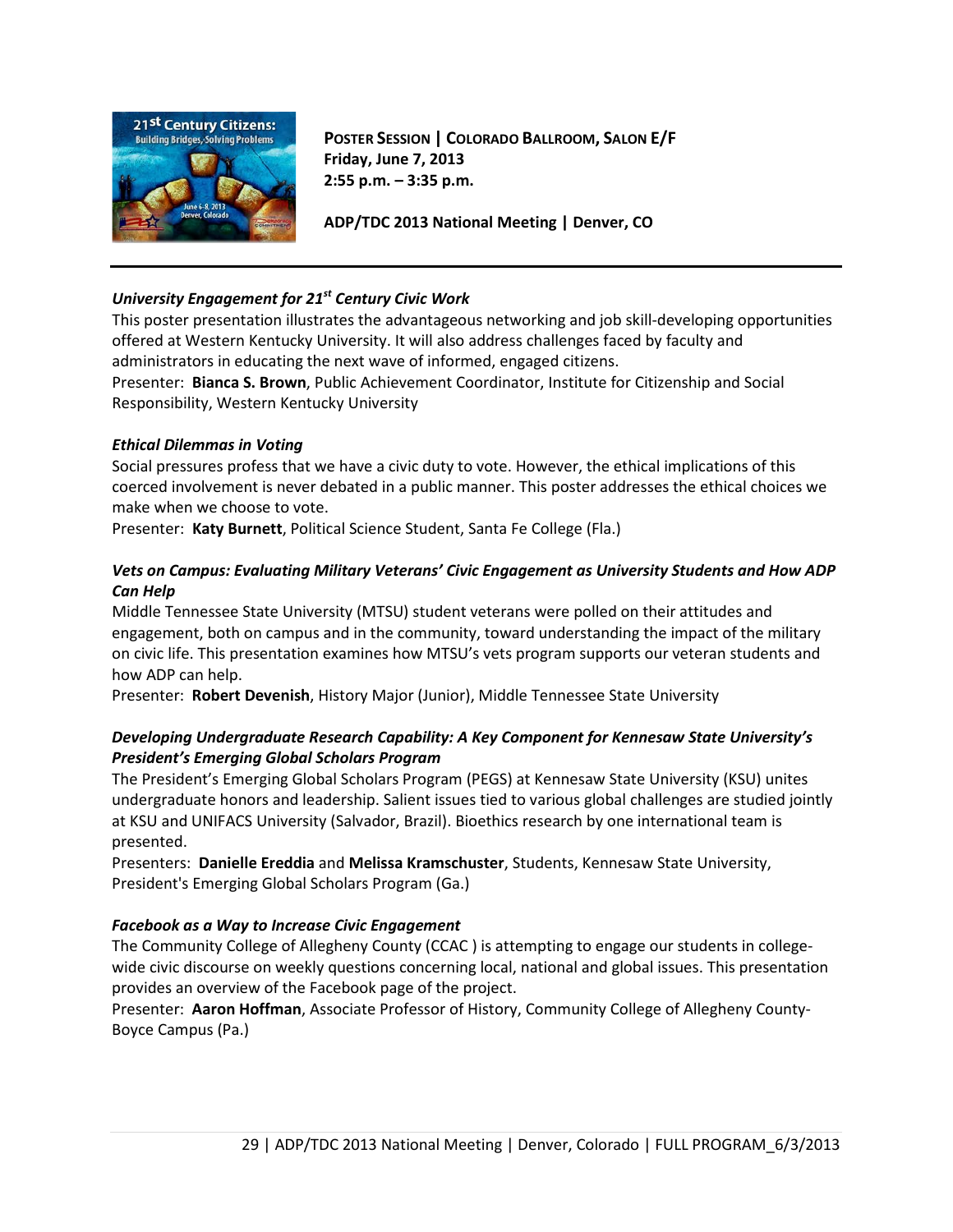#### *Gender Identity and Attitudes on Campus: Fostering Awareness and Generating Dialogue through ADP*

Middle Tennessee State University (MTSU) students were surveyed and faculty members were interviewed on their attitudes regarding gender identification and transgender students on campus. Hear where MTSU currently stands on gender identification and transgender issues, and how ADP can help.

Presenter: **Brendon T. Holloway**, Social Work Major (Sophomore), Middle Tennessee State University

#### *The Democracy Commitment Student Club at Delta College: Be empowered. Be engaged. Be political.*

The Democracy Commitment Student Club at Delta College prepares students for citizenship through awareness, education and empowerment. This club is a venue for civic leaders to develop their talents, abilities and passions to reach out to students.

Presenter: **Lisa Lawrason**, Associate Professor of Political Science and Advisor, The Democracy Commitment Student Club, Delta College (Mich.)

#### *ADP and SGA: Building Bridges across University Structures*

The American Democracy Project and Student Government Association are two vital collegiate organizations whose mission is to promote community involvement and civic engagement on college campuses. Through collaboration and more-extensive involvement, Middle Tennessee State University strives to graduate more civically engaged citizens.

Presenter: **Brandon Loso**, Organizational Communications Major (Senior), Middle Tennessee State University

#### *21st Century High Schools: How to Integrate Global Challenges at the Secondary School Level*

There has been little exploration of the impact that the Common Core State Standards initiative will have on Global Challenges course participation. This poster examines the status of high school participation (in postsecondary settings for college credit) and the integration of Global Challenges material and curriculum at the secondary level.

Presenter: **Cynthia Miller**, Assistant Professor, Fort Hays State University (Kan.)

#### *Student Organization Mutualism and Cooperation: Improving Communication and Collaboration through Better Data Collection*

Developing accessible data-collection software is a structural baseline toward enhancing civic collaboration across campus. The speaker reflects Middle Tennessee State University's ADP efforts to integrate disparate databases into an integrated system to properly capture the civic work of all members of our university community.

Presenter: **Joshua Moore**, Philosophy Major (Senior), Middle Tennessee State University

#### *Combining Civic Engagement and Higher Education: Applying Sustainability to Academic Curriculum*

This poster examines how academic curriculum, combined with civic engagement, can create sustainable changes and student growth which then recycle back into the community through the development of  $21<sup>st</sup>$  century citizenship skills.

Presenter: **Jacqueline Adams**, Graduate Assistant and Public Achievement Coordinator, Western Kentucky University Institute for Citizenship and Social Responsibility

#### *From Harvest to the Hungry: Kansans Addressing the Issue of Hunger*

From Harvest to the Hungry was a three-week series focused on Kansans addressing the issue of hunger. Information about how the series was created and about the final public forum is presented.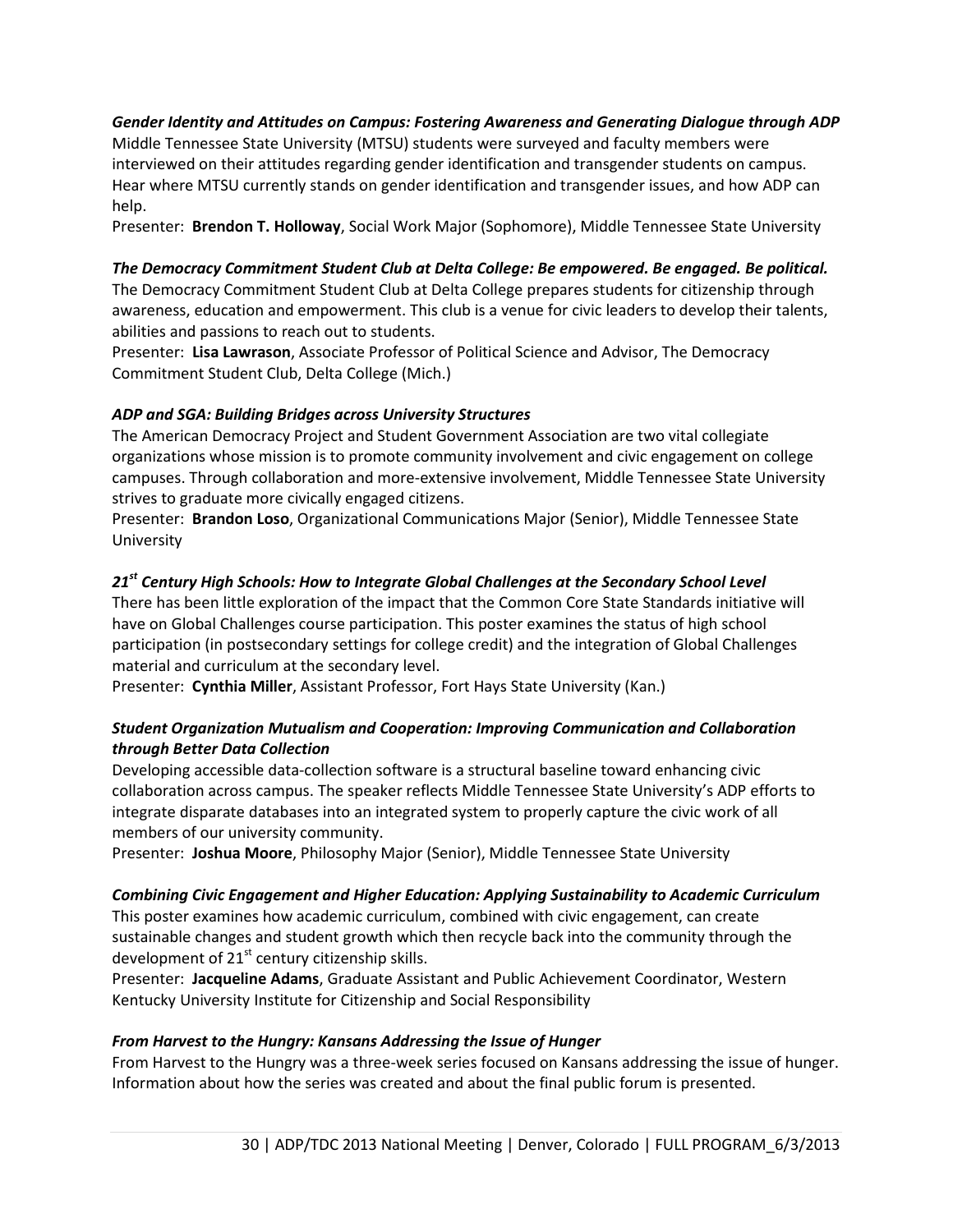Presenters: **Jennifer Verhagen**, Project Coordinator, Center for Civic Leadership and **Anne Drees**, Co-Student Coordinators of the American Democracy Project, Fort Hays State University (Kan.)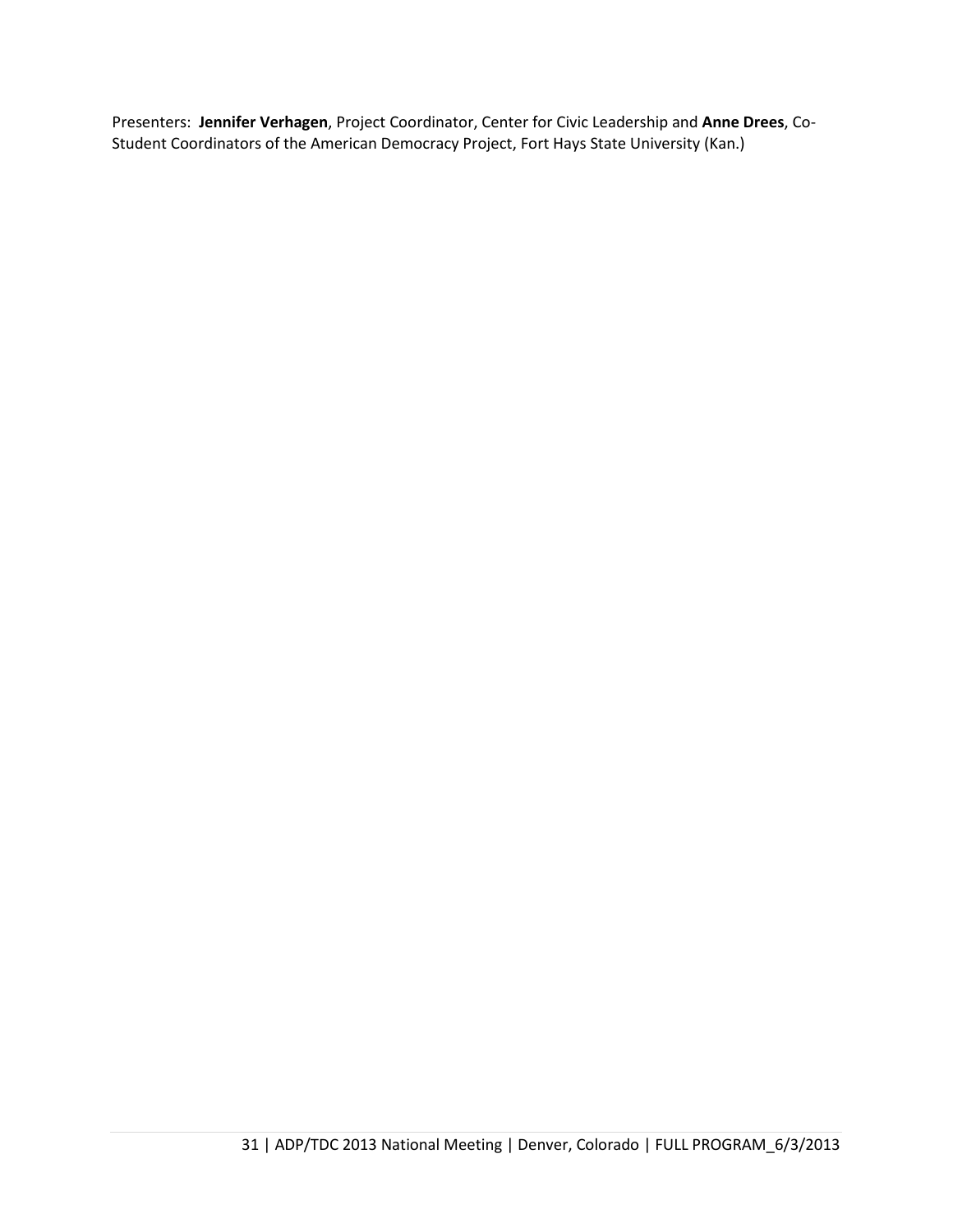

**PROGRAM SESSION BLOCK III: LIGHTNING ROUNDS Friday, June 7, 2013 3:45 p.m. – 5 p.m.**

**ADP/TDC 2013 National Meeting | Denver, CO**

#### *Colorado Ballroom, Salon A* Lightning Round: 21<sup>st</sup> Century Citizenship Skills

Moderator: **Stephanie South**, ADP Program Associate, AASCU

• *Creative Responses to the Call for 21st Century Citizenship Skills: Interdisciplinary and Innovative Programs at a Research University*

This presentation describes innovative and interdisciplinary programs at a large university and how these programs are building the  $21<sup>st</sup>$  century citizenship skills that employers and communities demand. Speakers discuss how to build interdisciplinary bridges across campus, and how to leverage multiple perspectives to develop creative course offerings and community opportunities.

Presenters: **Susan B. Harden**, Assistant Professor of Education; Civic Minor in Urban Youth and Communities Coordinator and **Janni Sorensen**, Assistant Professor of Geography and Earth Sciences, University or North Carolina at Charlotte

• *Triple Duty: Basic Communication Activities Serving Discipline Curricular, Career Development and Civic Engagement Goals*

The proposal presentation, the group report, and the pro and con argument assignment are basic communication activities that develop skills that serve students in their careers and their civic life. Participants will develop communication activities using templates and their specific subject matter material.

Presenter: **Kaylene Gebert**, Professor of Speech and Theatre, Middle Tennessee State University

• *Critical Thinking for Democracy: Detecting Manipulative Arguments (aka Don't Be a Hippo)*

To become informed, a citizen needs to be a critical thinker who—unlike a hippo who swallows anything—is able to distinguish facts from deception and assess whether or not a particular claim should be believed or rejected. Participants learn about 12 manipulative arguments, including the dynamics of self-deception.

Presenter: **Geraldine (Gerri) Perreault**, Associate Professor and ADP Campus Chair, University of Northern Iowa

• *More than "Good Stuff:" Civic Learning for Community and Career*

Public engagement is more than "good stuff" for our students and communities. It also provides vital opportunities to develop the skills students need to be responsible and effective problemsolvers in their career. This presentation focuses on the central role of public engagement at the University of Washington's "innovation campus."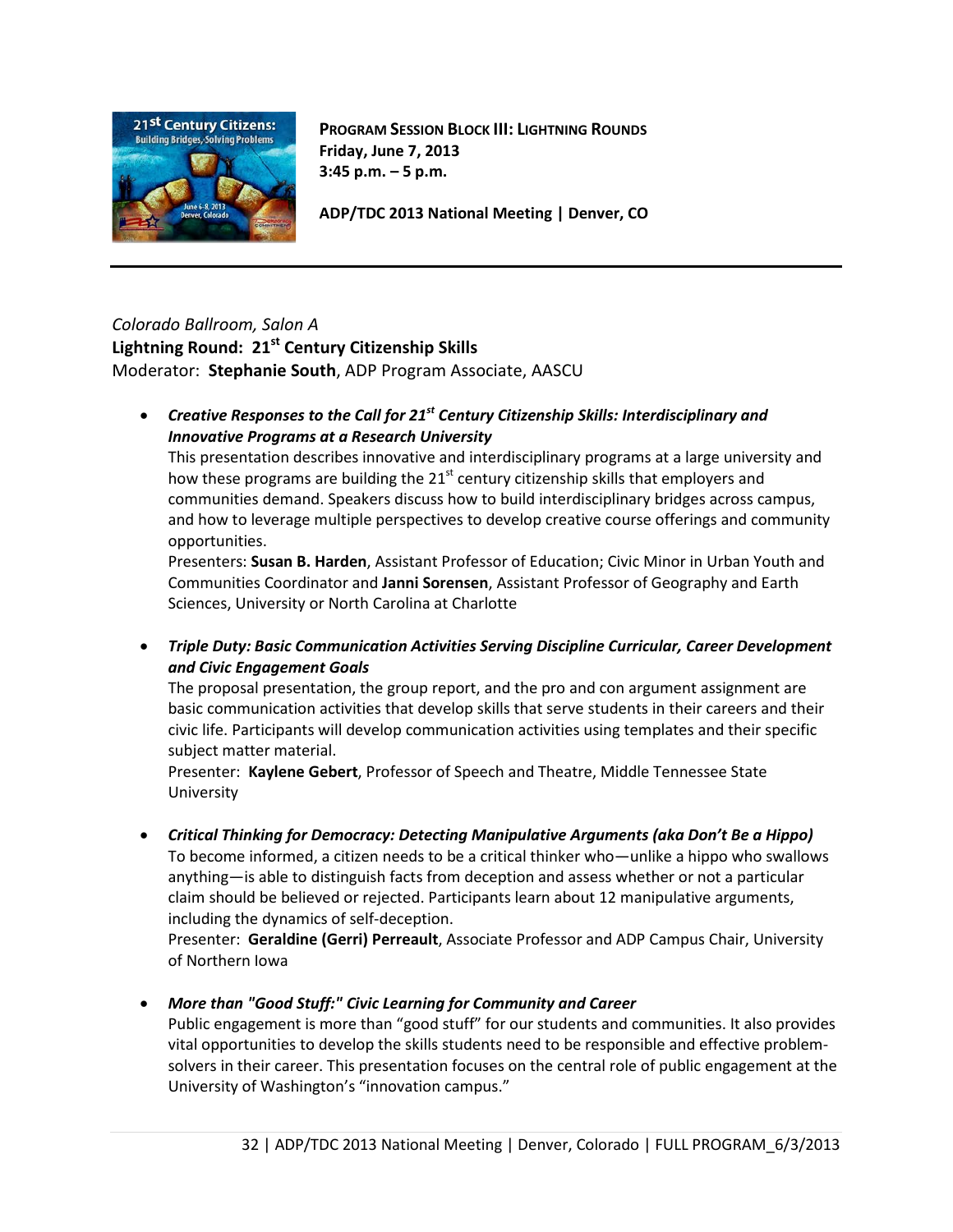Presenter: **Paul N. Markham**, Director of Community Based Learning and Research, University of Washington Bothell

## • *A Dialogue on Citizenship: Then and Now*

The concept of citizenship, the signature of membership in the nation state, embodies political, civil and social rights. Whether or not these rights are to remain anchored in a single nation state or expanded globally in the development of universal norms is the topic of this paper. Presenter: **Elizabeth S. Overman**, Assistant Professor of Public Administration, University of Central Oklahoma

# *Colorado Ballroom, Salon C/D*

## **Lightning Round: Civic Learning in the Curriculum**

Moderator: **Patti Gramoy** Student in Certificate in Conflict Resolution, Peace Club Leader and Sustained Dialogue Moderator, Cuyahoga Community College (Ohio)

• *Where Engagement Skills Meet Job Skills: Writing and Social Change*

Presenter Christina Jarvis discusses community engagement and preliminary employment outcomes from different versions of a "Writing and Social Change" course, along with strategies for developing successful student public writing, PR/advocacy and grant writing assignments. Explore practical pedagogical, funding, relationship-building and organizational issues. Presenter: **Christina S. Jarvis**, Professor of English & Community Projects Coordinator, FACE Center, SUNY Fredonia

• *Academic and Student Affairs: A Bridge to Student Engagement through Service Learning* For faculty who may feel overwhelmed or unmotivated, the Volunteer and Service Learning Center and a faculty liaison are collaborating to showcase current SL projects, to provide a guidebook for beginning SL projects in courses, and to develop new and sustainable SL projects with community partners.

Presenters: **Janelle Grellner**, Professor of Psychology and Director of the UCO American Democracy Project and **Sharra Hynes**, Director of the UCO Volunteer and Service Learning Center, University of Central Oklahoma

• *The Impact of a Service Learning Course on Education Majors' Attitudes Regarding Diversity* Teacher education programs have a responsibility to provide ample interactions and experiences with diverse populations. Service-learning is an excellent way for universities to provide these opportunities for students while benefitting the local schools. This study provides quantitative and qualitative feedback regarding a service-learning experience involving undergraduate teacher candidates.

Presenters: **Anna F. Lyon**, Associate Professor of Education and **Jason D. Fruth**, Assistant Professor of Education, Wright State University (Ohio)

*• Engaging Students in the Public Speaking Course: Using the Informative Speech for a Social Justice Speech Competition*

Communication and ADP sponsored a Social Justice Speech Competition in public speaking courses. The results of a 22-item survey indicated that students in the social justice classes were likely to engage in more research behaviors and have more positive attitudes towards the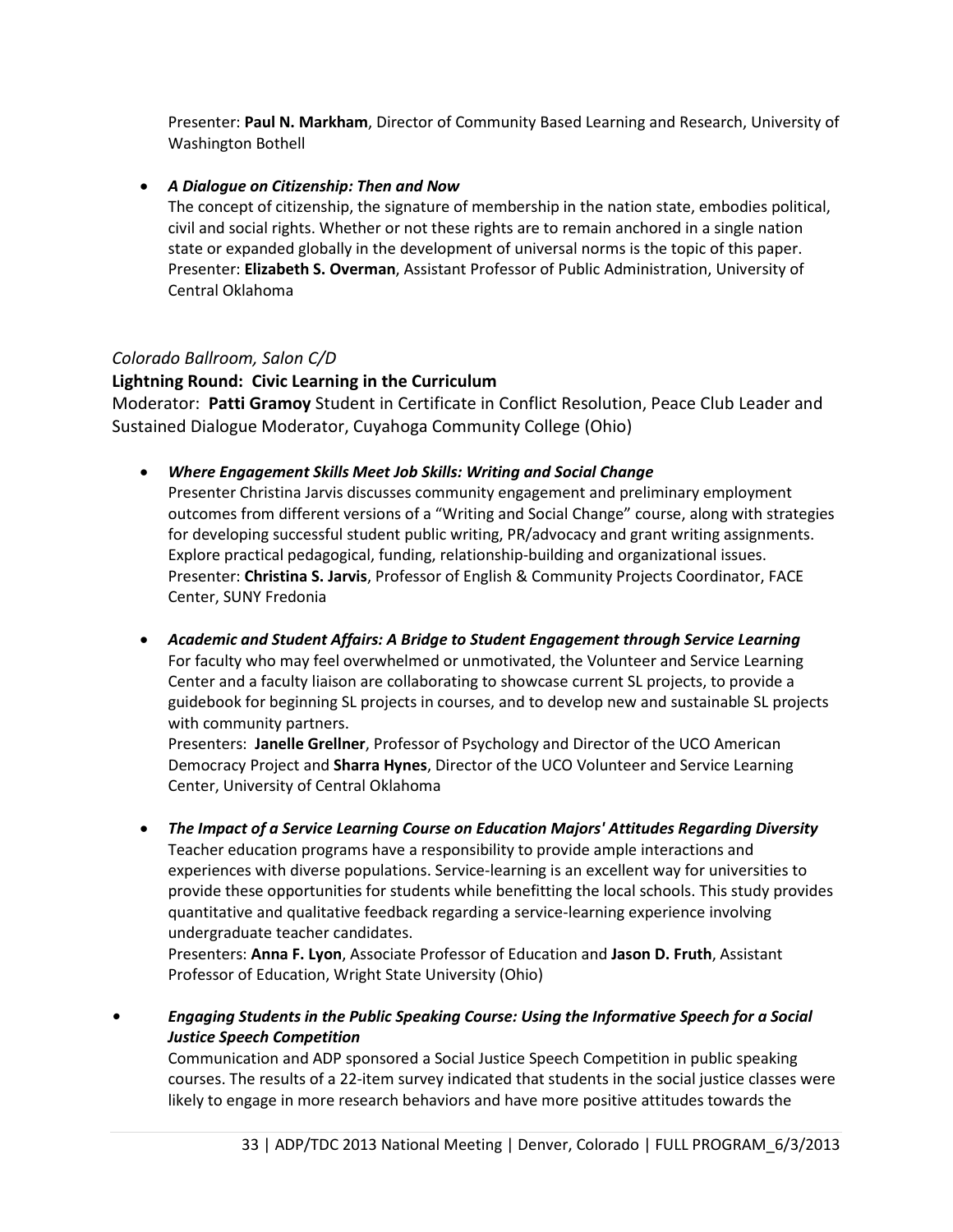impact of public speaking on society. Presenter: **Wendy L. Geiger**, Associate Professor of Communication, University of Central Missouri

## *Colorado Ballroom, Salon G*

## **Lightning Round: Research**

Moderator: **Abby Kiesa**, Youth Coordinator and Researcher, CIRCLE

- *A Quality Education is an Ethical Education: The Case of Economic Inequality* Colleges and universities fail their students and communities when they fail to engage the moral dimensions of their disciplines and fail to advocate for and bring about particular moral outcomes. Using the example of economic inequality, the author argues that our goal should be to use knowledge for the betterment of individuals and our communities. Presenter: **Eric Bain-Selbo**, Executive Director, Society for Values in Higher Education
- *Bringing the Student Voice into Debates about Academic Prestige and the Engaged University* American universities are judged by their place in national rankings—although critics argue that they measure selectivity and not educational quality. This presentation analyzes the perceptions of Syracuse University students in light of the school's *U.S. News & World Report* ranking decrease and its commitment to diversity and civic engagement.

Presenters: **Cecilia M. Orphan**, Doctoral Student, Higher Education, University of Pennsylvania and **Jamie Haft**, Communications Manager, Imagining America: Artists and Scholars in Public Life, Syracuse University (N.Y.)

• *Using Democracy's Arch Critic to Teach Democracy's Fundamental Values: The Continuing Relevance of Plato's* **Republic**

Plato, perhaps democracy's fiercest critic, is easily dismissed as a relic of antiquated thinking. Yet freshman students in Hawai'i found his portrait of democracy surprisingly relevant to questions of leadership, the good life, and the social forms that best support human happiness. Rather than rejecting him, students found reading Plato's *Republic* challenging and personally transformative.

Presenter: **Sharon Rowe**, Professor of Philosophy, Kapi'olani Community College (Hawai'i)

• *Can You Tell? ADP Campus Activities in Comparison to Non-ADP Campuses*

This presentation reviews comparative case study research by the presenter. The websites, press releases and general public image of a select group of ADP campuses and similar non ADPcampuses are compared regarding commitment to civic engagement with the focus being determining if an institutional commitment to ADP elevates such commitment. Presenter: **Shari Garber Bax**, Vice Provost of Student Experience and Engagement and ADP Campus Coordinator, University of Central Missouri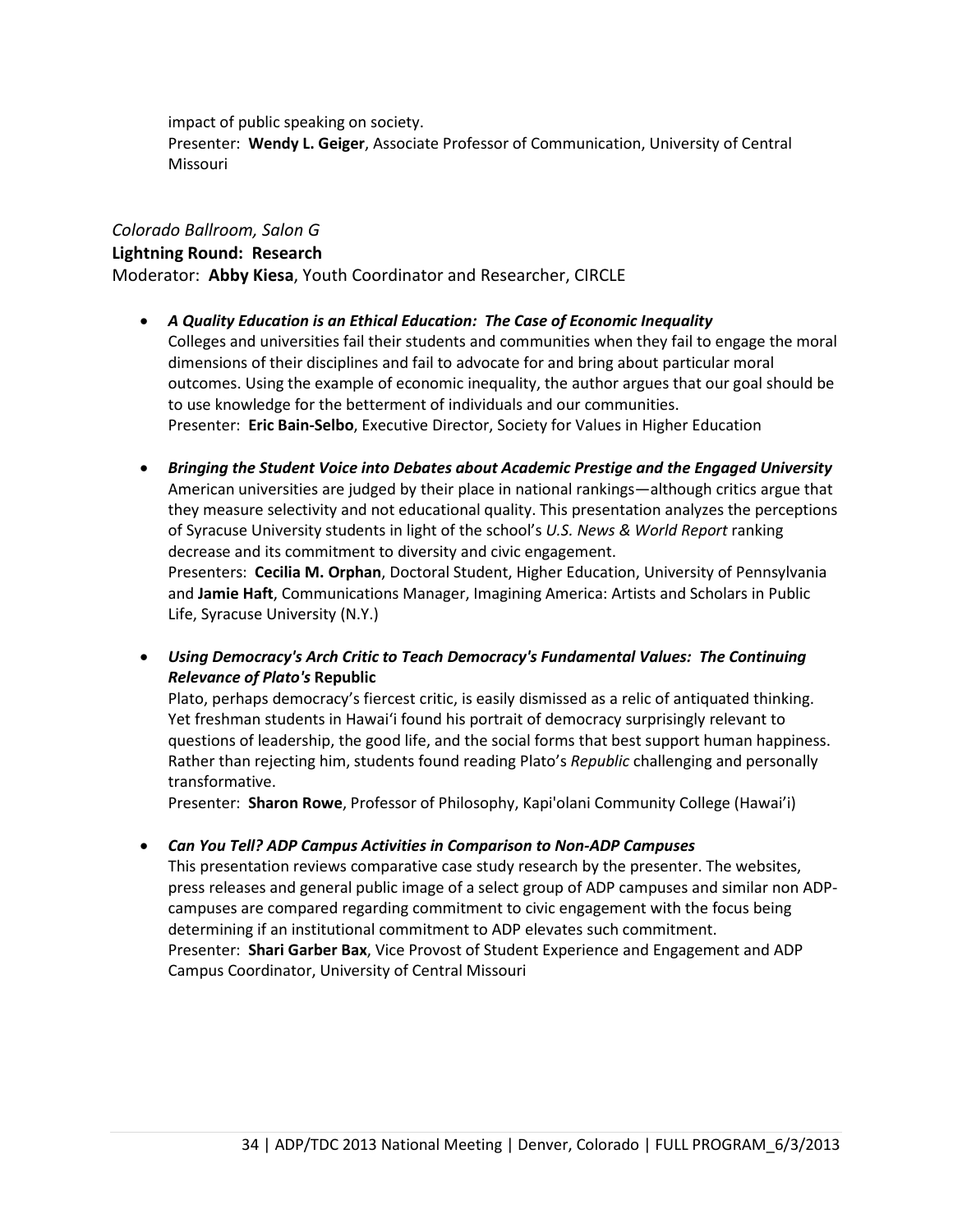#### *Colorado Ballroom, Salon H*

#### **Lightning Round: Assessment**

**Moderator: Kristen Cambell**, Chief Program Officer, National Conference on Citizenship (NCoC)

• *"Now, that's Community Building:" Embedding and Assessing Political and Social Engagement in a Political Science Course*

Participation in an embedded civic engagement program resulted in a positive change in the students' attitudes toward political engagement. Further, it may indicate that political service, coupled with an academic course, can be used to effectively increase students' sense of civic efficacy and their willingness to engage in citizenship activities.

Presenter: **Robbin Smith**, Assistant Professor, Central Connecticut State University

## • *Program Assessment and Civic Learning*

Educating students for civic life is a significant component of liberal education and requires that colleges, disciplines and departments bring to bear the abilities at the heart of a liberal education and apply them to re-envision the curriculum to better meet the needs of students and society. A humanities-based communication studies department at a small liberal arts college undertook that challenge, and the resultant outcomes have been inspiring for the students and the department faculty. The reformed and refined curriculum significantly engages students in community-based education, civic life, ethical reasoning and action, and more fully expresses the liberal arts tradition of the discipline. This session discusses the process of facilitating significant curricular change and the outcomes.

Presenter: **Leila Brammer**, Professor of Communication Studies, Gustavus Adolphus College (Minn.)

• *Apathy to Engagement in 30 Hours of Service: We Can Bring Horses to Water, but Will They Want to Drink?* 

How do service learning courses influence students to become engaged in the community? We examine the development of "service self-efficacy"—the belief that one can have impact on the community—through an innovative pre- and post- audio assignment, given in four different service-learning courses.

Presenter: **Pamela Motoike**, Associate Professor and Coordinator of Introduction to Service Learning Instruction, Service Learning Institute, California State University, Monterey Bay

## *Colorado Ballroom, Salon I*

#### **Lightning Round: Institutionalization**

**Moderator: Mary Evins**, Associate Professor of History and ADP Campus Coordinator, Middle Tennessee State University

• *The Working Group With No Name: Organizing for Democratic Engagement at UMBC* At the University of Maryland, Baltimore County (UMBC), an ongoing, inclusive and unusually organic organizing process with deep institutional support is fostering changes in the academic curriculum, co-curricular activities and campus culture. This presentation describes the organizing process and highlights key strategies and lessons.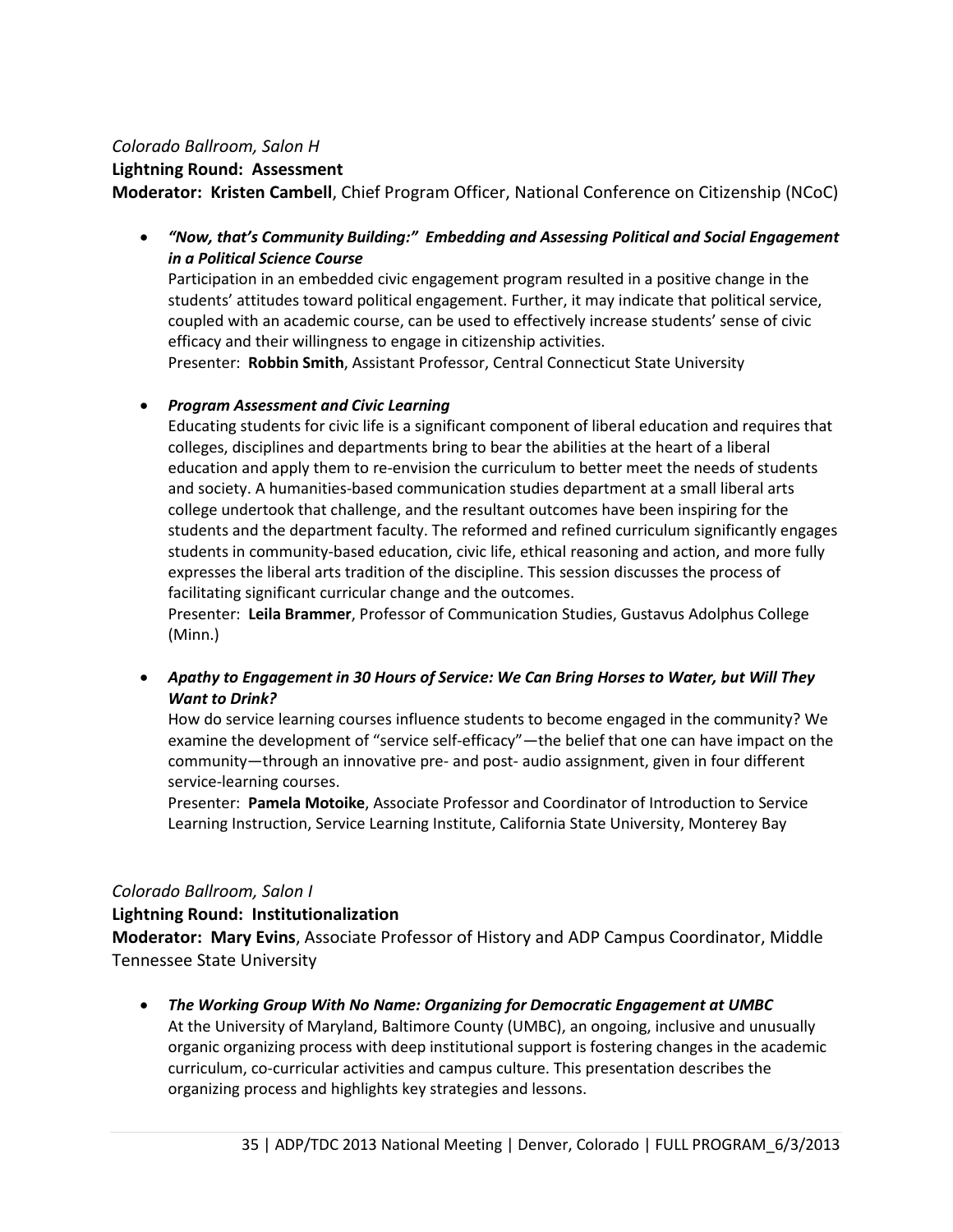Presenters: **David Hoffman**, Assistant Director of Student Life for Civic Agency; **Craig Berger**, Coordinator for Campus and Civic Engagement; **Romy Hüber Jones**, GSA Community Liaison, Office of Graduate Student Life; **K. Jill Barr**, Assistant Dean, Graduate School; and **Kate Drabinski**, Lecturer, Gender & Women's Studies and Director, Women Involved in Learning and Leadership, University of Maryland, Baltimore County

- *Institutionalizing Civic Engagement through the Curriculum & Co-Curriculum* Participants describe curricular and co-curricular strategies for promoting student civic engagement, including the development of service-learning pedagogy & community partnerships. Panelists discuss the collaborative efforts of student and academic affairs. Presenters: **Lance Lippert**, Associate Professor of Communication and **Julie-Ann McFann**, Coordinator, Faculty Development, Center for Teaching, Learning & Technology, Illinois State University
- *Institutional Support, Student Career Preparation and Democracy Promotion: Navigating the Minefield*

This presentation seeks to cut to the heart of the matter—how can we appease administrators, students and parents who seem intent on an academic trajectory of career preparation when we really need to be teaching core, humanistic, liberal arts material that reinforces the skill development of citizens? These paths may not be mutually exclusive, but their philosophical and pragmatic purposes can definitely clash. Drawing from critical pedagogy, this presentation offers some starting points for a participant discussion on this vital issue.

Presenter: **Joseph Zompetti**, Professor of Communication, Illinois State University

## • *Building an ADP Campus for Students and Community*

To build an ADP program is to fuel the future with competence. To place an ADP program within both campus and community is to bridge experiences and ideas, information and action. In an effort to make ADP a familiar term to our students and to our region's residents, the University of Arkansas-Fort Smith (UAFS) campus continues to offer programs that bring us all together. UAFS honors community activists and unsung heroes within its student population and invites speakers whose message calls on deliberation and change. The university creates venues for important conversations and exchange. The campus successes reflect a community that is more participative and present on our campus. UAFS students find resources and inspiration beyond the classroom in our quest to prepare and nurture informed, engaged citizens.

Presenter: **Amy Jordan**, Assistant Professor, Organizational Leadership and Campus Coordinator, American Democracy Project, University of Arkansas-Fort Smith

## *Colorado Ballroom, Salon J*

## **Lightning Round: Global Citizenship**

Moderator: **Keisha Hoerrner**, Associate Dean, University College, Kennesaw State University (Ga.)

## **Global Challenges Highlights: 10-Minute Presentations in the Spirit of "TED" and "TEDx" Talks**

After successfully integrating the Global Challenges framework into courses and co-curricular activities, many faculty/staff members are looking to continually update their content. This lightning round provides new material related to four of the challenges (resources, technology, economies and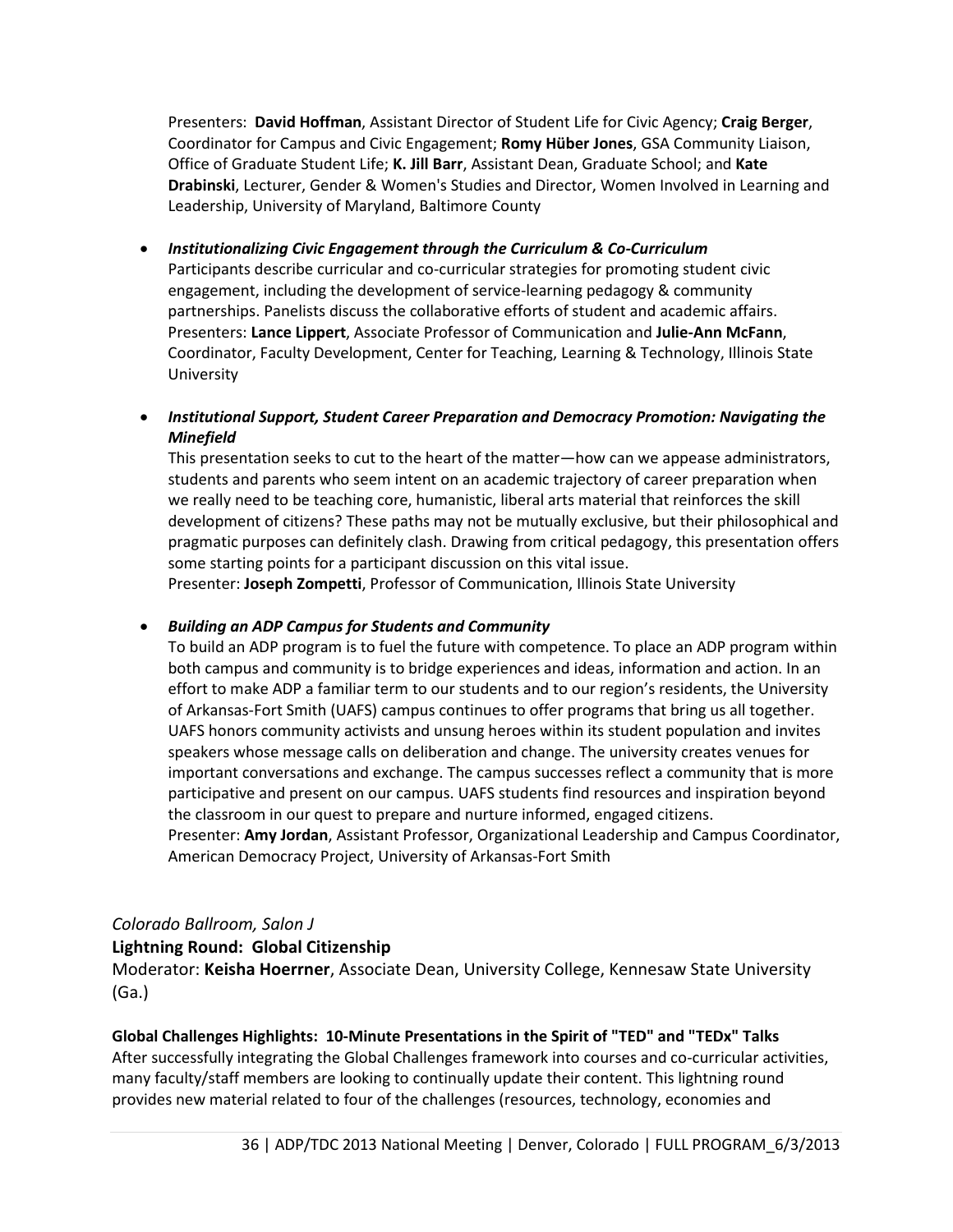governance) in a ""TED-like"" environment, followed by a facilitated Q&A session. This should be particularly interesting for those who have attended a Global Engagement Institute or the Global Challenges pre-conference workshop.

## • *Human Overpopulation & Biodiversity Loss (Resources)*

Overpopulation and overconsumption of resources threaten biodiversity through direct anthropogenic insult such as habitat loss, overexploitation, and global climate change. Some species are more prone to extinction due to specific traits. Threats to biodiversity, species vulnerability, and the global significance of biodiversity are critical issues facing our "rare Earth" today.

Presenter: **Andrée M. Brisson**, Adjunct Professor, Biological Sciences, Fort Hays State University (Kan.)

• *The Influence of Genomics on a Changing World (Technology)*

There are few areas in technology that have gone through more revolutionary changes than the field of genomics. This talk presents a brief description of advances in genomics, with examples of how this field affects global challenges such as food, medicine, economics and biodiversity. Presenter: **Martin Shapiro**, Global Engagement Scholar and Associate Professor of Psychology, California State University, Fresno

• *Washington or Beijing: Who Rules the Global Economy? (Economies)* This talk is a discussion of the end of the Washington consensus, the rise of the Beijing consensus and why these aren't the only options. Presenter: **Tina Zappile**, Global Engagement Scholar and Assistant Professor of Political Science, The Richard Stockton College of New Jersey

# *Denver Ballroom, Suite I/II*

# **Lightning Round: Political Engagement**

Moderator: **Dan Vicuña**, Staff Attorney and Campus Vote Project Coordinator, Fair Elections Legal Network

# • *Finding Ways to Saturate Your Campus for Voter Registration Drives*

The University of Central Oklahoma (UCO) registers large numbers of voters during the AASCU/Oklahoma Campus Compact Voter Registration Contest. This past year, the UCO ADP coordinated with students across campus through classes, clubs, programs and projects to make the contest a success. Presenters share strategies used and share how they were implemented. Presenters: **Mary Carver**, Assistant Professor of Mass Communication and **Susan Scott**, Professor, Education Sciences, Foundations and Research, University of Central Oklahoma

• *Interning in the State Legislature: Political Cynicism Versus Political Engagement*

Being a legislative intern is often thought of as one of the most effective means of politically engaging students. While such experiences may achieve important political engagement goals, can it also lead to cynicism and frustration toward politics? In this presentation, the presenter explores these and other issues surrounding legislative internships.

Presenter: **Adam Hoffman**, Assistant Professor of Political Science and Director of The Institute for Public Affairs and Civic Engagement, Salisbury University (Md.)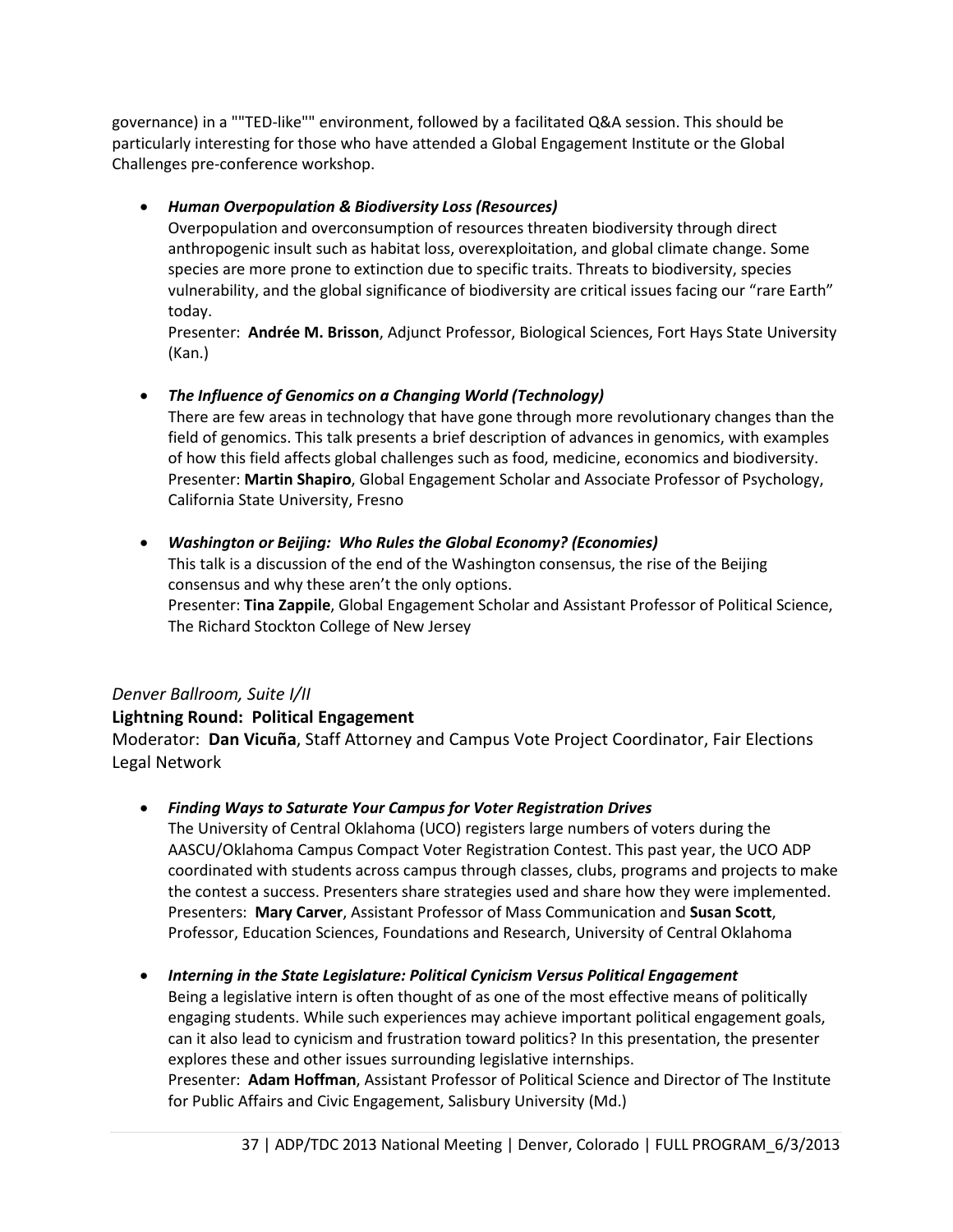• *The Occupy Movement's Lack of Political Engagement and Distrust of Media: Politics and Organization Matter!*

Based on his research, the presenter compares the political engagement of the Occupy Movement to the Tea Party and speculates on their impact on democrats and republicans. Additionally, he examines how the Occupy Atlanta Movement has split into two organizations and explores how organizational structures affect their vitality and ability to achieve their goals. Presenter: **Joe Corrado**, Associate Professor of Political Science, Clayton State University (Ga.)

• *Our Narrowed First Amendment Right to Peaceable Assembly: The Occupy Movement as a Case Study of the Safety/Speech Dialectic*

While the 1st Amendment guarantees the collective right to peaceable assembly, this right has been narrowed through legal interpretation as an instrument of public safety and bureaucratic convenience. The recent Occupy Movement serves as a case study for viewing the safety/speech dialectic.

Presenters: **Maria A. Moore**, Assistant Professor and **Steve Hunt**, Professor, Associate Director, and Director of Graduate Studies, School of Communication, Illinois State University

## • *The Campaign Trail: Laying the Groundwork*

This presentation provides a blueprint for meshing campaign and elections theory with practice in a way that challenges high-achievers but also provides the tools to help all students succeed. A unique library guide allows students to "hit the ground running."

Presenters: **Melanie J. Blumberg**, Professor of Political Science and ADP Campus Director and **William Meloy**, Research & Electronic Collections Librarian, California University of Pennsylvania

## *Denver Ballroom, Suite V*

**Lightning Round: Community Partnership, Engagement & Organizing** Moderator: **Yumi Temple**, ADP Intern, AASCU

## • *The Pursuit of Happiness Day: A Campus and Community Event*

This presentation addresses how a campus Pursuit of Happiness event promoted the national Happiness Initiative. The impact on students and the local and national community is addressed. Presenter: **Maureen Moffitt Wilt**, Professor of Social Work, University of Central Missouri

• *Social Moves and Soapbox Series: Bridging the Gap between Students and Their Community* The Social Moves and Soapbox Series (SOMOSOBO) sought to illustrate the power of student's voices in their community. SOMOSOBO had three main features including: a "soapbox" contest to win money for a certain issue, guest speakers talking about the importance of one's voice, and a nonprofit organization showcase.

Presenters: **Anna Wright**, Communication Graduate Student and **Chandler Johnson**, Communication Graduate Student, Illinois State University

• *The Rochester Neighborhood Oral History Project: A Service Learning and Community Partnership Project*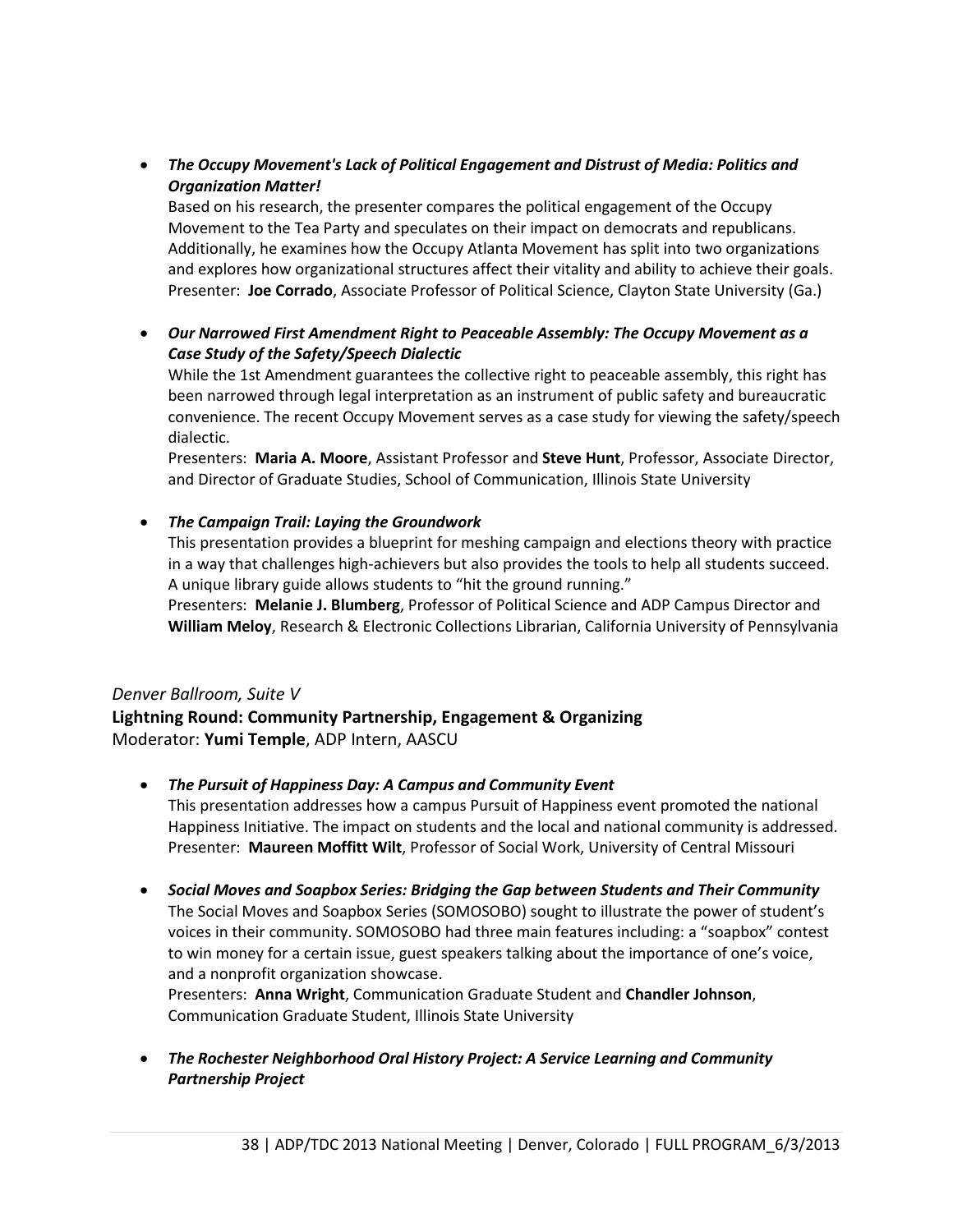Partnering with the Rochester Public Library's Local History Division, history students at Monroe Community College worked to capture oral histories of neighborhoods and communities in Rochester, N.Y. This on-going project seeks to understand the agents of change that have transformed the city of Rochester from the 1940s to the present by interviewing previous and current inner-city residents, and by collecting their recollections and stories. The goal for the information gathered is to inform redevelopment, renewal and city-planning efforts by granting a better understanding of the historic transformations of Rochester communities and neighborhoods.

Presenter: **Verdis L. Robinson**, Instructor of History and African-American Studies, Monroe Community College (N.Y.)

## • *Connecting with a Neighborhood's Needs*

Collaborative faculty/student research revealed that minors are involved in commercial sex acts in Northern Kentucky. Variables affecting vulnerability included poverty and low self-esteem. Those findings led an honors student to design and deliver a nine-week workshop at a Boys & Girls Club to boost self-esteem and positive body image for preteen girls. Presenters: **Mark Neikirk**, Executive Director, Scripps Howard Center for Civic Engagement and **Belle Zembrodt**, Interim Director, Honors Program, Northern Kentucky University

• *From the Classroom to the Community: Using Problem-Based Learning to Cross the Bridge* In today's economy, students, parents and public officials want education to relate directly to personal income. This "vocational" approach places pressure on college professors who want to encourage critical thinking and problem solving. Problem-based learning, with its emphasis on the solution of community problems, allows college professors to do both. Presenter: **Terry L. Goodin**, Assistant Professor of Education, Middle Tennessee State University

## *Denver Ballroom, Suite VI*

# **Lightning Round: Student Activism and Organizing**

Moderator: **Jo Ann Zarowny**, Program Manager, Connect2Complete, Miami Dade College

- *The Dream Era: Replacing the School to Prison Pipeline with the Teens to Dream Pipeline* Everyday teenagers are driven out of their local schools due to behaviors caused by normal growing pains—that big businesses are now trying to make money off of. Dream Defenders wants to replace the school-to-prison pipeline with the teen-to-dream pipeline by building programs and safe-place facilities for our children. Presenters: **Julio Calderon**, **Kimberly Gonzalez**, and **Natalie Casal**, Students and DREAM Defenders, Miami Dade College (Fla.)
- *Pursuing Social Justice for Native Americans in Whiteclay, Nebraska*

University and high school teachers in Nebraska formed the Whiteclay Awareness Group to educate students to alter the illegal activities occurring in Whiteclay, Nebraska, an unincorporated village of 14 people on the border of the Pine Ridge Indian Reservation in South Dakota. The problem and advocacy efforts are shared.

Presenter: **Patty Carlson**, Social Work Professor, Grace Abbott School of Social Work, University of Nebraska at Omaha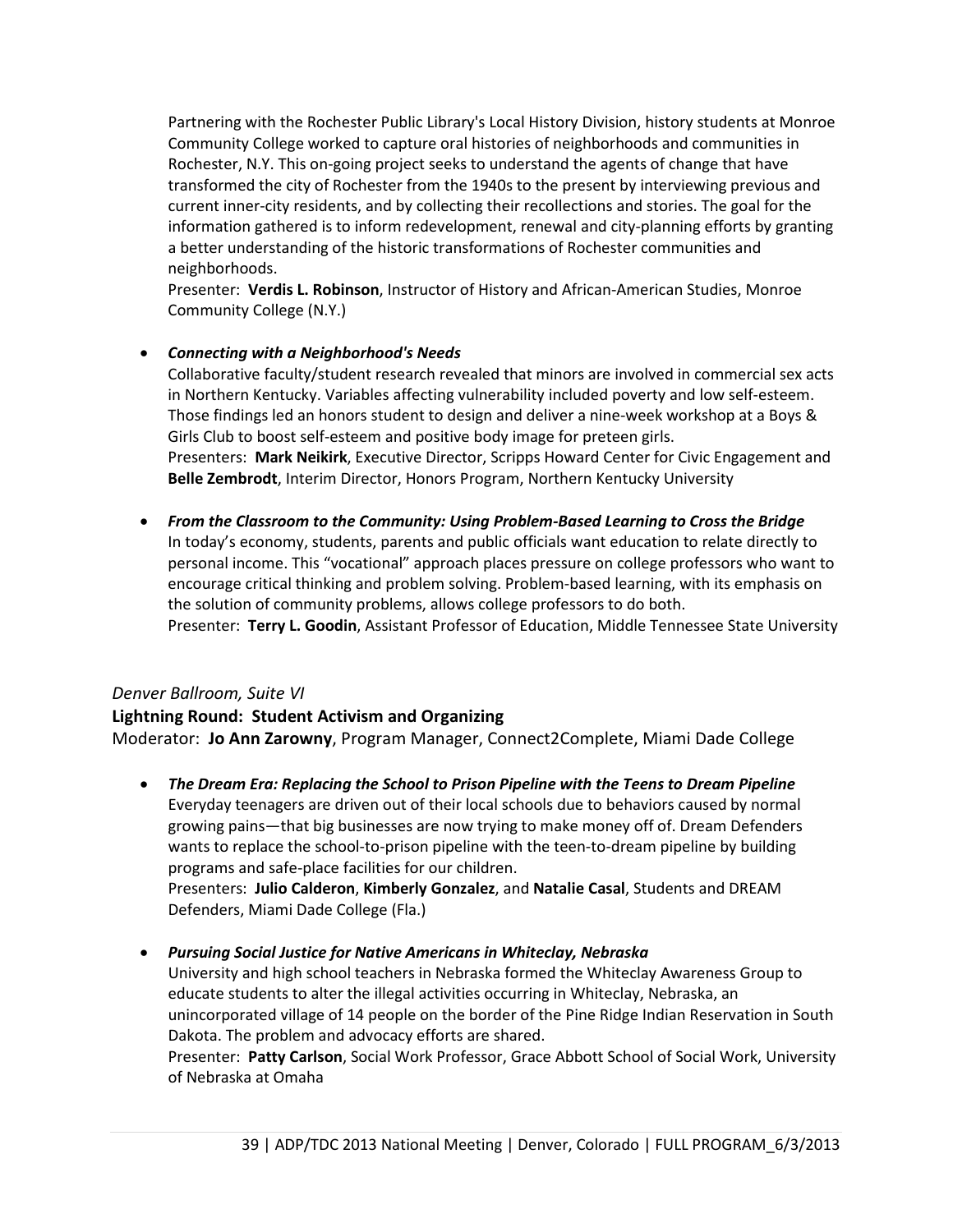## • *College Women as Future Political Candidates*

Past research in the book, *It Still Takes a Candidate: Why Women Don't Run for Political Office*, determined that women are less likely than men to express interest in running for political office. In order to further examine political ambition and the gender gap, a similar study to Jennifer Lawless' was created with college students interested in careers in law, education, politics and business.

Presenter: **Kayla Meine**, spring 2013 Graduate in Political Science, University of Central **Missouri** 

• *How an ADP Student Scholar Learned What Engagement Means for a Disengaged Student Population*

Research has shown that civic engagement during youth can foster similar involvement in adulthood. For this study, interviews were conducted and a survey was administered to assess the thoughts of 9<sup>th</sup> graders about being involved in their community, what issues they deem important, and what they believe can be done to solve problems faced by their city. With this information, an extracurricular activity has been proposed to encourage more involvement in their community and to help them have a better sense of ownership about their status as citizen of the city of Flint.

Presenter: **Erika Trigg**, ADP Student Scholar and Senior Communication Major, University of Michigan-Flint

• *Democracy on Wheels Outside of the Classroom: Student Engagement in the San Diego City College Martin Luther King, Jr. Parade*

City College students, faculty and staff spend hundreds of hours each year designing/executing a parade float to raise awareness of social issues impacting this urban community. Our winning float focused on Martin Luther King Jr, the inauguration and second term of Barack Obama, and the need for bipartisan participation to address and solve current problems.

Presenters: **Denise Whisenhunt**, Vice President of Student Services; **Tandy Ward**, Counselor, City College; and **Daniel Caldera**, Associated Student Government Student Body President, San Diego City College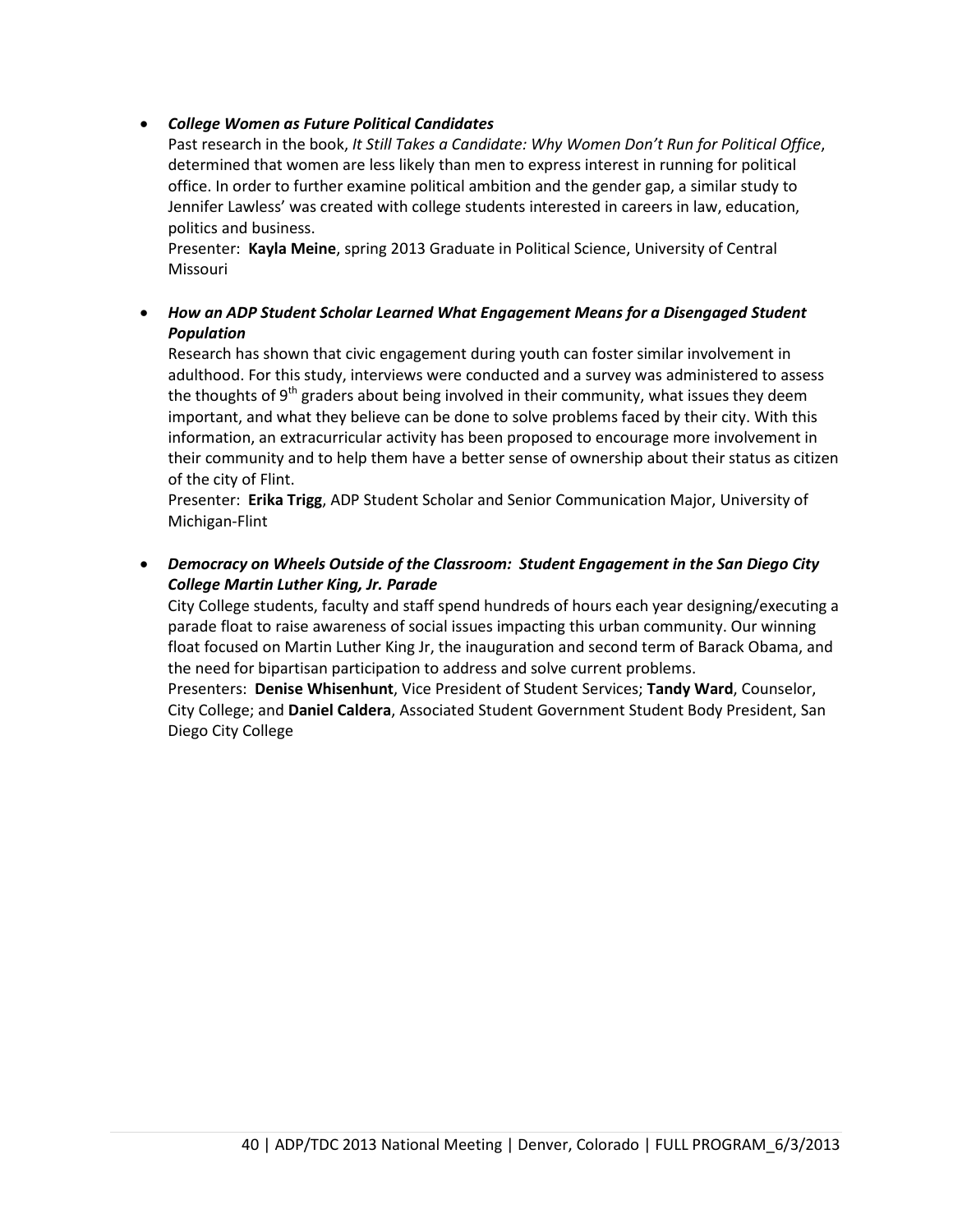

**STUDENT ACTIVITIES | DENVER BALLROOM, SUITES I/II & III/IV Friday, June 7, 2013 3:45 p.m. – 7 p.m.**

**ADP/TDC 2013 National Meeting | Denver, CO**

#### *Colorado Ballroom, Salon B*

#### **3:45 p.m. – 5 p.m.**

**A Picture is Worth a Thousand Words, But a Video is Worth a Thousand Stories: A Two-Day Film Workshop** (students only; RSVP required)

The filmmaker of The Democracy Commitment's newest initiative, Civic Chronicles, is holding a two-day workshop on telling stories of civic engagement through the medium of film. The workshop will be interactive, engaging, fun and creative. Students and participants will leave with a basic knowledge of film theory, cinematography, editing and the art of storytelling. They will also get to apply what they have learned by creating a short film in a variety of styles and genres to their choice. Participants need to bring along their own DSLRs, handheld cameras, film equipment, and/or smart phones. Facilitator: **Marlo Alvarado Custodio**, Filmmaker

#### *Denver Ballroom, Suites I/II*

#### **5 p.m. – 5:30 p.m.**

## **ADP National Student Advisory Council Info Session**

The American Democracy Project is all about *by the people, for the people*, and it is for exactly that reason, as well as the fact that ADP is an AASCU program that is primarily student-centered, that we are in the process of establishing a National Student Advisory Council, which will be comprised of current undergraduate/graduate students at AASCU member institutions participating in the American Democracy Project. We will also be soliciting applications for an Executive Board that will assist the ADP National Manager in steering the larger council. Come hear more about what we are looking to do and how you can get involved and, in true ADP fashion, tell us how we can better inform and engage you! This session will be valuable for both faculty and students.

#### *Denver Ballroom, Suites III/IV*

#### **5:30 p.m. – 7 p.m.**

## **ADP/TDC Student Mixer** (students only)

The American Democracy Project and The Democracy Commitment recognize that this year's annual meeting will host the biggest cohort of students ever in attendance, and we want to celebrate that fact—plus give you the chance to meet your peers from across the country, swap ideas and contact information, and have a little fun on a Friday night. After attending the ADP National Student Advisory Council Info Session, stick around for food, fellowship and fun (you'll have a chance to compete for prizes in a [Wii the People Bowling](http://www.wku.edu/icsr/programs/wiithepeople.php) tournament)! Mocktails and giant bean bag chairs anyone?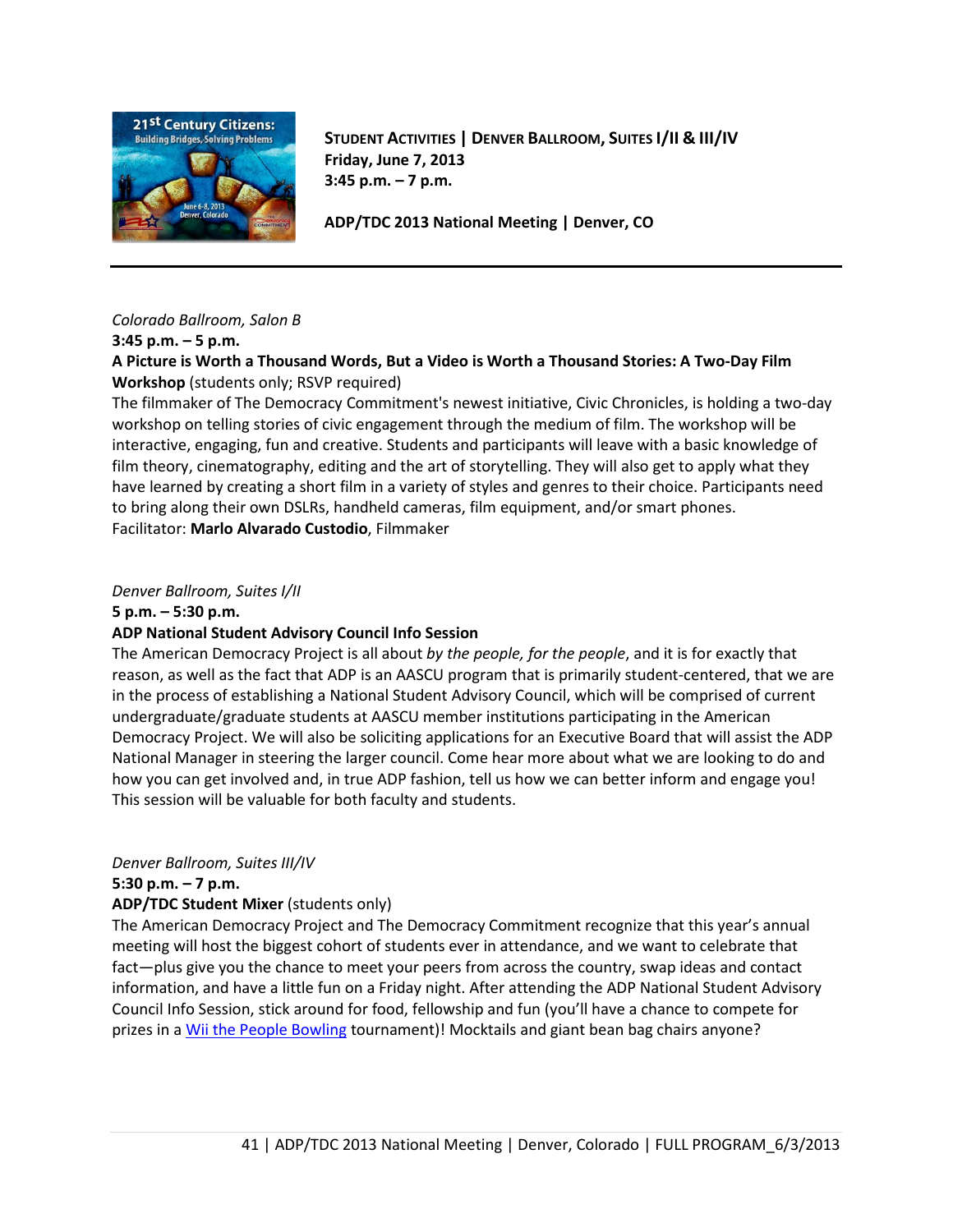

**PROGRAM SESSION IV Saturday, June 8, 2013 10 a.m. – 11:30 a.m.**

**ADP/TDC 2013 National Meeting | Denver, CO**

# *Colorado Ballroom, Salon B* **Concurrent Session: Global Citizenship**

• *21st Century Citizenship Education in a Globalized World*

Given the importance of knowledge and skill development in civic competency, we need to examine possible pedagogical methods for successful civic education. Using Russia as a case study, the presenter argues that civic education in post-Communist societies deserves careful attention, including a prioritization of civics-based learning for both students and teachers. In particular, the speaker explores models involving debate, discussion and dialogue as techniques for effective civic education.

Presenter: **Joseph Zompetti**, Professor of Communication, Illinois State University

• *A Comparative Look at Seven Global Challenges: The Development of an Undergraduate Research Component in a Presidential Honors Program*

Kennesaw State University's President's Emerging Global Scholars (PEGS) program is a leadership-centered honors program designed for high potential undergraduate students. During their first year, students participate in a global issues course and develop research projects based on geopolitical challenges. In conjunction with a first-year sojourn to Salvador Brazil, students examine U.S. and Brazilian student perceptions around issues such as bioethics, population growth and clean energy.

Presenter: **Ken Hill**, Lecturer, University College, Kennesaw State University (Ga.)

• *Bringing Cultures Together for a Better Tomorrow: International Connections through Civic Engagement*

International students seeking a college degree may be unaware of the purpose and processes ADP promotes; they often do not have the opportunity to interact with American students and have limited cultural experiences. We built a bridge for international students to become civically engaged and culturally aware. In this session, hear strategies implemented and partnerships used for this project.

Presenters: **Susan C. Scott**, Professor of Educational Sciences, Foundations and Research, College of Education and Professional Studies, and **Mary Carver**, Assistant Professor in Mass Communications, College of Liberal Arts, University of Central Oklahoma

# *Colorado Ballroom, Salon G*

# **Concurrent Session: Citizen Alum**

• *Integrating Citizen Alum into Student Learning: From Course to Curriculum*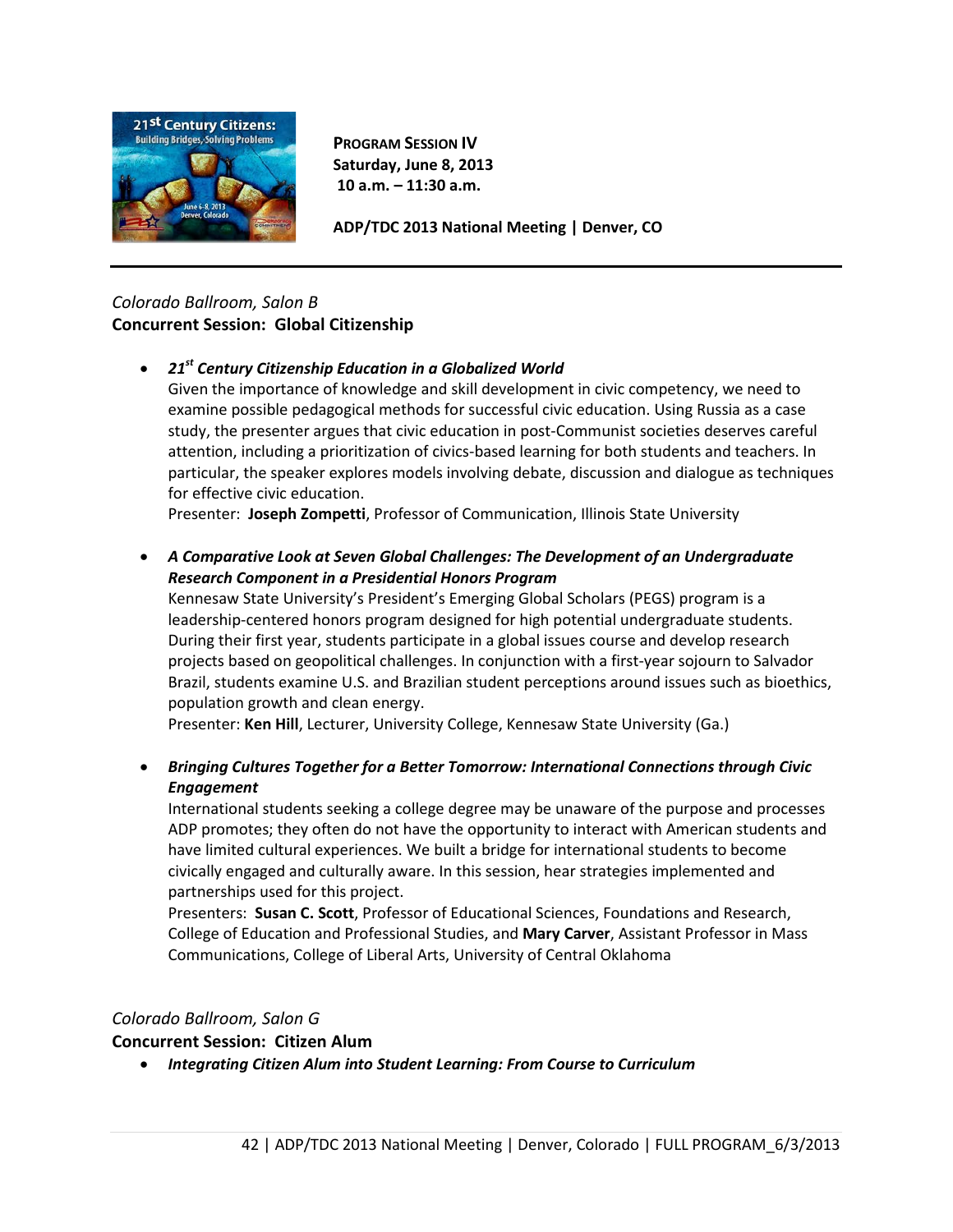Faculty members and civic engagement staff from two Citizen Alum campuses share useful models: a course module centered on student interviews with engaged alumni, and a framework for using Gen Ed strategic planning to embed Citizen Alum across the curriculum. Presenters: **Jodi Bantley**, Community Engagement Coordinator, Civic and Community-Based Learning and **Danielle Hinrichs**, Assistant Professor, Communication, Writing and the Arts, Metropolitan State University (Minn.)

**Marc Cooper**, Professor of History, Missouri State University

#### • *Building Citizen Alum's Research Capacity*

Citizen Alum teams can both benefit from and contribute to research on alumni engagement and on the long-term impacts of community-based learning. Presentations focus on current and future research opportunities.

Presenters: **Julie Ellison**, Professor of American Culture and English, University of Michigan and **Peter Levine**, Lincoln Filene Professor of Citizenship and Public Affairs, Director of CIRCLE, Tufts University/CIRCLE

#### • *Blue Sky Session: What Can ADP/TDC and Citizen Alum Do Together?*

This "blue sky" session invites attendees to envision what Citizen Alum, ADP and The Democracy Commitment could accomplish together. Possibilities include connecting Citizen Alum campus teams to ADP's Civic Agency Initiative; incorporating alumni-oriented questions into the Civic Health survey; and collaborating on reports and publications.

Presenters: **Julie Ellison**, Professor of American Culture and English, University of Michigan; **John J. Theis**, Professor of Government and Public Achievement Coordinator, Lone Star College-Kingwood (Texas); and **Jen Domagal-Goldman**, National Manager, American Democracy Project, AASCU

## *Colorado Ballroom, Salon A*

## **Lightning Round: Programs & Projects**

Moderator: **Paul Markham,** Director, Community-Based Learning and Research, University of Washington Bothell

• *The Relevance of Interfaith Collaboration: How and Why WKU Initiated an Interfaith Collaboration Project*

Seeing a campus need for interfaith dialogue and collaboration, the Institute for Citizenship & Social Responsibility implemented a multifaceted strategy on Western Kentucky University's campus this past academic year. This presentation highlights: the curriculum; exploring the role of religion in the public sphere; three programs providing a safe space for interfaith dialogue; and a service project uniting students from various faith traditions.

Presenter: **Terry Shoemaker**, Program Coordinator, Institute for Citizenship & Social Responsibility, Western Kentucky University

• *A Community Organizing Learning Model for Integrated Spiritual-Civic Development* As two uniquely human capacities, a critical integration of both spiritual and civic development results in a robust, inclusive civic agency—pushing past the "volunteer-voting" plateau. This presentation focuses on implementation of the COL Model within the Master of Arts in Social Change curriculum, with references to previous co-curricular applications.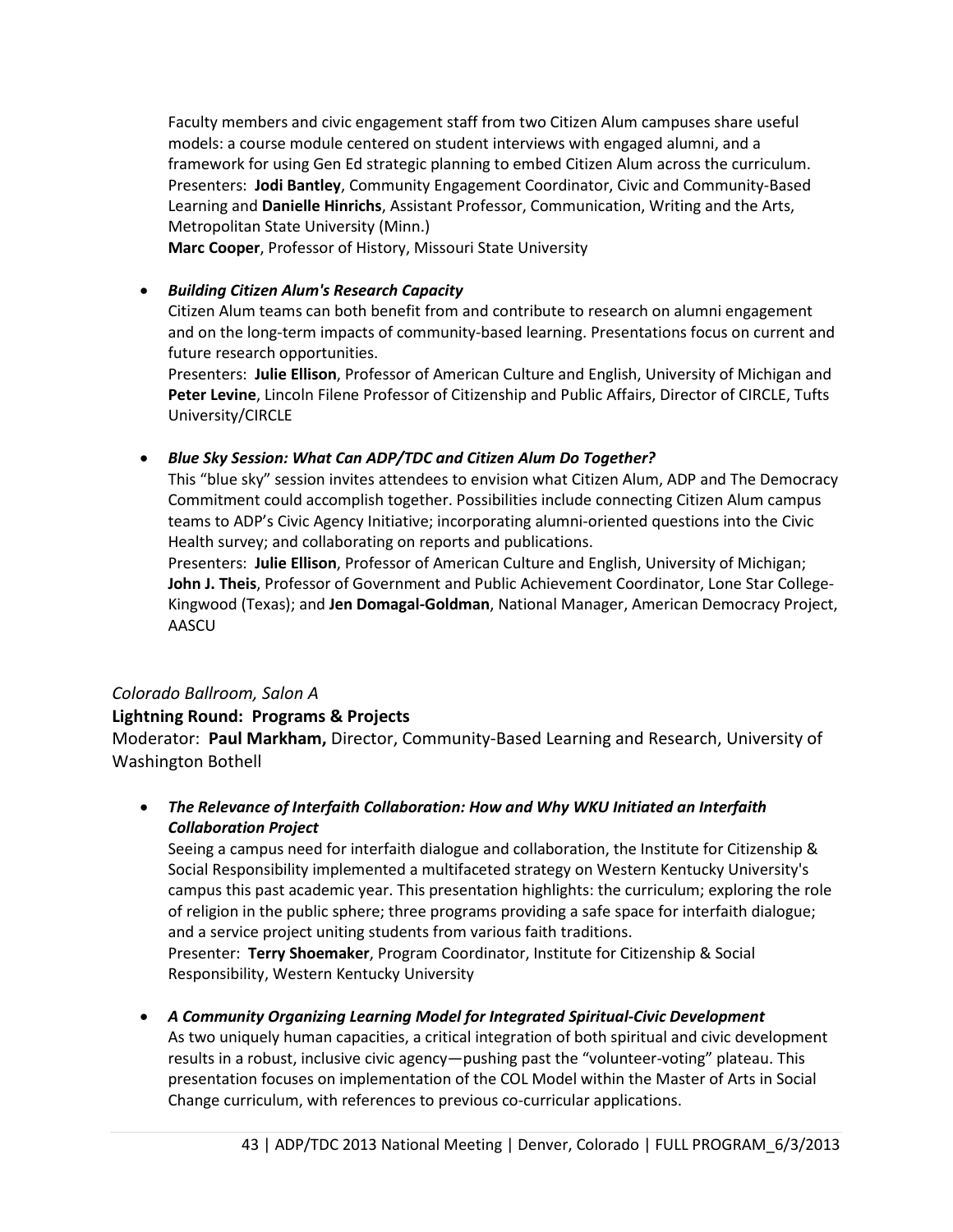Presenter: **Jenny Whitcher**, Director of the Master of Arts in Social Change & Director of Service Learning, Iliff School of Theology (Colo.)

• *Visiting Sacred Spaces: Experiencing the Other Up Close and Personal*

Hear best practices regarding a provocative but practical assignment that bridges religious self and other: students attend a church, mosque, etc., that is "other," observe its practices, interview participants, write reflective essays relating their observations to course ideas, discuss their experiences with classmates, and then edit their papers. Presenter: **Rick Repetti**, Associate Professor of Philosophy, Kingsborough Community College (N.Y.)

- *Hot Topics Cafe: Engage your Community in Civil Discussions about Contentious Issues* The Hot Topics Café is a community discussion forum where people discuss contentious political issues in a civil way. Philosophers facilitate. They welcome a range of substantive views, but point out any logical or informal fallacies that may arise. Presenter: **Matthew Goodwin**, Lecturer, Northern Arizona University
- *Citizen Deliberation on Complex Issues: Partnering with Public Libraries on High-Speed Internet Access for Rural Communities*

Digital inclusion is one of many complex issues that challenge citizen understanding. Kansas State partnered with public libraries to conduct deliberative forums to engage citizens in learning and advocacy for digital inclusion. Speakers discuss contributions of participant diversity, the impact of knowledge preparation and the quality of the deliberation. Presenters: **Soo-Hye Han**, Assistant Professor of Communication Studies; **Donna Schenck Hamlin**, Undergraduate and Community Specialist; and **Bill Schenck-Hamlin**, Professor of Communication Studies, Kansas State University

## *Colorado Ballroom, Salon C*

**Lightning Round: Community Partnership, Organizing & Engagement** Moderator: **Julio Calderon**, Student, Miami Dade College

• *Communities: Innovative Education and Collaborative Research through University-High School Partnership*

"Communities" engages high school students using an interdisciplinary, project-based approach that integrates academic content with the development of  $21<sup>st</sup>$  century skills, while the Oshkosh Neighborhood Study is community-based research about neighborhood, community and sustainability. This presentation discusses the partnership between these projects and the learning outcomes from a pilot program.

Presenter: **Paul Van Auken,** Assistant Professor of Sociology and Environment Studies, University of Wisconsin Oshkosh

• *Public Achievement at Work in Broome County, N.Y.*

Broome Community College is in its first year of offering Public Achievement. The speaker is a second year student currently enrolled in the course. The PA coaches are collaborating with  $4<sup>th</sup>$ and 5<sup>th</sup> grade students in the Johnson City School District. Hear an overview of the three projects the teams worked on, as well as her experiences as part of the initial cohort of students. Presenter: **Dani Cronce**, Community College Graduate, Broome Community College (N.Y.)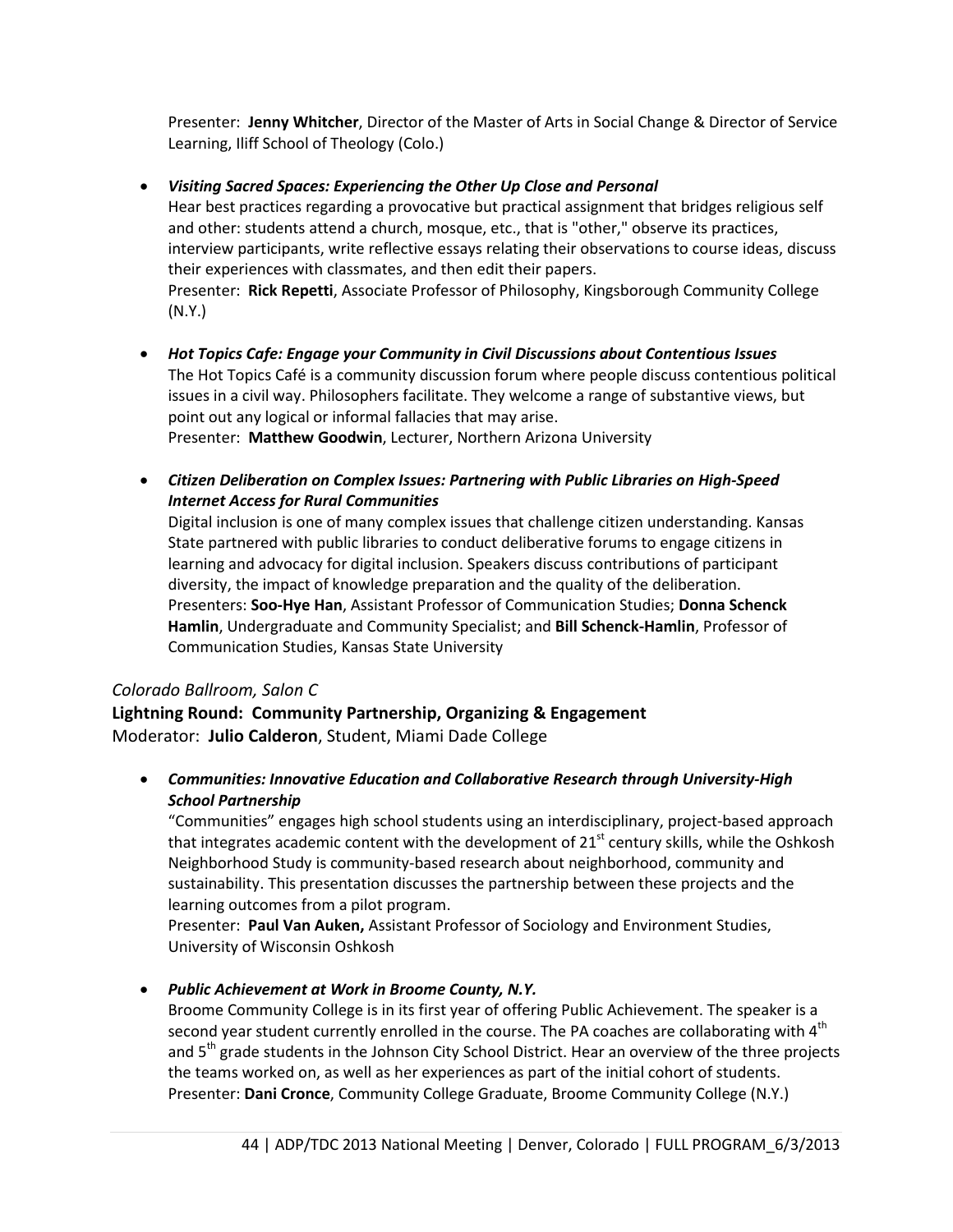• *Forging a Full Service Partnership Between a University and School District: Lessons Learned and Paths Forward*

In 2013, the University of Michigan-Flint entered into a unique partnership with Beecher Community Schools to bring special services to that school district and surrounding community. This presentation examines the surprising origins of this partnership and details the lessons learned in negotiating and structuring the partnership.

Presenter: **Marcus Paroske**, Assistant Professor and ADP Faculty Fellow, University of Michigan-Flint

• *Student Philanthropy 2.0: A Longstanding Program that's Not Sitting Still*

Northern Kentucky University launched a student philanthropy program 13 years ago with four classes. There have now been over 140 classes. Our commitment to keeping the program fresh and inventive has led to the "indirect model," the "strings attached model," the "focused model" and the "volunteer bank" model.

Presenter: **Mark Neikirk**, Executive Director, Scripps Howard Center for Civic Engagement, Northern Kentucky University

• *Social Change and Community-Leadership Training Using the Social Change Model*  The LEAD Series at Dalton State College has built bridges with the community, encouraging students' leadership development while connecting the program with the Chamber of Commerce and other community organizations. Through this, students are educated about leadership theory while seeing it in action through the program's civic requirements. Presenter: **Amber Lesicko**, Coordinator, Leadership and Civic Engagement, Dalton State College (Ga.)

# *Colorado Ballroom, Salon D*

**Lightning Round: Civic Learning in the Curriculum** Moderator: **Yumi Temple**, ADP Intern, AASCU

- *Useful, Interesting and Beautiful: When the Old Ways of Teaching Citizenship Won't Do* "Citizen and Self" is an interdisciplinary course that asks: How can we live well together? Research teams begin to answer this through community-based research, culminating in a report on the city of Bowling Green (where Western Kentucky University is located). The course is taught by a team of professors and students. Presenters: **Elizabeth Gish**, Lead Citizen and Self Faculty Member; **Kaitlyn Dickinson** and **Phil Pearson**, Student Leaders/Teachers, Citizen and Self Course, Honors College at Western Kentucky University.
- *One Student's Experience with ADP*

Hear a Keene State sophomore's ADP journey that began after his ADP-sponsored class "Citizenship and Community." Since this class, he has recognized ADP undertones in practically everything he has done during his two years at Keene State. After the Citizenship and Community class, he was a teaching assistant for the Seven Revolutions class this past fall, and recently co-founded the Keene State College Debate Club. The Debate Club sponsors and facilitates intellectual discussions with other college students and faculty. Although a better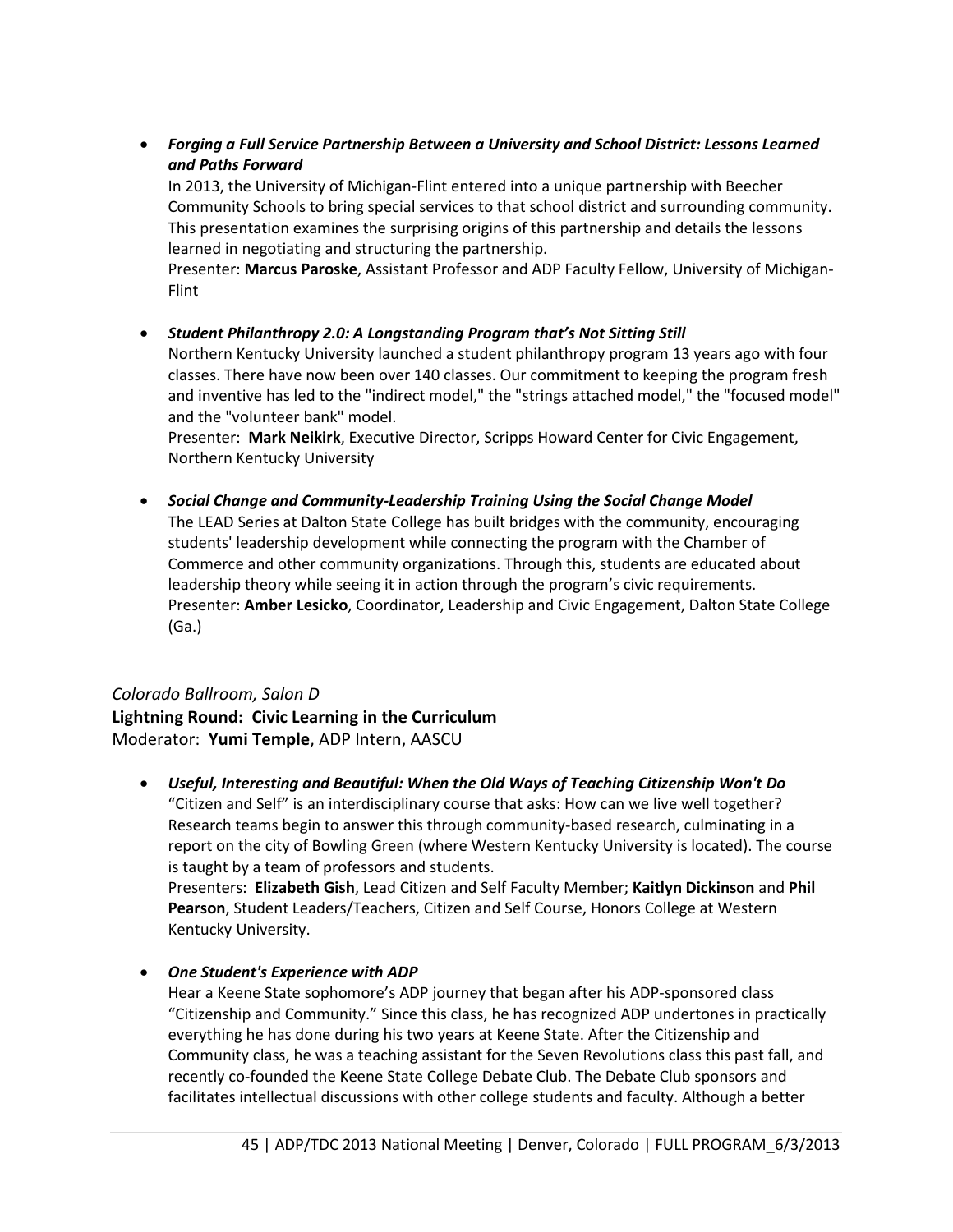name for the club would be the Civic Engagement Club, the name Debate Club was given because Keene uses debates as a way to engage the community as a whole. Presenter: **Dylan Morrill**, Student, Keene State College (N.H.)

#### • *Civic Engagement, Visually*

Integration of civic learning doesn't have to mean heavy lifting for faculty. In this presentation, examples of different assignments that students can conceptualize and interpret visually through mediums such as graphic design, photography, etc. are presented, along with the reminder that reflection does not necessarily have to be a paper.

Presenter: **Bob Mayer**, Instructor of Photography/Graphic Design, Bridging Cultures Faculty member, Mount Wachusett Community College (Mass.)

## • *"Tell Me if You've Heard this One…": Exploring Instructors' Use of Humor and Humorous Material in Civic Engagement Classrooms*

Teaching research shows a beneficial relationship between humor and student learning and classroom management; however, humor has been viewed as a personality trait, ignoring the effect of humorous media. This study investigates instructors' use of humorous material, with particular attention to civic engagement, using anonymous online questionnaires and semistructured interviews.

Presenter: **Chad Woolard**, Graduate Teaching Assistant and Doctoral Candidate in Higher Educational Administration, Illinois State University

#### *Colorado Ballroom, Salon H*

#### **Panel: Institutionalization**

#### *(Pro)claiming a Student Affairs Division's Civic Mission and Work*

UMBC's Division of Student Affairs has named civic engagement as one of its strategic priorities and worked for two years to develop plans for deepening the culture and platforms for engagement across campus. The division's holistic approach reflects the philosophy that civic agency and profound engagement arise from a variety of empowering experiences and opportunities for reflection within a supportive and empowering culture, not from any single course, program or service opportunity. The division endeavors to prepare and position all of its offices and staff to be effective agents of students' engagement. This session will examine how the division's different offices (Residential Life, Health Services, Career Services, etc.) are coalescing around a commitment to democratic engagement; it seeks to help participants envision how they might spark similar transformations at their own institutions. Panelists: **Dan Barnhart**, Director, Off-Campus Student Services; **Craig Berger**, Coordinator of Student Life for Campus and Civic Engagement; **Caroline Bodnar**, Career Specialist, Career Services; **Rose Gore**, Office Clerk, University Health Services; **Davonya Hall**, Assistant Director, Student Judicial Programs; **Abdias Irizarry**, Assistant Director, The Commons; **David Hoffman**, Assistant Director of Student Life for Civic Agency; **Jackie Wilson**, Assistant Director, Residential Life; and **Nancy Young**, Vice President for Student Affairs, University of Maryland, Baltimore County

#### *Colorado Ballroom, Salon I* **Panel: Institutionalization/Civic Learning in the Curriculum** *Community-Engaged Learning Across the Curriculum*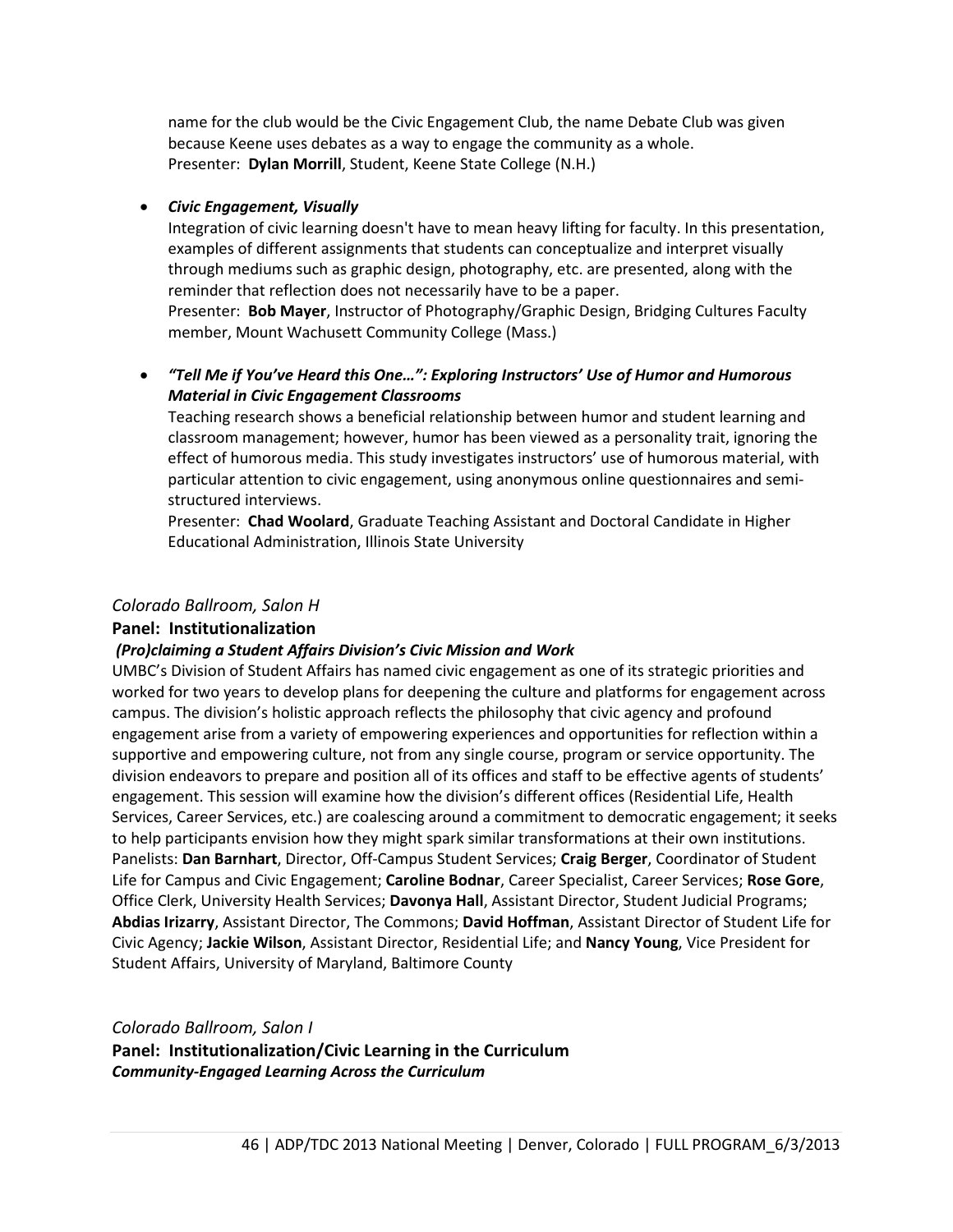Faculty at the University of Alaska Anchorage focus on the development of community-engaged curriculum and engaged citizenship in a decentralized university. Deepening levels of engagement is easier with a Center for relationship building. The Center for Community Engagement & Learning (CCEL) is recognized by the Carnegie Foundation as a Community Engaged Institution. This panel represents a new expansion in the pedagogy of community engagement and a movement toward increased community engagement and outreach at both the undergraduate and graduate levels. Graduate courses in the English department and public administration, and undergraduate courses in health sciences and civic engagement, all employ community-engaged pedagogies with important differences, but each encourages engaged citizenship. Students face hands-on, community issues in all of their messiness and constraints, and build critical thinking skills as they apply classroom knowledge to real-time problems. Panelists: **Judy Owens-Manley**, Director, Center for Community Engagement & Learning; **Jacqueline Cason**, Associate Professor of English; **Diwakar Vadapalli**, Assistant Professor, Institute of Social and Economic Research; and **Bree Kessler**, Assistant Professor, Health Sciences, University of Alaska Anchorage

## *Colorado Ballroom, Salon J*

#### **Panel: Institutionalization**

## *The Resilient Undergraduate: How Civic Engagement is Redefining 21st Century Undergraduate Education*

This panel is the outcome of William Paterson University's (WPU) 10-year journey with the American Democracy Project. We seek to inspire other campuses by telling our stories of successes, as well as our "defeats." In facing tough institutional challenges and resource constraints, our program's journey is full of frustration, despair, stalled projects, re-grouping, perseverance and eventual success. The great turning point for WPU came with the inclusion of a civic engagement requirement in the general education curriculum. This victory raised the visibility and understanding of the value of civic engagement among students and administrators. As such, civic engagement has become a prominent theme in WPU's new 10-year strategic plan. Our journey evidences a theme of "resiliency," as understood in the fields of psychology and education. Resiliency, we argue, is the single most important skill for gainful employment in the 21<sup>st</sup> century and proven to be an outcome of civic engagement courses and other experiential, community-based undertakings.

Panelists: **Christine Kelly**, Professor of Political Science and Campus ADP Director; **Renee Jennings** and **Harini Shankar**, Students and ADP Staff, William Paterson University (N.J.)

#### *Denver Ballroom, Suite V/VI*

## **Panel: Political Engagement/Elections**

#### *Creating Effective Election-Engagement Approaches: Lessons from the Campus Election Engagement Project*

How can colleges and universities help their students participate in America's elections—particularly in non-presidential years when 80 percent of students stay home? Paul Loeb's books like *Soul of a Citizen*, *The Impossible Will Take a Little While* and *Generation at the Crossroads,* have become civicengagement standards with 250,000 copies in print. He founded the nonpartisan Campus Election Engagement Project (CEEP) to help college and university administrators, faculty and staff engage students in America's elections. CEEP shares best practices to help students navigate the barriers to electoral participation and reached 750 schools in 2012. Loeb explores how schools can systematically help their students get involved, bringing administrators, faculty and staff together across the academic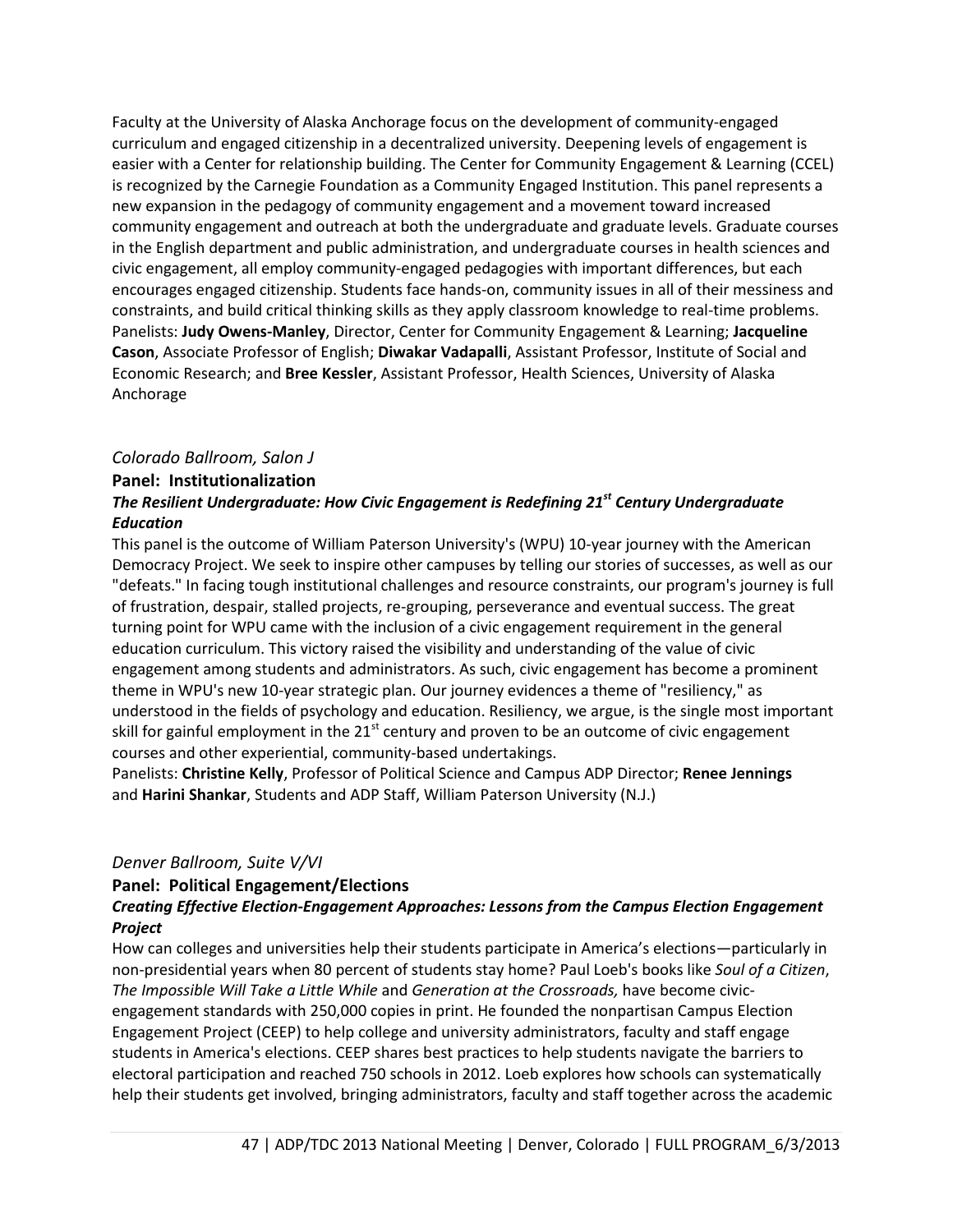silos. He'll look at how to overcome student cynicism and political demoralization and how to help a new generation realize that their participation matters.

Panelists: **Alberto Olivas**, Director, Center for Civic Participation, Maricopa Community Colleges (Ariz.) **Paul Rogat Loeb**, Founder, Campus Election Engagement Project

**Dan Vicuña**, Staff Attorney and Campus Vote Project Coordinator, Fair Elections Legal Network **Cynthia Kaufman**, Director, Institute of Community and Civic Engagement and **Bob Stockwell**, Instructor, Political Science, De Anza College (Calif.)

## *Denver Ballroom, Suite I/II*

## **Workshop: 2+2 Partnerships in Teacher Education** *Teacher Education & the Work of Democracy*

Teachers play a crucial role in preparing students for lives of democratic citizenship, so college faculty who prepare teachers are linchpins in our democracy. This workshop explores the theoretical backdrop for why Walker Parker calls teachers (and those who prepare them) "the primary stewards of democracy," as well as the challenges teachers face in fulfilling this stewardship. Faculty from two-year and four-year schools will describe their efforts to engage pre-service teachers in civic learning and democratic practice as part of their preparation programs. Participants are engaged in addressing what can be done to improve practice, with the goal of creating a special interest group of teacher educators to sustain the dialogue and aid professional development.

Facilitators: **Bernie Ronan**, Associate Vice Chancellor, Public Affairs, Maricopa Community Colleges (Ariz.)

**Jolanda Westerhof**, Director of Teacher Education, AASCU

**Steve Hart**, Professor, California State University, Fresno

**Heather Merrill**, Professor of Education, Glendale Community College (Ariz.)

## *Denver Ballroom, Suite III*

## **Workshop: Dialogue and Deliberation**

## *Empowering Students to Address Global Challenges through Conflict Resolution Courses and Programs like the Sustained Dialogue Campus Network*

Explore how colleges and universities with peace and conflict studies programs, and others across the U.S., are empowering students to be thoughtful and engaged citizens, preparing them to address local/global challenges in their communities through courses and supplemental student programming such as the Sustained Dialogue Campus Network. This session focuses on course

development/integration of service-learning, 21<sup>st</sup> century skills and student programming, all of which help students further build and apply knowledge and skills across disciplines to address conflicts. Presenters share examples from across the U.S. and connect participants to free resources to help them further develop their own programs/courses.

Facilitators: **Jennifer Batton**, Director, Global Issues Resource Center; **Patti Gramoy**, Student in Certificate in Conflict Resolution, Peace Club Leader and Sustained Dialogue Moderator; and **Quinta Tangoh**, Student in Certificate in Conflict Resolution and Sustained Dialogue Moderator, Cuyahoga Community College (Ohio)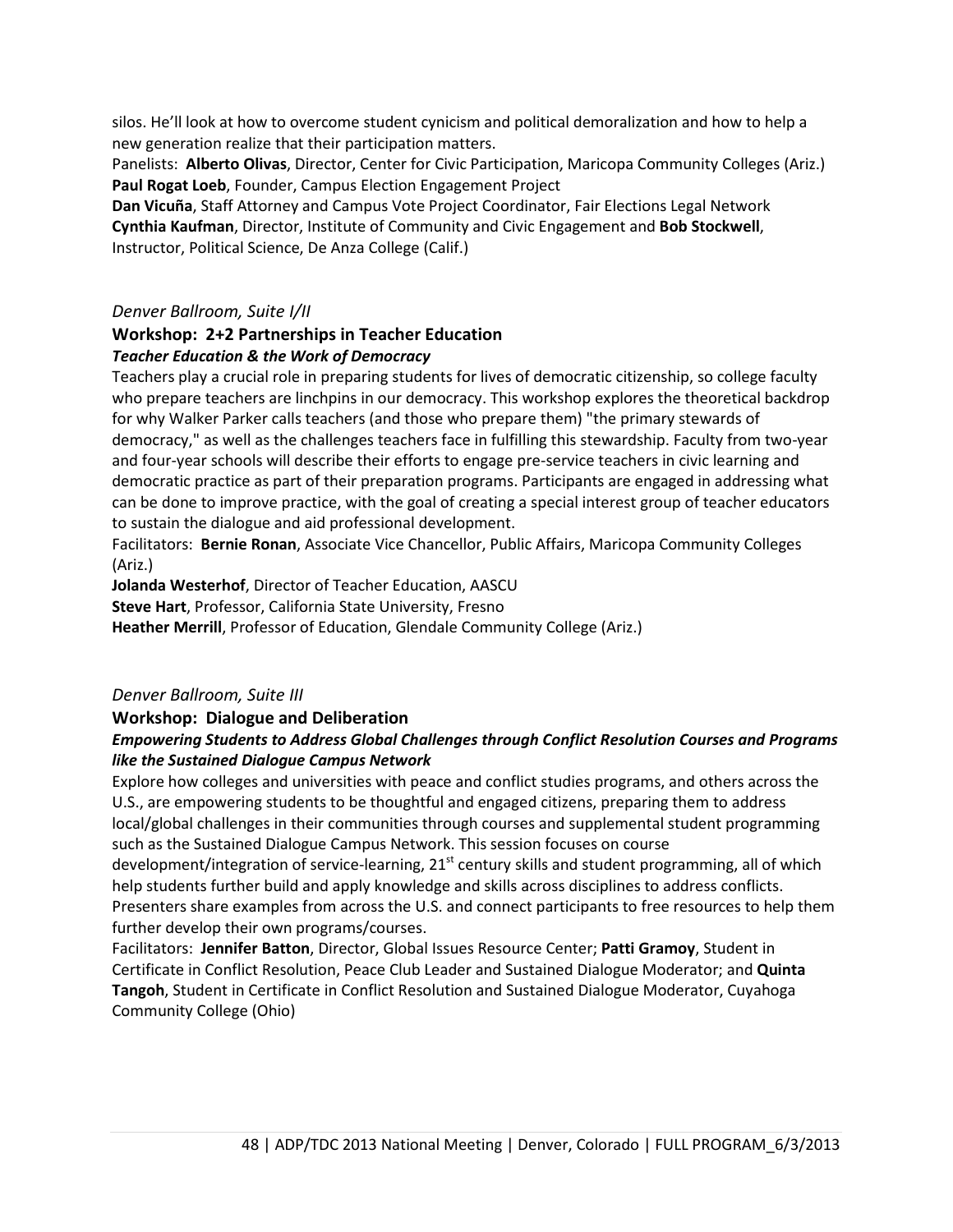#### *Denver Ballroom, Suite IV*

## **Workshop: Institutionalization** *Crafting a Civic Commitments Portfolio: Providing a Tool and a Process for Students to Develop 21st Century Democratic Arts and Skills*

Participants are introduced to the Civic Commitments Portfolio as a means of preparing individual student plans for  $21^{st}$  century civic education and skills that are integrated with disciplinary knowledge. The portfolio also serves as an assessment tool for students, departments and institutions to evaluate and deepen civic engagement and democratic learning. The presentation offers participants a model to review, critique and revise in consideration of other features and measures that might be more useful for implementation on their campuses.

Facilitators: **Spoma Jovanovic**, Associate Professor of Communication Studies and **Cathy Hamilton**, Director of the Office of Leadership & Service Learning, University of North Carolina, Greensboro

#### *Molly Brown*

## **A Picture is Worth a Thousand Words, But a Video is Worth a Thousand Stories: A Two-Day Film Workshop** (continued from Friday—students only; RSVP required)

The filmmaker of The Democracy Commitment's newest initiative, Civic Chronicles, is holding a two-day workshop on telling stories of civic engagement through the medium of film. The workshop will be interactive, engaging, fun and creative. Students and participants will leave with a basic knowledge of film theory, cinematography, editing and the art of storytelling. They will also get to apply what they have learned by creating a short film in a variety of styles and genres to their choice. Participants need to bring along their own DSLRs, handheld cameras, film equipment, and/or smart phones. Facilitator: **Marlo Alvarado Custodio**, Filmmaker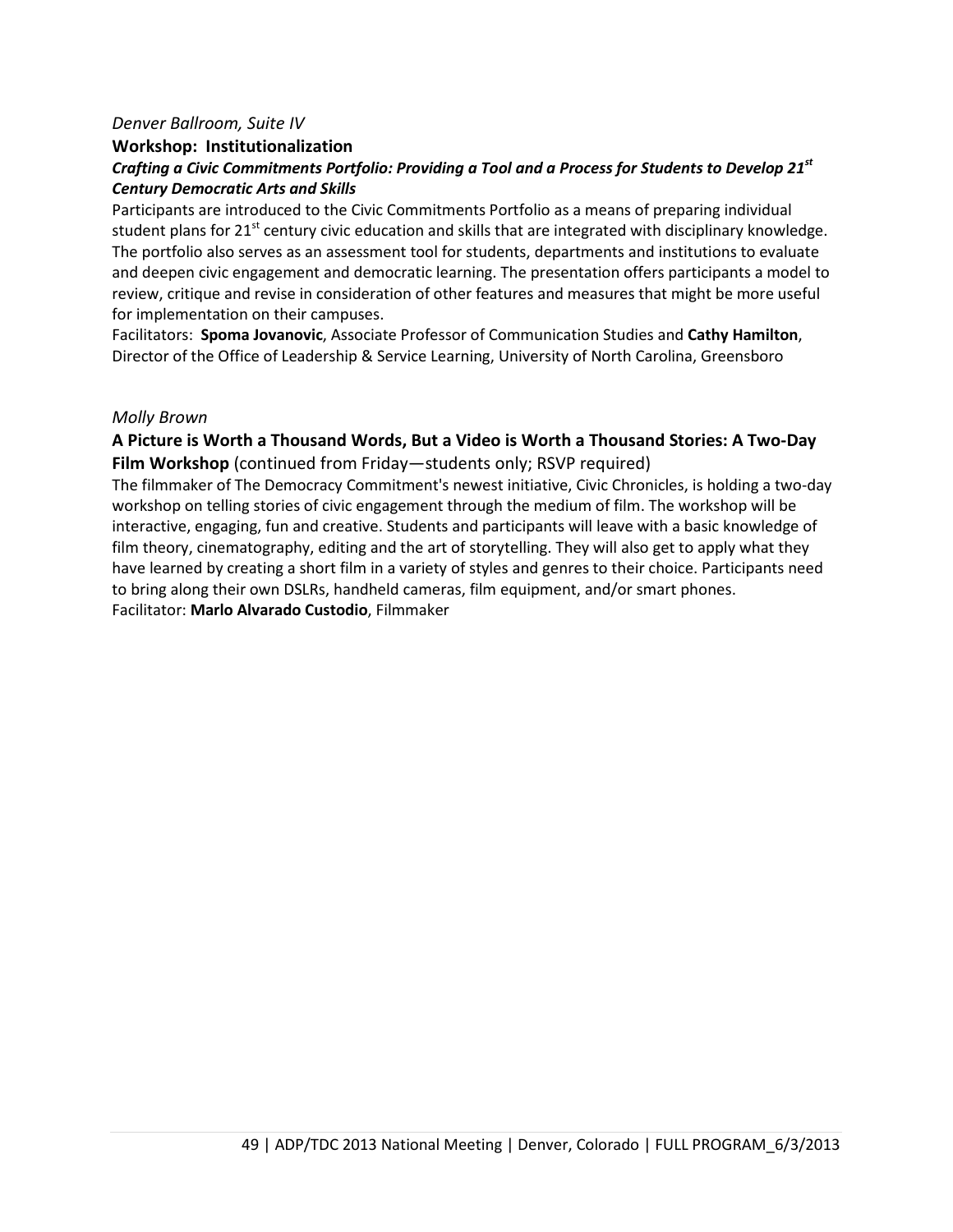

**CAMPUS & FRIENDS SHOWCASE | COLORADO BALLROOM, SALONS E/F Saturday, June 8, 2013 11:30 a.m. – 12:45 p.m.**

**ADP/TDC 2013 National Meeting | Denver, CO**

**1. Society for Values in Higher Education [| www.svhe.org](http://www.svhe.org/)**

A display of information about SVHE, including information about its newest initiative Educating for Economic Justice.

Contact Person: **Eric Bain-Selbo**, Executive Director, bain-selbo@svhe.org

- **2. Celebrating A Decade of ADP: William Paterson University Transformed [| www.wpunj.edu/adp](http://www.wpunj.edu/adp)** The showcase will feature a physical display time line and video project documenting the ten year journey of ADP at WPU. Contact Person: **Christine Kelly**, Professor, Political Science; ADP Campus Director, kellyc@wpunj.edu
- **3. ILSTU Views: Using Digital Tools to Engage Students [| http://americandemocracy.illinoisstate.edu](http://americandemocracy.illinoisstate.edu/)** This showcase will feature ISU's latest work with ILSTU Views, a digital tool for facilitating civil dialogue and civic engagement. Contact Person: **Steve Hunt**, Professor, skhunt2@ilstu.edu
- **4. eJournal of Public Affairs [| http://ejournal.missouristate.edu](http://ejournal.missouristate.edu/)** Learn more about the eJournal – a collaboration between Missouri State University and ADP. Contact Person: **Andrew Lokie**, Director of Special Projects & eJournal Editor, AndrewLokie@missouristate.edu

## **5. Campus Vote Project | [www.fairelectionsnetwork.com](http://www.fairelectionsnetwork.com/)**

Campus Vote Project is a campaign of the nonpartisan Fair Elections Legal Network designed to empower students with the information they need to register and vote. Contact Person: **Dan Vicuña**, Campus Vote Project Coordinator, dvicuna@campusvoteproject.org

**6. Center for Civic Leadership, Fort Hays State University | [www.fhsu.edu/ccl](http://www.fhsu.edu/ccl)**

The Center for Civic Leadership, which houses ADP, will showcase the events and activities hosted during the 2012-2013 school year that have educated students on a variety of domestic and global issues, engaged students to act upon these issues, and encouraged political activism and participation.

Contact Person: **Jennifer Verhagen**, Project Coordinator, jcverhagen@fhsu.edu

**7. Election Engagement Project | [www.keene.edu](http://www.keene.edu/)**

As the first in the nation primary state, NH has a unique opportunity to get to know candidates and engage students in the election process, this year Keene State planned a series of events to educate and empower students.

Contact Person: **Kimberly Schmidl-Gagne**, Program Coordinator, kgagne@keene.edu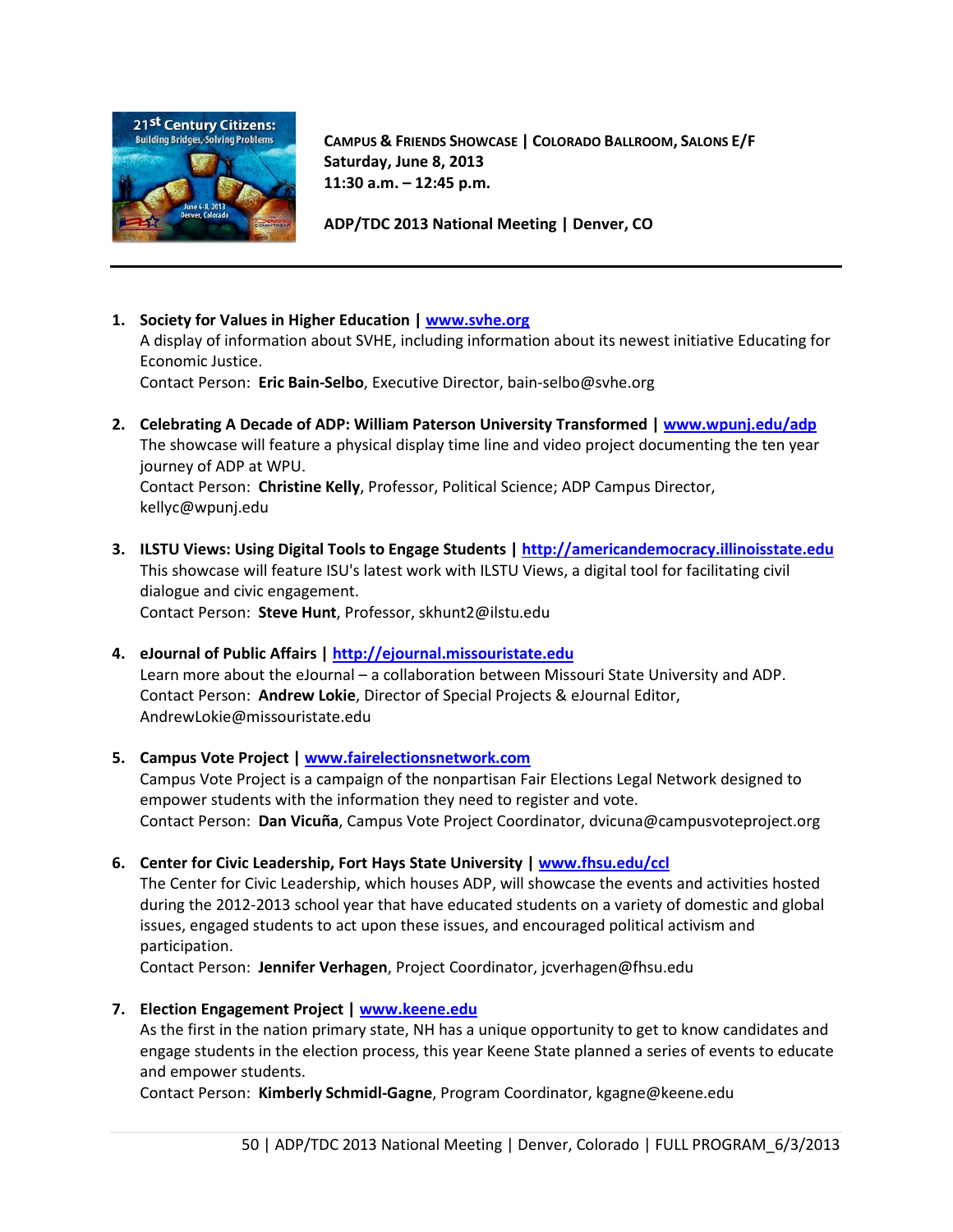## **8. TDC@MCC**

This presentation will showcase the various projects underway at Monroe Community College that work toward the goals of TDC including a Democracy Wall, Town Hall Meeting, Engage the Election initiative, and various Service-Learning projects.

Contact Person: **Verdis Robinson**, Professor, vrobinson@monroecc.edu

#### **9. Virtual Learning and the Future of Civic Engagement Education: The Anti-MOOC Response**

In innovative new online civic engagement course developed by Points of Light, students from across the country will be able to learn about democratic engagement in an environment that maintains the social and learning intimacy of a traditional classroom and includes a service-learning component.

Contact Person: **Brandon W. Kliewer**, Assistant Professor of Civic Engagement and ADP Campus Director, Florida Gulf Coast University & Points of Light Institute Civic Engagement Research Fellow, brandon.kliewer@gmail.com

#### **10. CIRCLE | [www.civicyouth.org](http://www.civicyouth.org/)**

CIRCLE (The Center for Information and Research on Civic Learning and Engagement) conducts research on civic education in schools, colleges, and community settings and on young Americans' voting and political participation, service, activism, media use, and other forms of civic engagement. Contact Person: **Abby Kiesa**, Youth Coordinator & Researcher, abby.kiesa@tufts.edu

#### **11. Skyline Students Step Up for Sustainability**

See how Skyline College supports its students to generate and execute their ideas to enhance campus sustainability.

Contact Person: **Jennifer Mair**, Communication Studies Instructor, Skyine Students Step Up for Sustainability Grant Coordinator, mairj@smccd.edu

#### **12. Awareness and Action Addressing Hunger**

The Tarrant County College TDC presentation focuses on campus-wide efforts to address a student body identified high priority problem of hunger in our community. Contact Person: **Ruthann Geer**, Instructor, ruthann.geer@tccd.edu

#### **13. ADP at University of Northern Iowa**

Display of Constitution Day posters, event flyers, faculty development topics and workshop brochures, and description of civic discourse and opposing view series. Contact Person: **Gerri Perreault**, ADP Campus Chair, Geraldine.Perreault@gmail.com

#### **14. WKU's ICSR | [www.wku.edu/icsr](http://www.wku.edu/icsr)**

This showcase will highlight the Institute for Citizenship & Social Responsibility's curricular and cocurricular activities.

Contact Person: **Terry Shoemaker**, Program Coordinator, terry.shoemaker@wku.edu

#### **15. Imagining America: Artists and Scholars in Public Life | [http://imaginingamerica.org](http://imaginingamerica.org/)**

Get involved in the only national coalition working explicitly at the nexus of publicly engaged scholarship and the humanities, arts, and design.

Contact Person: **Jamie Haft**, Communications Manager, jmhaft@syr.edu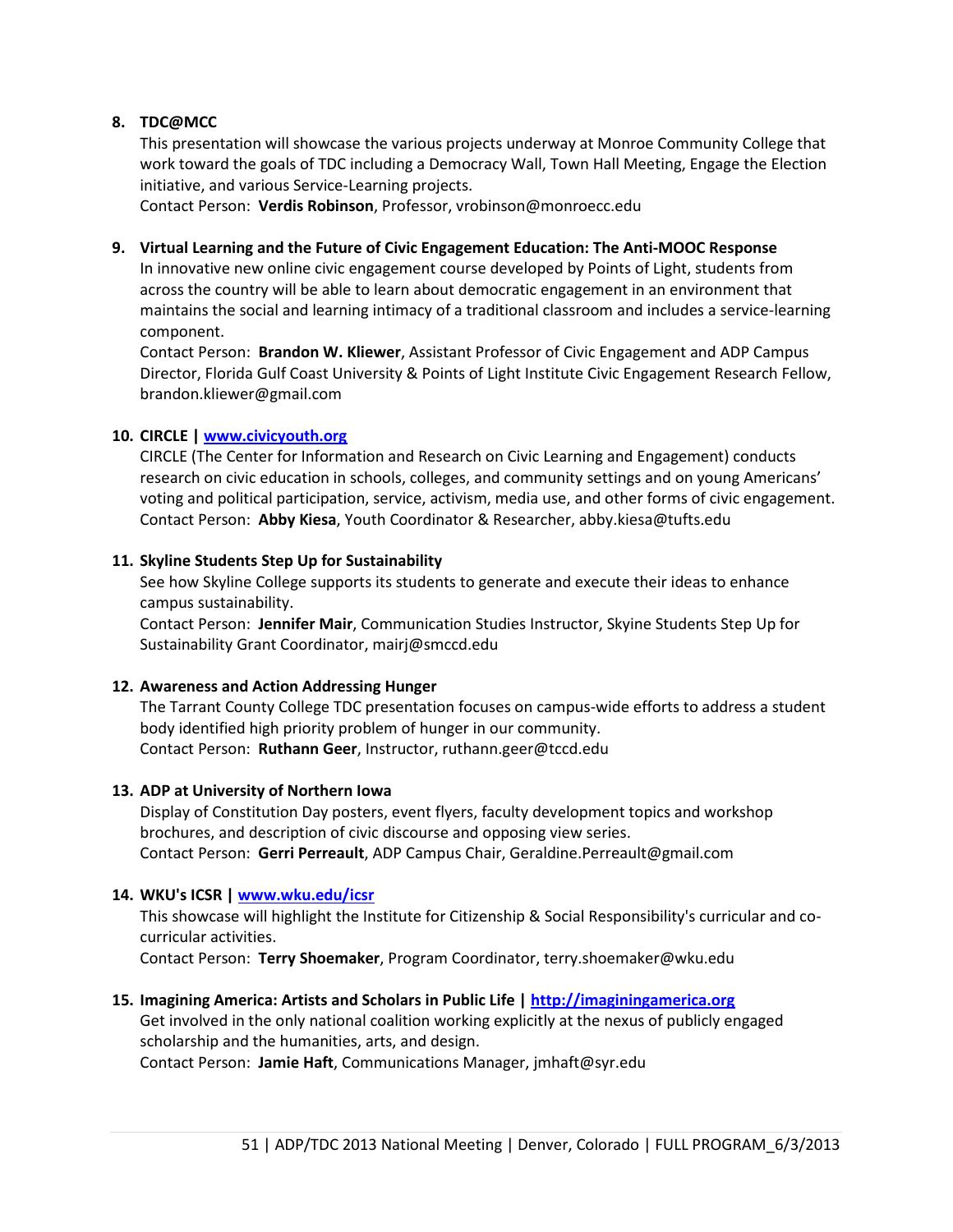#### **16. UCO Naturalization and New Citizens Fair Project | [www.uco.edu/adp](http://www.uco.edu/adp)**

Learn how you can host a new citizens fair and naturalization ceremony cross curriculum project like the University of Central Oklahoma. Contact Person: **Susan Scott**, Professor, Sscott@uco.edu

#### **17. Richard Stockton College of New Jersey**

Richard Stockton College Political Engagement Project Activities and Collaborations, 2012-2013 Contact Person: **Daniel Tomé**, Director, Office of Service-Learning, Daniel.Tome@stockton.edu

#### **18. The Public Engagement Fellowship: Engaged Learning and Leadership For Adult Non-Traditional Students**

The New School's Public Engagement Fellowship is a student peer leadership initiative aimed at adult, non-traditional students; fellows lead key educational and co-curricular activities with and for their peers.

Contact Person: **David Scobey**, Dean, New School for Public Engagement, scobeyd@newschool.edu

#### **19. Building Bridges and Expanding Democracy on African Campuses of Higher Learning |**  [www.democracy-africa.org](http://www.democracy-africa.org/)

The Foundation for Democracy in Africa (FDA) offers innovative and culturally sensitive programs that are designed to strengthen and enhance democracy in Africa.

Contact Person: **Monica Brown**, Director of Programs and Special Projects, The Foundation for Democracy in Africa, mbrown@democracy-africa.org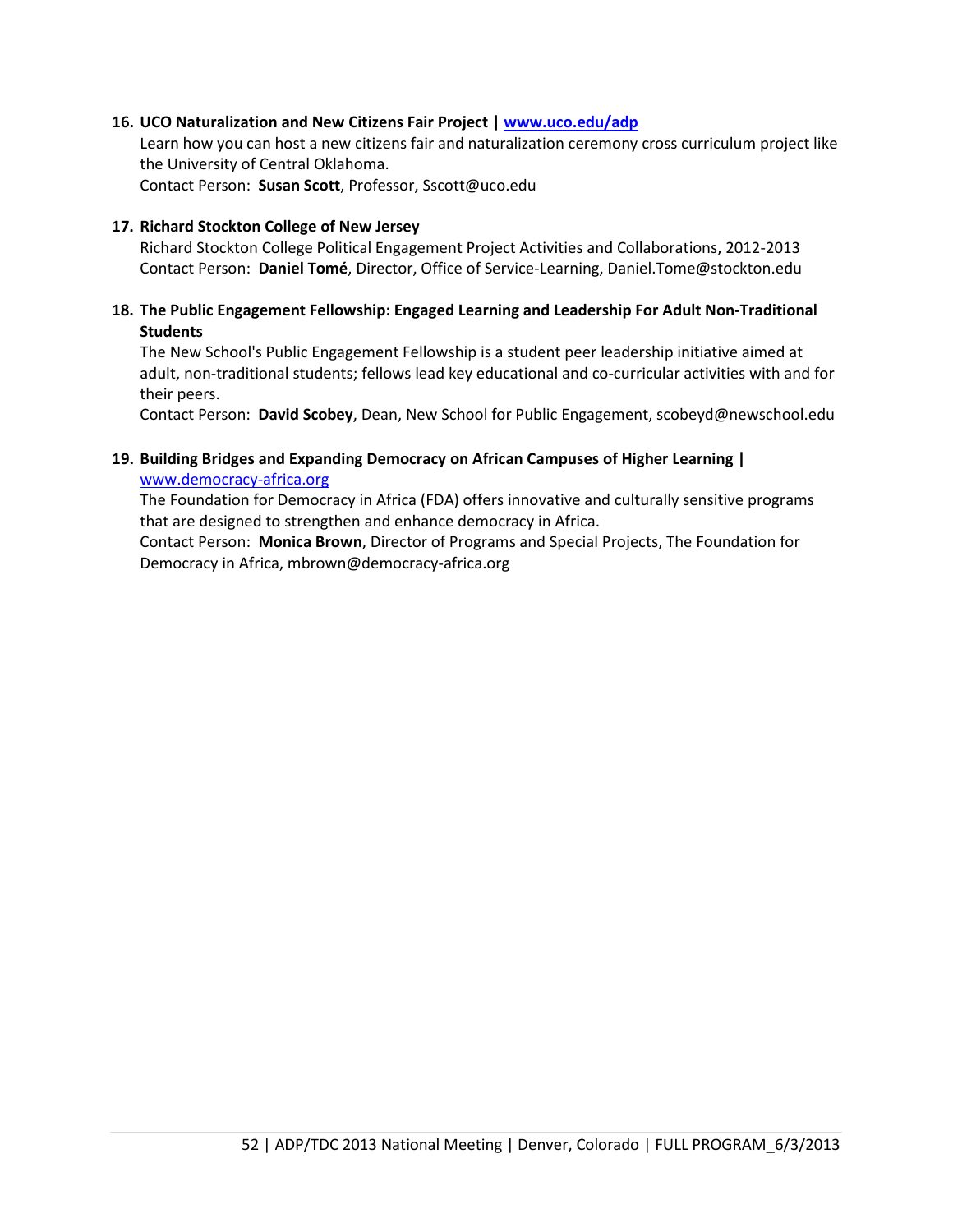

**ROUNDTABLE DISCUSSIONS | COLORADO BALLROOM, SALON E/F Saturday, June 8, 2013 1:15 p.m. – 2:30 p.m.**

**ADP/TDC 2013 National Meeting | Denver, CO**

## *"We Are Dumbledore's Army:" The Potential of Human Rights Education in the Social Studies Curriculum*

Research has shown the potential of Human Rights Education (HRE) to engage students. Sadly, it has virtually disappeared from the curriculum. This study of a summer institute in Buffalo, NY assesses the ability of HRE to foster students' self-efficacy.

Facilitator: **Robert L. Dahlgren**, Assistant Professor of Social Studies Education, State University of New York at Fredonia

#### *Serving in Silence: The Transgender Experience*

This roundtable focuses on the experiences of transgender veterans and active-duty service members who are currently serving in our U.S. military. Data collection focused on questions regarding discrimination, policy changes, DADT and VA benefits.

Facilitator: **Michelle Dietert**, Assistant Professor of Sociology and ADP Campus Coodinator, Texas A&M University Central Texas

#### *Immigration Nation*

This roundtable outlines a history of laws, policies and people that shaped the immigration landscape in America. It also highlights the negative reactions to immigrant groups and the positive contributions and influences immigrant groups made on America's history.

Facilitators: **Darrel Harrison**, Program Director, Paralegal Program; and **Adam Spera, Angela Rogers, Desarae Dutra,** and **Victoria Desmond**, Students, San Diego Miramar College (Calif.)

## *"What if We Held a Civic Engagement Event and No One Came?" Confronting the Challenges of Campus Civic Engagement*

This roundtable discussion identifies challenges and opportunities that arise when developing civic engagement events on campuses that have not previously focused on such activities. Participants are encouraged to share strategies to motivate disengaged students and encourage faculty participation. Facilitator: **Julie A. Lester**, Associate Professor, Political Science, Middle Georgia State College

#### *An Orientation To Action*

This roundtable session focuses on instilling social justice awareness and activism initiatives within an urban teacher education program in a community where vestiges of Jim Crow segregation remain apparent. Participants are asked to share their ideas and expertise.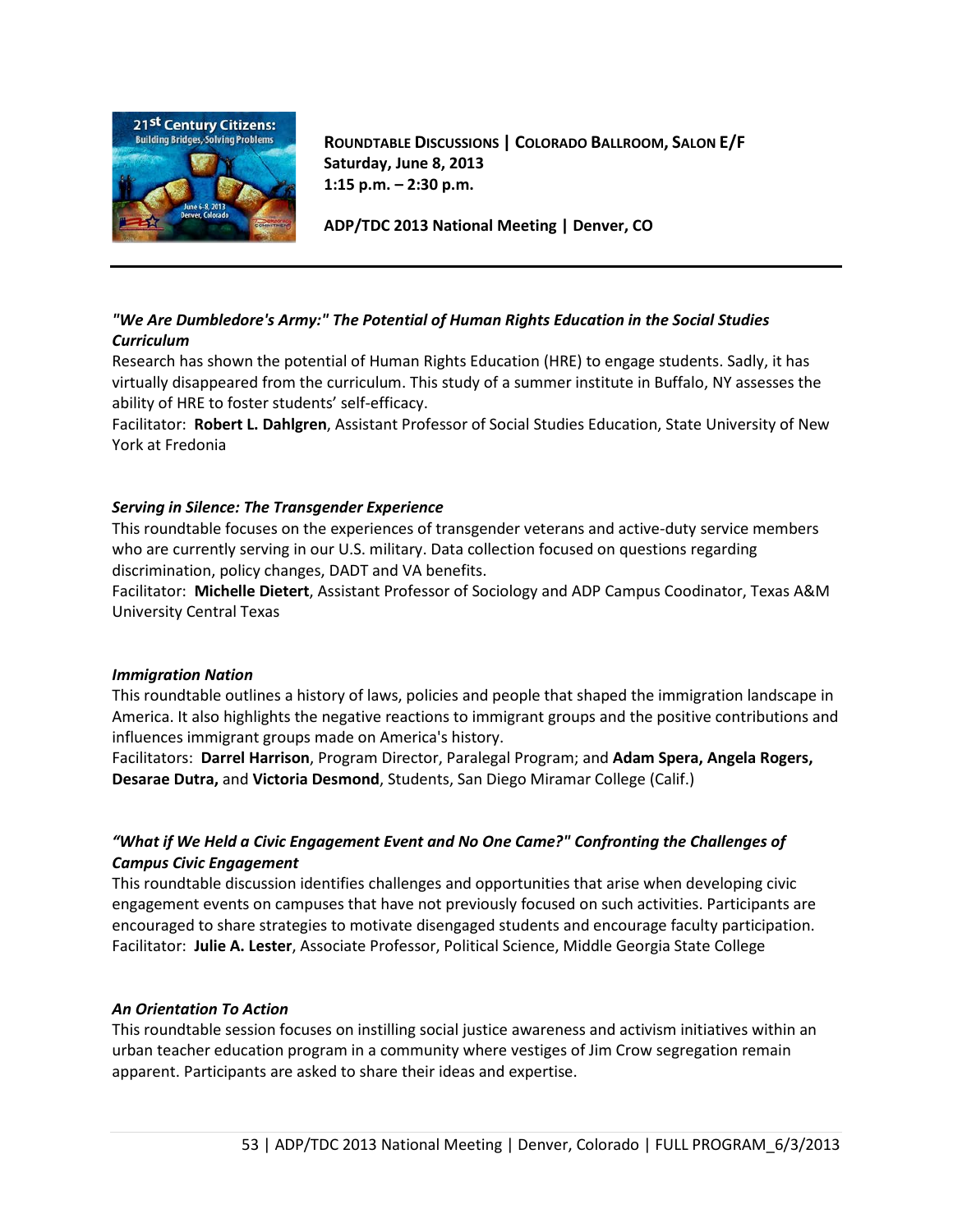Facilitator: **Jocelyn Lee Payne**, Associate Professor of Education, Northeastern State University - Broken Arrow (Okla.)

#### *Knowledge is the First Step: Media and Information Literacy as the Basis for Civic Skills*

The Informed Citizen Project will hold a roundtable discussion and invites participants to join in a growing dialogue about integrating media and information literacy into civic engagement efforts at the university level. Participants are asked to share their knowledge of any media and information literacy efforts at their institution.

Facilitator: **Chapman Rackaway**, Associate Professor of Political Science, Fort Hays State University (Kan.)

#### *A Civic Engagement Grant Program for Student Organizations: Funding Their Community Work*

Illinois State University launched a grant program for undergraduates. Registered Student Organizations apply for up to \$1,000 for civic engagement programs on or off-campus. The application requires a narrative and budget—introducing students to grant-writing, grant-management and issuing final reports.

Facilitators: **Frank D. Beck**, Director, Stevenson Center and **Janet W. Paterson**, Dean of Students, Illinois State University

#### *Engaging the Campus: Strategies for involving Adjunct Professors*

Lone Star College-Kingwood faculty and vice president of instruction discuss recruiting and retaining adjunct faculty in engagement projects through Bridging Cultures and Deliberative Dialogues. They discuss the benefits and challenges of adjunct involvement as they broaden the scope of civic learning on campus.

Facilitators: **John Theis**, Professor of Political Science and Director, Center for Civic Engagement; **Thilo Schimmel**, Assistant Professor of History; and **Rebecca Riley**, Vice President Instruction, Lone Star College-Kingwood (Texas)

#### **Utilizing** *The New York Times* **on Your Campus**

By using *The New York Times* in and out of classrooms, students can learn about, research and discuss global, national and local events. These uses of *The New York Times* facilitate students' resourcefulness and productive decision-making, activism and community building.

Facilitators: **Daniel Fidalgo Tome**, Coordinator of Service-Learning, The Richard Stockton College of New Jersey

#### *Fostering Organic, Dialogic Pedagogy*

To foster dialogue concerning the best and worst approaches to democratic classroom discussions, we will ask a series of questions. And, more questions may emerge than answers. The goal is to generate critical reflection on vital issues pertaining to civic engagement pedagogy.

Facilitators: **Joseph Zompetti**, Professor of Communication and **Alauna Akins**, Lecturer of Communication, Illinois State University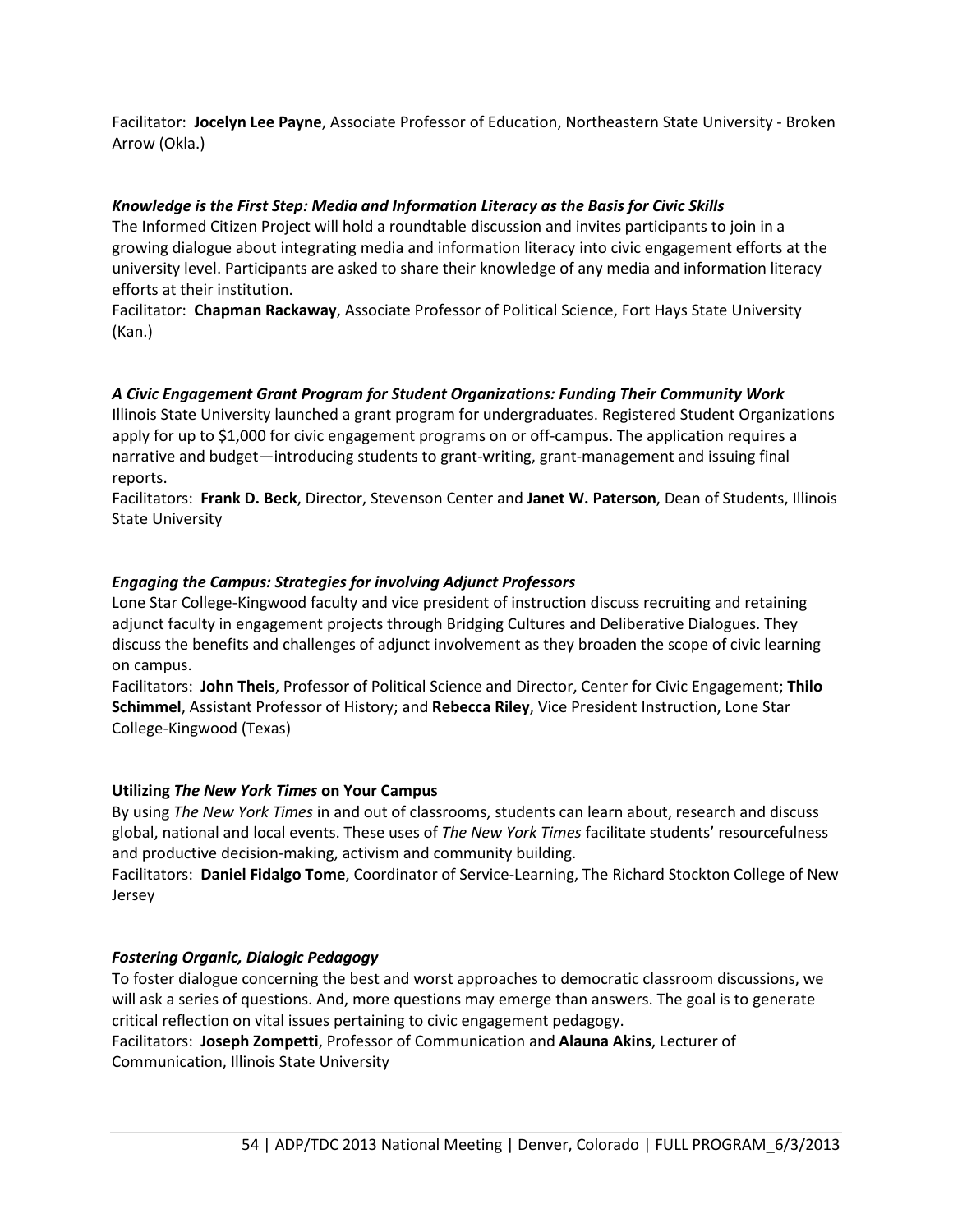#### *Sharing Civic Connections through the* **eJournal of Public Affairs**

Learn how the *eJournal of Public Affairs* offers an online resource to share, exchange and publish developments occurring in the arena of civic learning and global engagement. An overview of the *eJournal* is provided for this Missouri State University-ADP collaboration.

Facilitators: **Andrew Lokie**, Associate Professor, Director of Special Projects & Editor, *eJournal of Public Affairs,* **Marc Cooper**, Professor, Department of History, & Managing Editor, *eJournal of Public Affairs*, and **Kristie Reynolds**, Graduate Assistant, Student Development & Public Affairs, Missouri State University

#### *Learning Outcomes for Civic Education*

A group of college educators is beginning to explore civic engagement activities involving the use of deliberative forums. We are particularly interested in collaborations that involve college students working in local communities as "stewards of place." We are interested in knowing what initiatives you have in mind, and what we can learn from collaborative research among educators who share this interest.

Facilitators: **Keith Melville**, Kettering Foundation & Fielding Graduate University **Martin Carcasson**, Director, Center for Public Deliberation, Colorado State University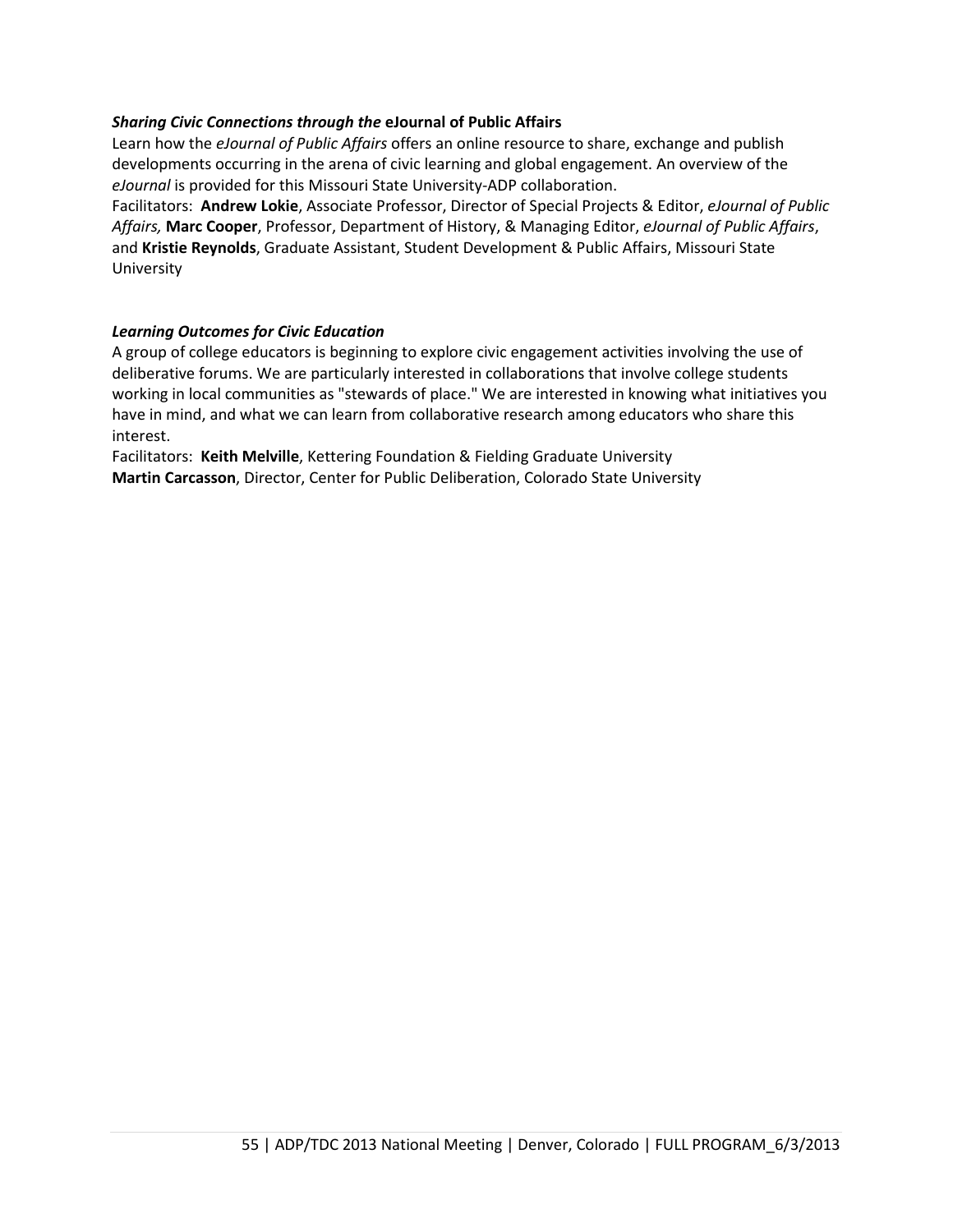

**PROGRAM SESSION V Saturday, June 8, 2013 1:15 p.m. – 2:30 p.m.**

**ADP/TDC 2013 National Meeting | Denver, CO**

# *Colorado Ballroom, Salon G* **Concurrent Session: Assessment**

• *"Vision"ing Civic Education: The Massachusetts VISION Project and Approaches for Assessing and Measuring Learning Outcomes and Impact*

Massachusetts has become the first state to require civic education as a defined learning outcome. Shelley Tinkham discusses preliminary recommendations for student learning outcomes and indicators of institutional commitment, and Fagan Forhan provides an overview of the multi-pronged approach currently under way at MWCC and discusses next steps in light of these recommendations.

Presenters: **Fagan Forhan**, Director of Experiential Learning Opportunities & Civic Engagement, Mount Wachusett Community College (Mass.)

**Shelley Tinkham**, Assistant Commissioner for Academic, P-16 and Veterans Policy, Massachusetts Department of Higher Education

• *The Value of Empirical Data in Civic Engagement*

How can we measure the success of all of civic engagement programs without any data? In this workshop, speakers discuss their model on how civic engagement groups operate and how this method has been essential to our understanding of our own programs. Participants receive training in the importance of valid and reliable resources, operationalizing variables as well as data collection, analysis and interpretation.

Presenters: **Matthew R. Couture**, Senior Majoring in Honors Psychology and **Saige M. Twombly**, Junior Majoring in Developmental Psychology, Castleton State College (Vt.)

# • *Assessment of Civic Engagement Outcomes at a California Community College*

De Anza College has implemented multiple measures to assess civic engagement, including administering an annual survey to all students. The results of this survey have been used to identify gaps in student civic engagement, identify areas for expansion, and assess program learning outcomes. De Anza is also assessing their Institutional Learning Outcome of Community Engagement through a faculty driven effort, an entrance survey and through the CCSSE. Presenter: **Mallory Newell**, Supervisor, Institutional Research and Planning, De Anza College (Calif.)

# *Colorado Ballroom, Salon H*

**Concurrent Session: Civic Learning in the Curriculum/STEM**

• *Citizen Science: The Importance of Creating the Next Generation of Scientists with STEM Students in Community Engagement*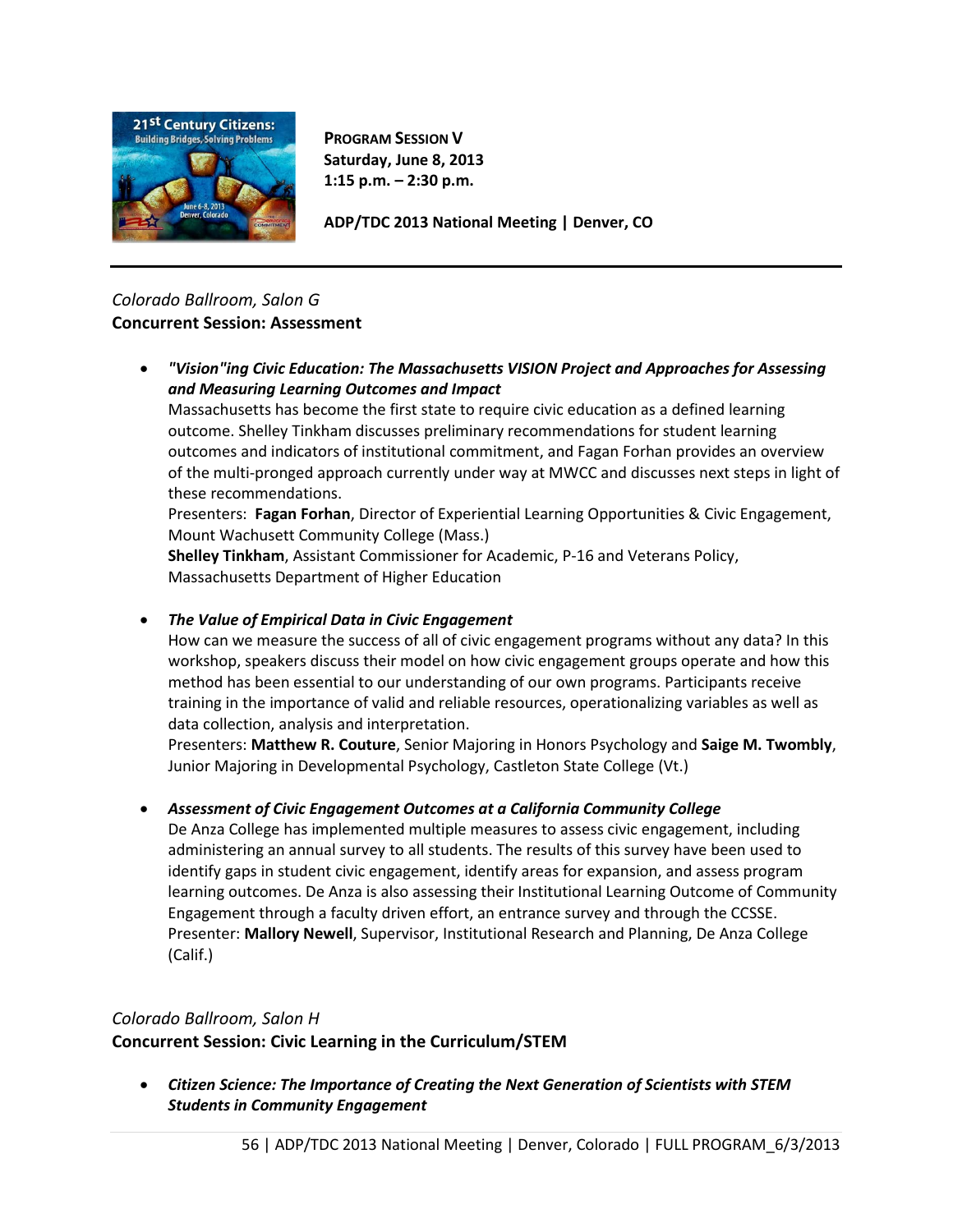America's position as a leader in science, technology and innovation currently relies on foreignborn STEM college graduates to fill the ranks of Ph.D. programs, while our public schools struggle with a growing ratio of people of color that is devastatingly underserved. The civic engagement of STEM college students within their community may hold a potential cultural remedy for this dilemma.

Presenter: **Nathan Fell**, Library-Community Outreach Student Coordinator, Institute for Community Engagement and Scholarship, Metropolitan State University (Minn.)

• *Building Community and Interdisciplinary Bridges in General Education Courses through Ecological Restoration Projects*

The more things change, the more they stay the same: a silent biological threat to our natural heritage is the loss of native plant species. To introduce civic engagement and applied experiences in biology, the speaker's large enrollment non-majors biology course incorporates ecological restoration participation as a course requirement.

Presenter: **Kim Cleary Sadler**, Associate Professor of Biology, Middle Tennessee State University

#### • *One World One Water: Collaborations for Conservation*

This presentation provides an example of how students can become urban-water stewards. Collaborations between OWOW Center and the IND Department at MSU Denver provide students with a broadened perspective and increased awareness of environmental resources. The presentation provides an overview of the importance of water conservation in Colorado, and the inventions and innovations that result from organized interdisciplinary collaboration. Presenters: **David Klein**, Associate Professor of Industrial Design and **Tom Cech**, Director, World One Water Center, Metropolitan State University of Denver (Colo.)

## *Colorado Ballroom, Salon I* **Concurrent Session: Institutionalization**

## • *Engaging the Already Engaged: Implementing ADP at a Commuter Campus*

This presentation offers the results of a formative evaluation of the first-year implementation of the American Democracy Project at a commuter campus. VanCoug American Democracy Project was initiated on the Washington State University Vancouver campus in the summer of 2012. One of the goals of VanCoug ADP is to create, nurture and advance civic engagement efforts in a non-traditional university setting designed to serve the evolving needs of  $21<sup>st</sup>$  century students. One key challenge in inspiring civic engagement efforts amongst an increasingly diverse student population is their level of engagement and responsibilities off campus. Lessons learned from our initial efforts to address this challenge provide insight into how ADP can be expanded to serve 21<sup>st</sup> century students, faculty, and colleges and universities. Presenters: **Dana Lee Baker**, Associate Professor of Political Science; **Jayme L. Shoun**,

Accreditation and Assessment Intern and Undergraduate Student; and **Audrey Anna Miller**, Editor in Chief, *VanCougar*, and Graduate Student, Washington State University

#### • *Creating and Implementing TDC on Your Campus*

An original signatory of TDC, Moraine Valley Community College will share their collaborative efforts between academic affairs and student development to bring this initiative to campus. This session will discuss how we started the program, the collaboration, and short- and long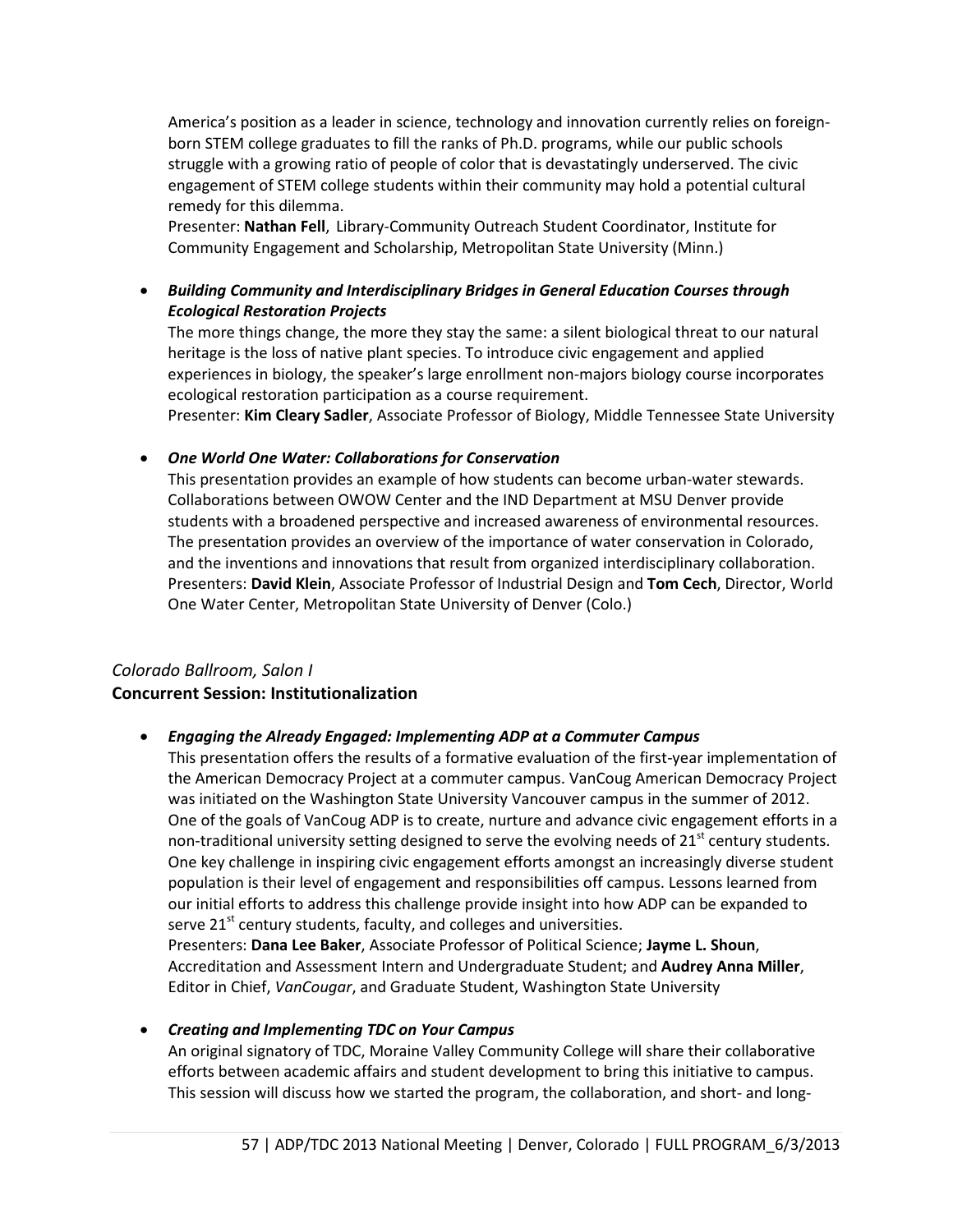term goals. We will also discuss some of the resulting programs that benefit the students, faculty and staff of Moraine Valley.

Presenters: **Lisa S. Kelsay**, Assistant Dean of Liberal Arts & Director of Academic Arts and **Kent Marshall**, Assistant Dean, Code of Conduct & Student Life, Moraine Valley Community College (Ill.)

## • *Supporting Civic Engagement*

With The Democracy Commitment being a new initiative, faculty and staff commitment is essential. Institutional support for TDC at the Community College of Allegheny County is featured, along with a focus on how civic engagement is incorporated into course requirements. Non-class civic engagement activities and over-all institutional support for TDC is shared. Presenters: **Aaron Hoffman**, Associate Professor of History, Community College of Allegheny County (Pa.)

## *Colorado Ballroom, Salon J* **Concurrent Session: Political Engagement**

• *ADP on TV: Partnering with Your Local PBS Station to Create a Live Weekly Public Affairs Show* Professor Bennion is bringing her experience—and her students—into the TV studio in her new role moderating "Politically Speaking," a live weekly television show. Learn how you can form a similar relationship between your campus ADP/TDC effort and the local PBS affiliate. Discover how to use TV to engage students, promote civic education, increase campus visibility and strengthen regional partnerships.

Presenter: **Elizabeth A. Bennion**, Associate Professor of Political Science and Campus Director, American Democracy Project, Indiana University, South Bend

• *A Digital Documentary Film of Interdisciplinary Civic Engagement: The Student Experience at Illinois State University*

Civic Engagement (CE) has been infused into the curriculum at Illinois State University, resulting in various local-community project-based service-learning student experiences each semester. This assessment study involved analysis of perceived learning via case studies through video documentation of the projects and participant reflection—giving voice to the civic engagement campus experience.

Presenters: **Maria A. Moore**, Assistant Professor, School of Communication and **Lance Lippert,** Associate Professor, School of Communication, Illinois State University

• *Using New Media to Tell Stories of "The New Activists: Students in the Community"*

How can we use video to make publicly engaged scholarship visible and accessible to a broad audience? The *Imagining America* web series profiles students who are using their creativity and knowledge to address challenges and act on opportunities in their communities. We are looking for collaborators to scale-up this series with a diversity of student voices.

Presenter: **Jamie Haft**, Communications Manager, Imagining America: Artists and Scholars in Public Life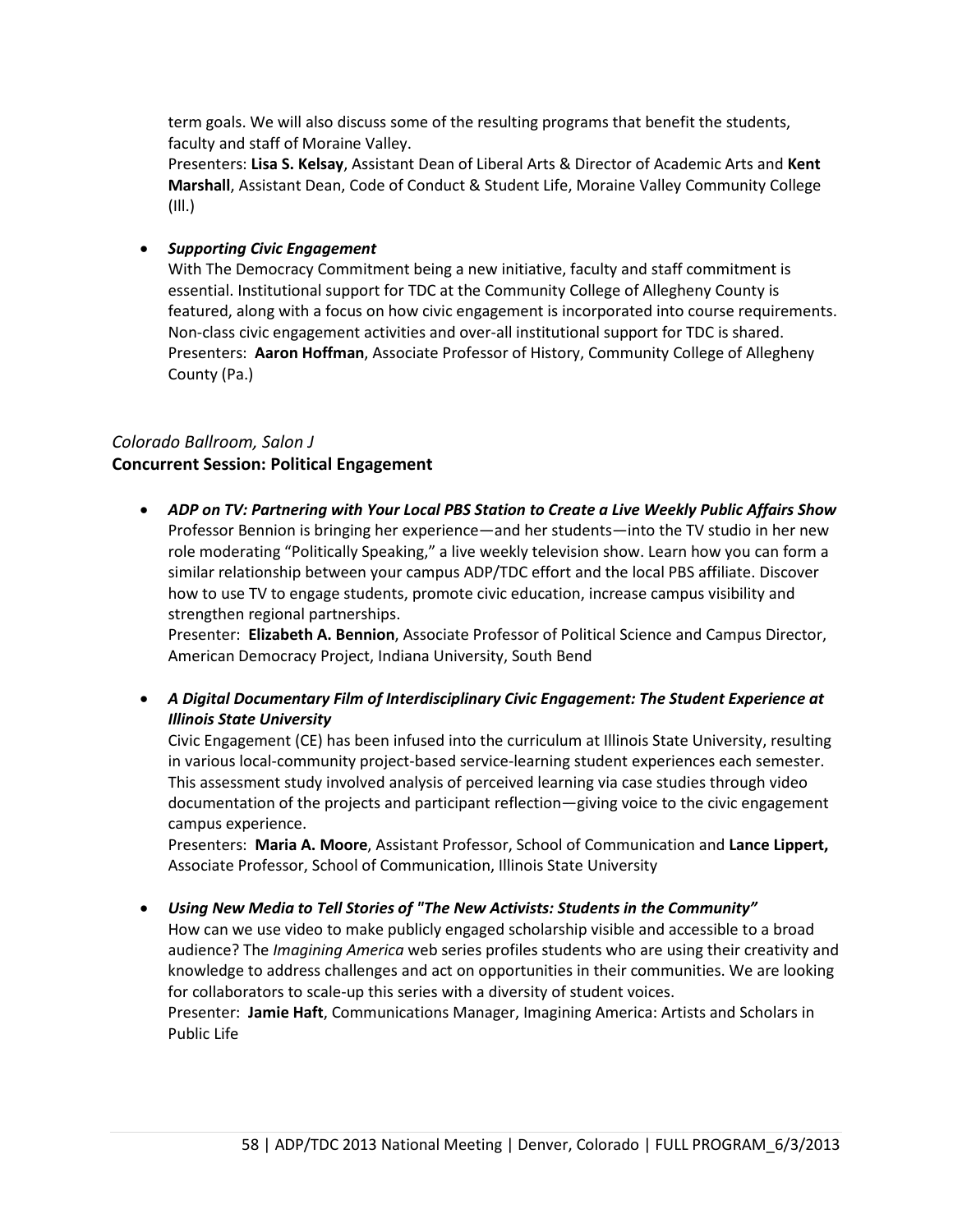#### *Colorado Ballroom, Salon A*

## **Panel: Student Activism & Organizing**

#### *Community College Students: A New Leadership Legacy by RFF Spark*

The Rappaport Family Foundation (RFF) supports innovative and promising ways to engage young people, preparing them to be a generation of committed and skilled life-long leaders. We look for unique and untested ways to bring about change. Our report, *A New Leadership Legacy*, details the results of our experiment—concluding that investing in community college student leadership creates social change on key issues for Millennials, which include the following: educational equity, immigration reform and environmental protection. Launched in 2010, with less than one million dollars, RFF Spark invested in high-impact advocacy projects that most funders avoid. Through grants to our partner organizations, student leaders received the support they needed to be catalysts in their community. We want to share lessons learned from both funder and grantee perspectives. Grantees included: The Democracy Commitment, New Organizing University, Campaign for College Opportunity, and Coleman's Students Making a Change.

Presenters: **Catalina Ruiz-Healy**, Vice President, Rappaport Family Foundation **Jessie Ryan**, Associate Director, Campaign for College Opportunity **Lena Carew** and **Tamika Butler**, California Directors, Young Invincibles

#### *Colorado Ballroom, Salon B*

#### **Panel: Programs, Projects & Events**

#### *What We Want May Not Be What They Want: Engaging Students in the Conversation*

In 2012, Cal U faculty and outside experts took Constitution Day into the classroom, sparking student interest in normative questions, empirical research and policy debates. The overarching themes were tolerance, civility, leadership and skills. Two ADP advisory board members will share the framework for the day-long event.

Presenters: **Melanie J. Blumberg**, Professor of Political Science and Campus Director, American Democracy Project and **Mary A. O'Connor**, Professor of Nursing, California University of Pennsylvania

## *Colorado Ballroom, Salon C*

## **Panel: 21st Century Citizenship Skills**

#### *Illinois State University (ILSTU) Views: Civic Engagement in the Digital Age*

ILSTU Views uses digital media displays as part of an integrated campaign at Illinois State to promote a better understanding of social issues. Each ILSTU Views kiosk uses a touch screen, computer and USB camera, with the system linked through a central website to social media (e.g. Facebook). The displays are located around campus. The kiosks offer students and other members of the community opportunities to respond to questions, vote in polls and leave comments. Discussion in a range of classes seeks to encourage students and others to critically assess and interact with important social issues represented on the kiosks.

Presenters: **Steve Hunt**, Professor of Communication; **Alauna Akins**, Lecturer; and **Katy Feddersen**, Graduate Student, Illinois State University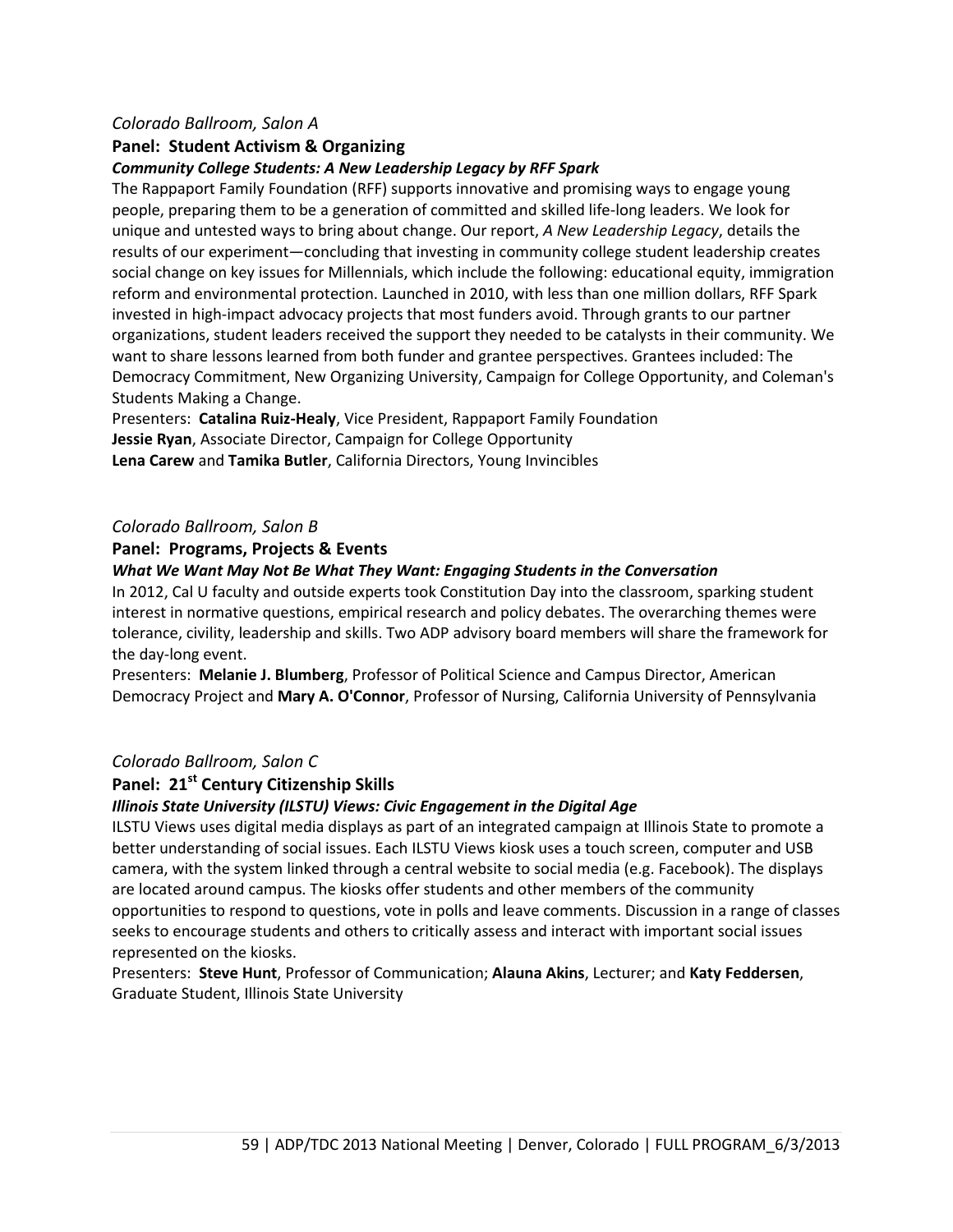#### *Colorado Ballroom, Salon D*

#### **Panel: Civic Health**

*Defining Civic Health: A Framework to Measure and Improve Campus and Community Health*

Civic health data is being used to inform the national dialogue on civic life. ADP's Campus & Community Civic Health Initiative, a partnership with the National Conference on Citizenship (NCoC), is encouraging institutions to develop strategies for coordination of actions to enhance civic health across campuses and communities. The term "civic health" may include indicators such as voting, volunteering, socialconnectedness and trust, but few succinct definitions exist. ADP, NCoC and Community-Campus Partnerships for Health (CCPH) conducted a modified Delphi process to develop a consensus definition with a large group of stakeholders, including representatives from 25 CCCHI institutions. This session describes the Delphi process and results, and illustrates how this emergent consensus definition can be used with a variety of tools to conduct civic health assessments. Through this work, colleges and universities can better collaborate with their communities to assess and take action on relevant civic health issues.

Presenters: **Sherril B. Gelmon**, Professor of Public Health, Portland State University (Ore.) **Jennifer Domagal-Goldman**, National Manager, American Democracy Project, AASCU **Kristi Tate**, Director of Community Strategies, National Conference on Citizenship (NCoC)

#### *Denver Ballroom, Suite V/VI*

#### **Panel: Political Engagement/Faculty Development**

#### *Talking to Faculty about Building Civic Capacity in our Students: Beyond Service Learning and Elections*

This interactive session explores three questions: What do we mean by building civic capacity? What are the civic implications of our disciplines? How do we bring faculty into doing the work that builds civic capacity with their students?

Presenters: **Cynthia Kaufman**, Director, Institute of Community and Civic Engagement, De Anza College (Calif.)

**Bernie Ronan**, Associate Vice Chancellor, Division of Public Affairs, Maricopa Colleges (Ariz.) **Kurt Hoffman**, Chair, Behavioral and Social Sciences, Allegany College of Maryland

**Lisa Strahley**, Associate Professor, Liberal Arts and Teacher Education, Broome Community College (N.Y.)

# *Denver Ballroom, Suite III* **Mini-Workshops: 21st Century Citizenship Skills & Institutionalization**

 $\bullet$  (1:15-1:50)

*Mini-Workshop: 21st Century Citizenship Skills Playing Games: How to Learn Citizenship Skills* 

This presentation showcases various games where participation and role-playing expose students to an awareness of the skills needed for  $21<sup>st</sup>$  century civic engagement. Games in the classroom (or at ADP monthly meetings) can increase awareness of communication, collaboration and problem-solving skills needed for civic engagement.

Presenter: **L. Louise VanOsdol**, Associate Professor of Organizational Leadership, University of Arkansas at Fort Smith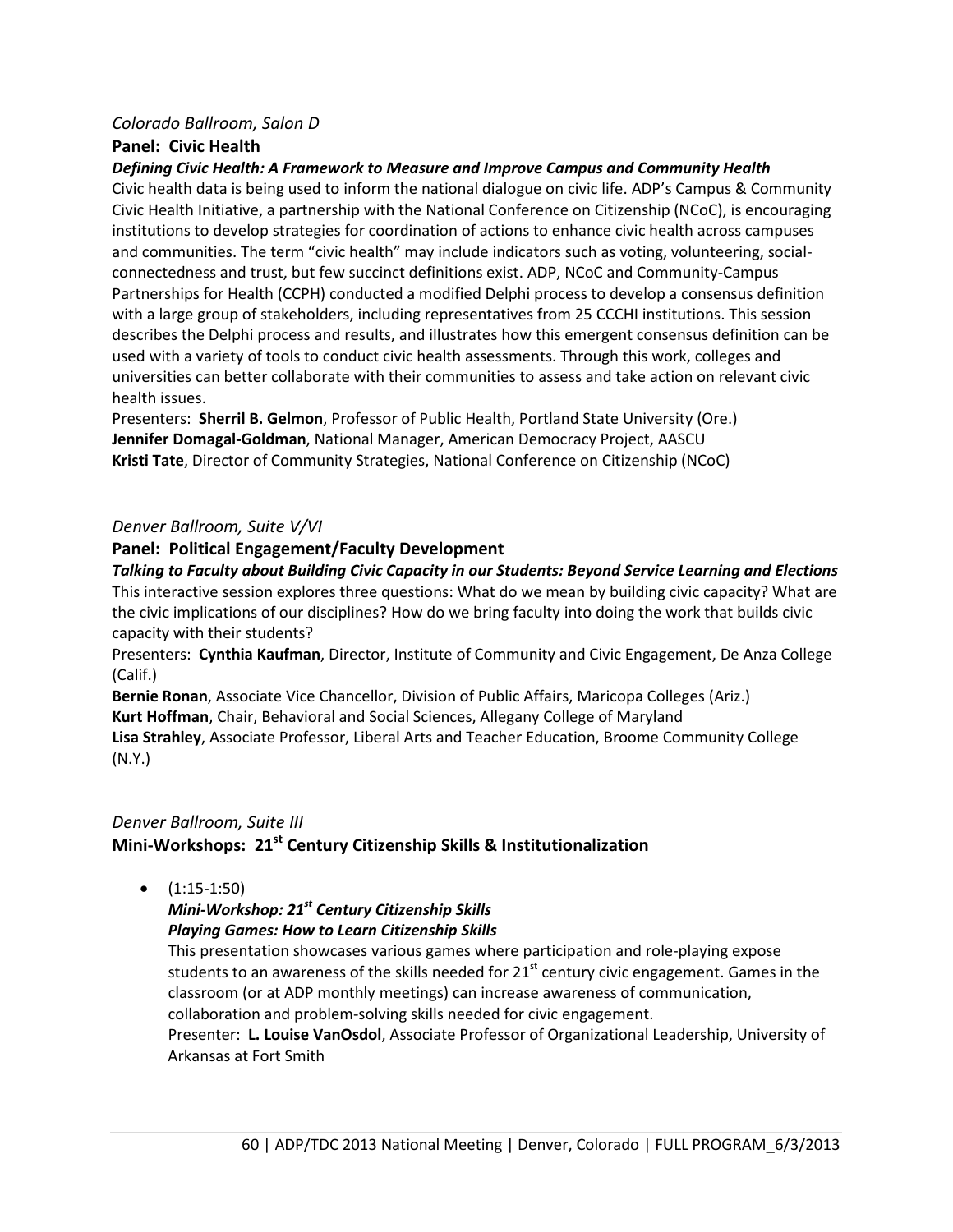## •  $(1:55-2:30)$

#### *Mini-Workshop: Institutionalization*

## *"Saving Fish from Drowning:" Institutionalizing Civic Engagement and the Journey to Reclaim Higher Education as a Public Good*

*Saving Fish from Drowning* is both title and parable framing Amy Tan's 2005 novel of good intentions and unexpected outcomes. It can also be a cautionary tale for civic engagement programs. Institutionalizing civic engagement programs requires us to: a) clearly identify the problems of inequality and injustice and to b) provide structures to engage shared community concerns through the tools of critical, not market, analysis.

Presenters: **Maryjoan Bull**, Assistant Professor, Geography and Regional Planning; **Marsha Marotta**, Dean of Undergraduate Studies; **David Smailes**, Associate Professor/Chair; **Phil Zampini**, Professor of Political Science; and **Ron'na Lytle,** Administrative Assistant, World Language Studies, Ethnic and Gender Studies, Westfield State University (Mass.)

#### *Denver Ballroom, Suite I/II*

## **Workshop: Global Citizenship**

## *What Global Challenges Students Learn from Each Other*

The 21<sup>st</sup> century promises evolving issues and shifting boundaries, information explosions and redefined environmental frontiers. Presenting these overwhelming forecasts as reality is, in itself, a challenge to students who live fast-paced, complicated lives with consuming immediacy. This workshop looks at the connections between today and tomorrow and the need to see oneself as a global citizen. Participants become members of a global village as we look at solutions to the challenges of life in 2015—on this planet.

Presenter: **Amy Jordan**, Assistant Professor, Organizational Leadership and ADP Campus Coordinator, University of Arkansas at Fort Smith

## *Denver Ballroom, Suite IV*

## **Workshop: Institutionalization**

#### *Finding Your Place in Your Evolving Commons*

The 2013 Keene State College (N.H.) Symposium, *Finding Your Place in the Evolving Commons,* is about understanding, locating and taking responsibility for our places in the public spaces we set aside for care and cultivation of the resources, public and private, that we share in community with others. The *commons* refers to this space, recognizing that its reality is often rooted in, but not limited to, physical locality and literal presence. More traditional terms like *commonweal* and *commonwealth* speak about the resources and legacies entrusted to us that we tend and cultivate in that domain. We hope to use the shared wisdom of our participants to engage in a dialogue about civic engagement in an evolving commons.

Presenters: **Hank Knight**, Director of the Cohen Center for Holocaust Studies; **Kim Schmidl-Gagne**, Program Coordinator; and **Patrick Dolenc**, Professor of Economics, Keene State College (N.H.)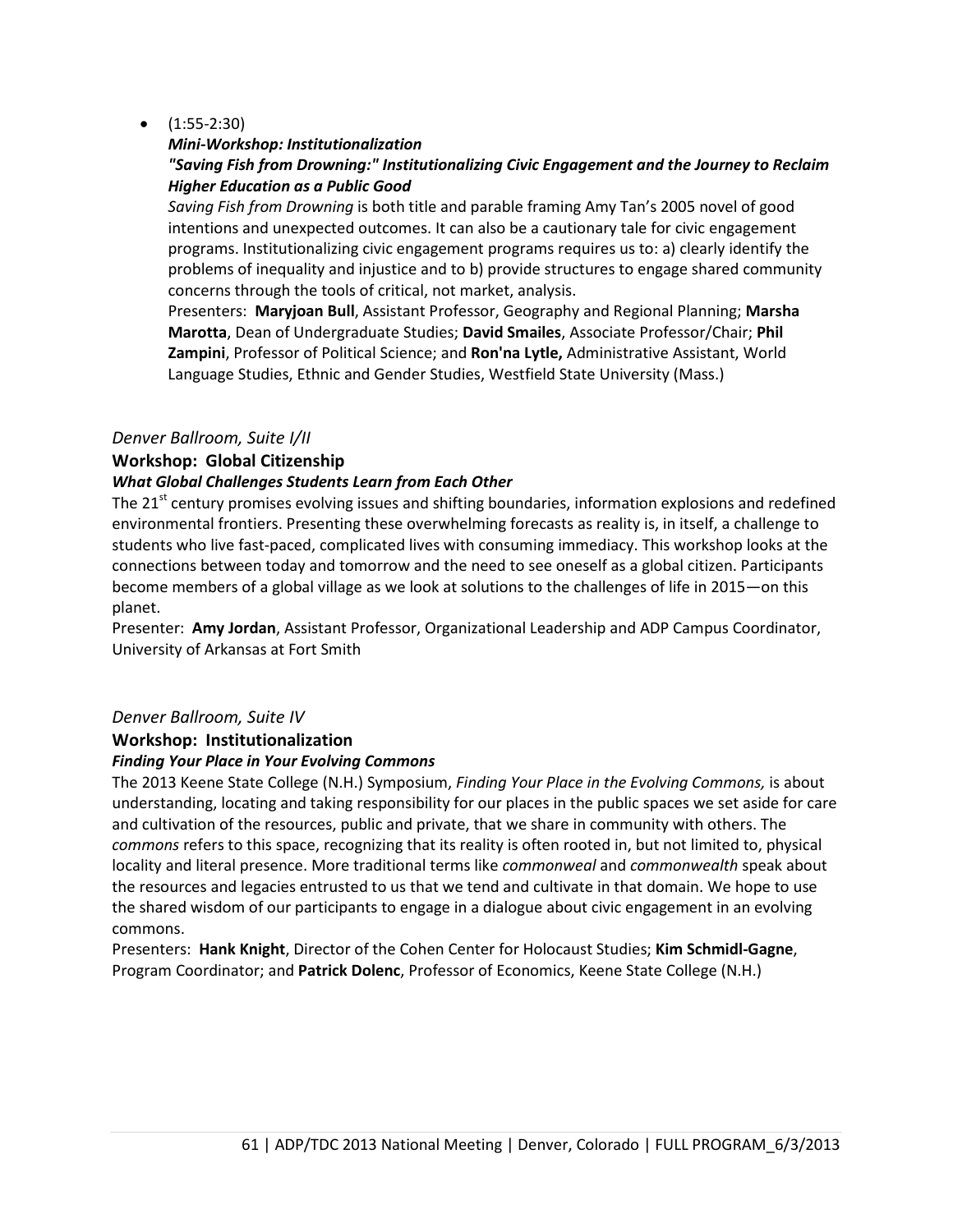

**PROGRAM SESSION BLOCK VI Saturday, June 8, 2013 2:45 p.m. – 4 p.m.**

**ADP/TDC 2013 National Meeting | Denver, CO**

## *Colorado Ballroom, Salon B* **Concurrent Session: Institutionalization**

• *Creating a Culture of Civic Engagement on a Nonresidential Community College Campus* Mount Wachusett Community College Student Life Department has developed a number of successful annual programs that have engaged students, faculty, staff, alumni and community members to create a culture of civic engagement on our campus. These programs are reviewed in this session.

Presenter: **Gregory Clement**, Assistant Dean of Students, Mount Wachusett Community College (Mass.)

# • *Campus Grants: Eights Years of Promoting Engagement Across UCM's Campus*

For eight years, ADP at the University of Central Missouri has used grants to support pockets of engagement in student groups, classes, programs and activities. This presentation will explain the grant program and how it creates multidisciplinary engagement. It will also explore how it empowers students to develop their own programs, and, in the process, facilitates students in learning and developing noteworthy life-long learning skills.

Presenter: **Shari Garber Bax**, Vice Provost of Student Experience and Engagement and ADP Campus Coordinator, University of Central Missouri

• **Creating an Academic Space for Community Engagement Online**

This session highlights an innovative 9-credit community-engaged leadership certificate program that will be delivered though an innovative anti-MOOC online format. The program is the product of a series of engaged campus-community partnerships. The presentation focuses on how the methods of democratic engagement, embodied within the certificate program, will increase student access without losing the learning intimacy of a traditional discussion-based seminar.

Presenter: **Brandon W. Kliewer**, Assistant Professor of Civic Engagement & Campus Director, American Democracy Project, Florida Gulf Coast University, and Civic Engagement Fellow, The Points of Light Institute, Florida Gulf Coast University & The Points of Light Institute

## *Colorado Ballroom, Salon C*

**Concurrent Session: Civic Learning in the Curriculum**

• *Student Led Projects: Active Learning with Impact*

Our classrooms are places where we can build a democracy through education and experience. We can accomplish this this by empowering our students, giving them a voice and teaching them to accept responsibility. Learn how you can build a dynamic classroom community through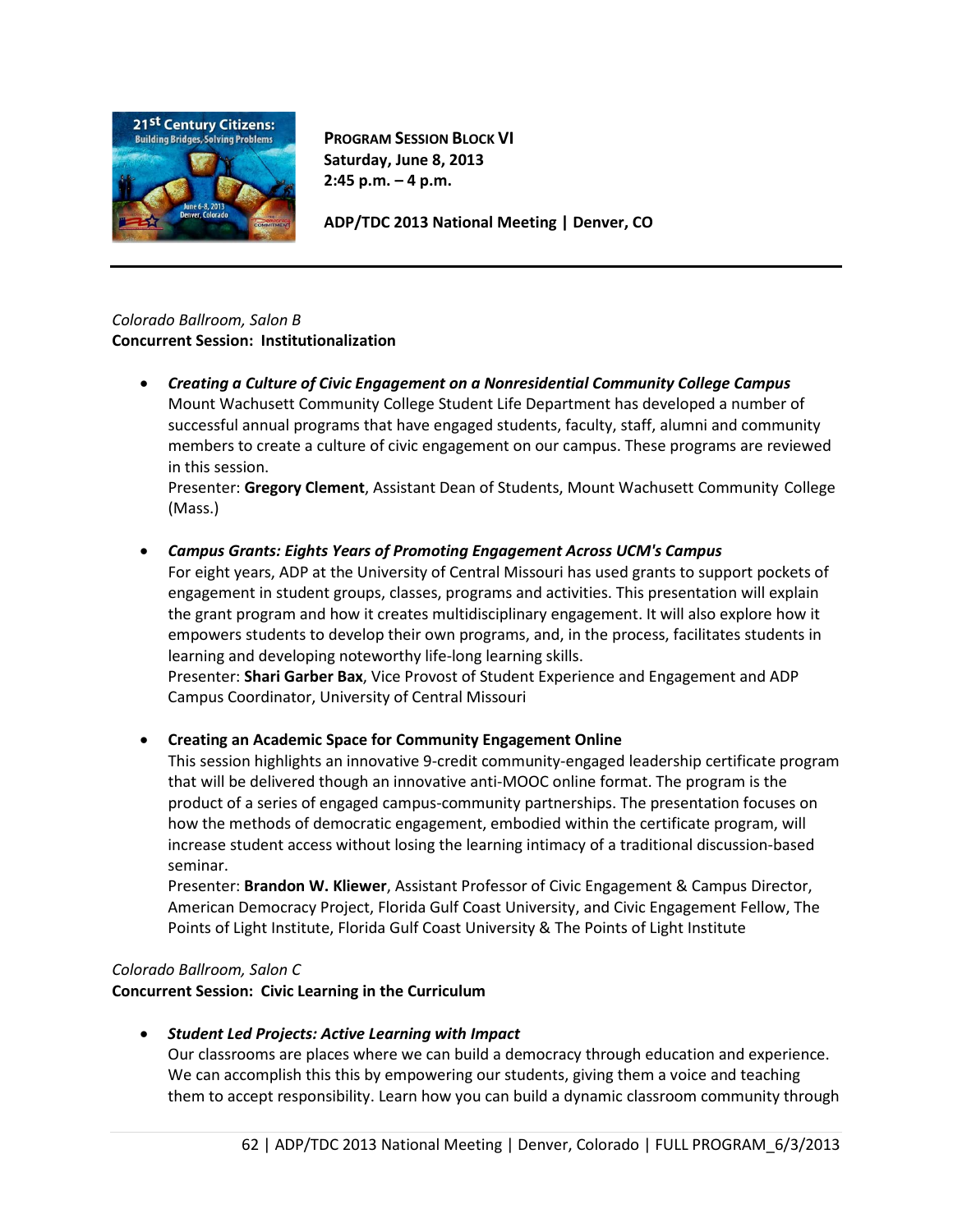our active learning strategies. Presenters lead you through some of the experiences within the classroom, extending to the greater community.

Presenters: **Fagan Forhan**, Director of Experiential Learning Opportunities & Civic Engagement and **Maureen Provost**, Associate Professor of Early Childhood Education, Mount Wachusett Community College (Mass.)

• *Experiential Learning Explored: Practical Applications and Outcomes of Service Learning* This session explores David Kolb's theoretical basis for experiential and service learning. Results of a research study comparing the outcomes of a service learning class to a non-service learning class will be described. Examples of service learning projects and hints for successful service learning activities will be discussed.

Presenters: **Rhonda Eaker**, Director, The Applied Learning Center and **Bethany Fleck**, Assistant Professor, Psychology, Metropolitan State University of Denver (Colo.)

# *Colorado Ballroom, Salon D*

#### **Concurrent Session: Political Engagement**

• *The Impact of Mock Presidential Elections on Civic Engagement*

This presentation describes and discusses the impact of mock presidential election simulations held at Western Illinois University in 2007 and 2011. The Mock Presidential Election was a fivenight event that allowed students to experience how the presidential election process works. Over 1,000 students participated each year. Survey results suggest that participants increased their levels of knowledge and civic engagement.

Presenter: **Keith Boeckelman**, Professor and Chair, Department of Political Science, Western Illinois University

• *Assessing Student-Driven Research Using CIRCLE's Model of Political Participation in a First-Year Seminar*

Student-driven research on political participation at Kennesaw State University is highlighted in this presentation. The results are presented with a concurrent focus on methodology and duplication.

Presenter: **Carlton A. Usher, II**, Associate Professor of Political Science, Kennesaw State University (Ga.)

• *The 40th Anniversary of Roe v. Wade: Engaging Students and the Community in a Highly Controversial Issue at Ferris State University*

January 22, 2013 marked the 40-year anniversary of the U.S. Supreme Court's Roe v. Wade decision. The Ferris State PEP adopted this as its 2013 theme. Ideologically opposing speakers were invited to conduct a public presentation and engage students and the community. This session discusses the planning and implementation challenges associated with organizing and staging this event.

Presenters: **Richard W. Griffin**, Professor of Political Science & PEP Campus Co-coordinator; **Richard Hewer**, Associate Professor of Business & PEP Campus Co-coordinator; and **Sandra Alspach**, Professor of Communication & PEP Steering Committee, Ferris State University (Mich.)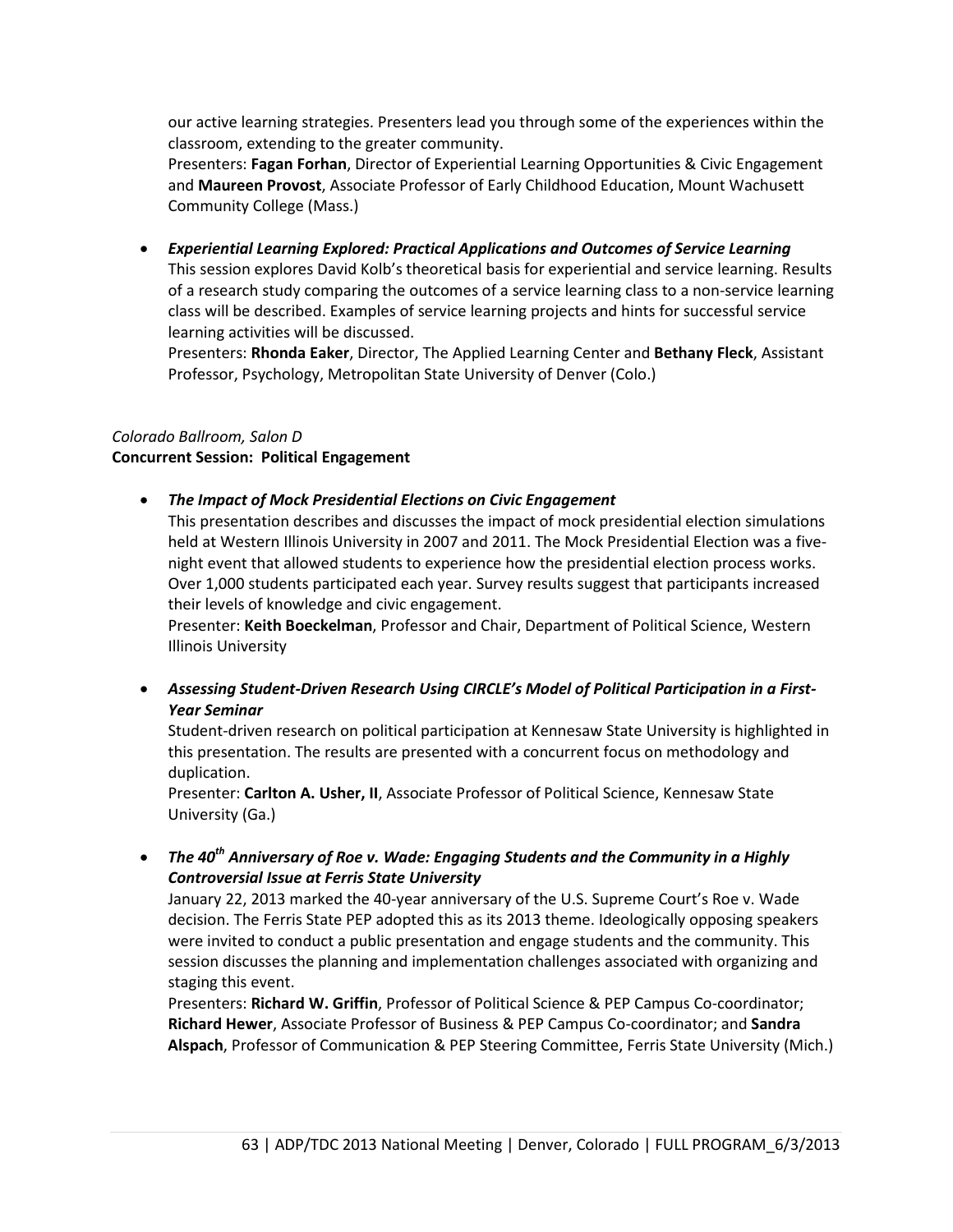## *Colorado Ballroom, Salon G* **Concurrent Session: eCitizenship**

## • *Is Virtual Service Learning Feasible? Results from the FHSU Pilot*

With the growth of online education, service learning appears to have a marginal presence. Two faculty members in different colleges at Fort Hays State University sought to integrate service learning into classes developed for online delivery in the spring of 2013. The faculty shares the service learning structure, including results from a pre-test/post-test assessment related to learning objectives, civic learning and leadership skills.

Presenters: **Chap Rackaway**, Associate Professor of Political Science and **Lorie Cook-Benjamin**, Assistant Professor of Teacher Education, Fort Hays State University (Kan.)

• *The Fun and Scholarship of Embedding eCitizenship in Online Distance Education* In 25 years, the presenter has taught 1,000 students online and observed that the determiners of success in online education align well with those in eCitizenship, e.g., engagement predicts success in both. Attendees explore the relationship between online education and eCitizenship and identify activities for online courses to increase eCitizenship and educational success. Presenter: **Rich Halstead-Nussloch**, Professor of Information Technology, Southern Polytechnic State University (Ga.)

#### • *Engaging Your Campus through Social Media*

Not all social media is created equal. However, living in the era of technology, when the choices and possibilities seem endless, it may appear so. Students from the University of Central Missouri discuss the differences between current social media outlets and how these free marketing tools will engage campus communities in a drastic way. Presentation includes demonstrations, steps to create an effective social media plan, and breakout brainstorming activities.

Presenters: **Taylor Hermann**, Office of Sustainability Coordinator and **Kaytlynn Clemons**, Marketing and Public Relations Coordinator, Office of Student Experience and Engagement, University of Central Missouri

## *Colorado Ballroom, Salon H* **Concurrent Session: Global Citizenship**

• *Coaching 21st Century Students: The Global Challenges Curriculum as a Vehicle for Aligning Private and Public Purpose*

Presenters Mills and Hamlin share teaching strategies they have used in their Global Challenges classes to help students take the global to the personal, using their understanding of these future trends to thoughtfully guide the choices they make today and enhance their capacity for  $21<sup>st</sup>$  century citizen leadership.

Presenters: **Shala Mills**, Chair and Professor of Political Science and **Darrell Hamlin**, Senior Fellow of the Center for Civic Leadership and Assistant Professor of Justice Studies, Fort Hays State University (Kan.)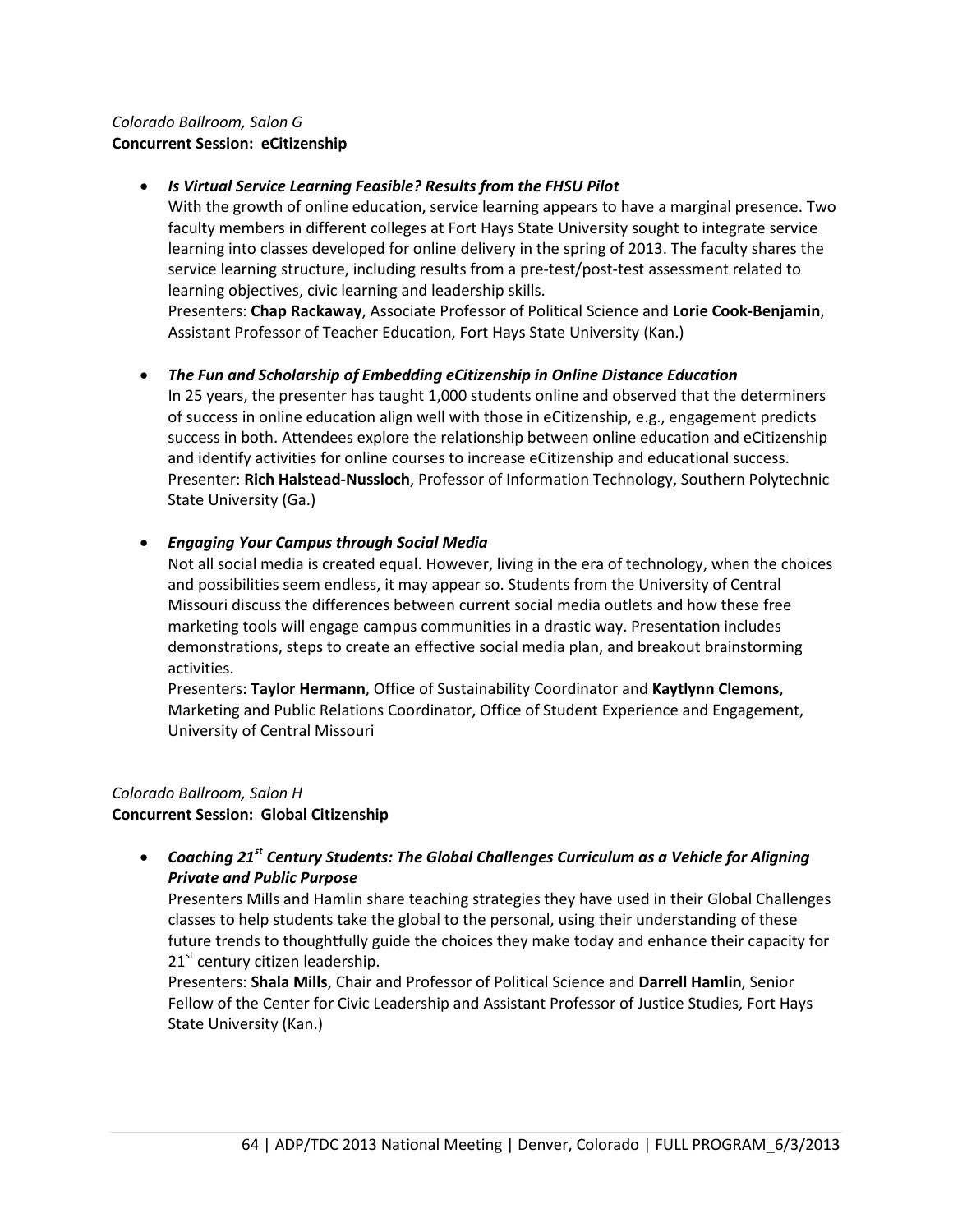• *Kennesaw State University's Global Engagement Scholars: A First-Year Experience that Emphasizes Academics and Global Issues*

Kennesaw State has developed a first-year experience that provides students with the opportunity to interact with the national entities that are addressing many of the recognized global challenges. Students travel to Washington, D.C. to meet with leaders from the Pentagon, the State Department, the U.S. Institute for Peace, and lawmakers. Through dialogue and participation in problem-solving simulations, students examine emerging trends in the geopolitical world.

Presenters: **Michael Todd Shinholster** and **Ken Hill**, Lecturers, University College, First-Year Programs, Kennesaw State University (Ga.)

• *Building Bridges Over Troubled Waters: Engaging First-Year Students in Building Cultural Competence and Global Awareness*

The presenters share how the theme of food was used to explore cultural differences in four quasi-linked classes and the techniques used to involve English Developmental students with the Bridging Culture initiative. Participants should leave the session with a better understanding of how to proactively create opportunities for credit and developmental students to expand their knowledge of cultural and diversity projects.

Presenters: **Cora Ann Williams**, Professor of Speech Communication; **Dalia Khalaf**, Lead Faculty and Professor of English Developmental Education; and **Stephanie Kelly**, Professor of History and Advisor of the College Democrats, Lone Star College - Kingwood (Texas)

## *Colorado Ballroom, Salon I* **Concurrent Session: Faculty Development**

• *The Importance of Faculty Learning Communities and Service in Campus Culture: Blended Learning & Crossing Disciplines in Higher Education*

Speakers explore how Faculty Learning Communities (FLC) have provided universities with innovative avenues to bring faculty together to discover initiatives. Service learning is the choice FLC theme because it is a multi-disciplinary assignment. To facilitate the various generations on our campuses, blended learning will be examined as a medium to transition from previous pedagogical approaches.

Presenters: **Ana-Maria Medina**, Assistant Professor of Spanish and **María Rey-López**, Associate Professor, Metropolitan State University of Denver (Colo.)

• *Building Faculty/Staff Learning Partnerships to Enhance Civic Engagement: Lessons Learned on a Regional University Campus*

Facilitated by the campus' Center for Civic Engagement (CCE), faculty and staff educators at Miami University Hamilton now collaborate on a broad range of civic engagement and community building events. This presentation describes the CCE and its growing range of oncampus and community partnerships; it also reviews lessons learned from 2012-13 programming efforts and provides practical tips on how to promote faculty-staff collaborations. Presenters: **John P. Forren**, Assistant Professor of Political Science and **Sarah E. Woiteshek**, Director, Center for Civic Engagement, Miami University Hamilton (Ohio)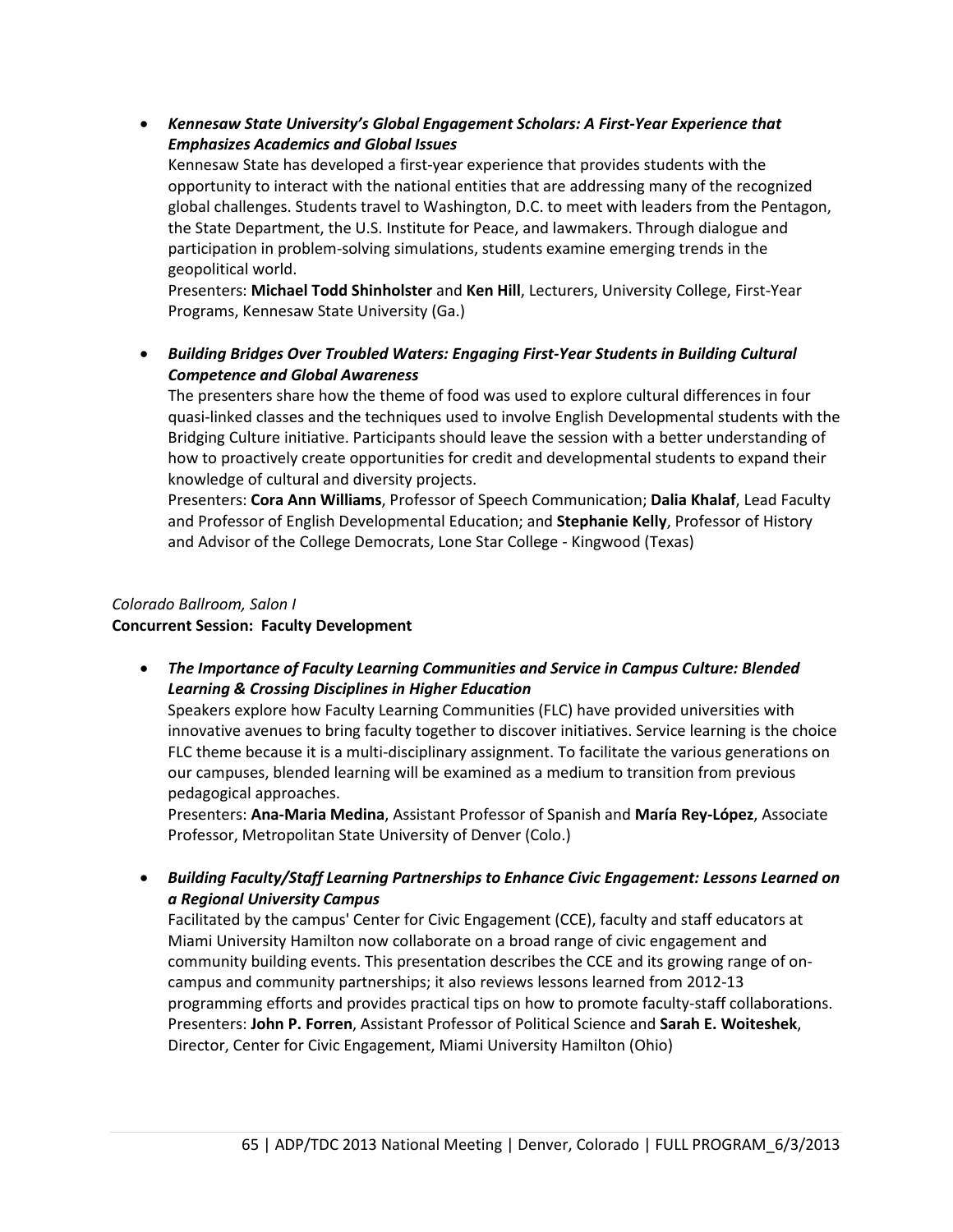## • *How We Did It: Alternative Spring Break*

Only recently have community colleges started to recognize the civic benefits of Alternative Spring Break (ASB) programs, which have been the norm at four-year institutions for years. Organizers of the pilot ASB project at Lone Star College - Kingwood share their experiences of starting, funding and identifying partners to build a successful ASB program designed to transform students into active problem solvers within their communities. Presenters: **Raul Reyes**, Professor of History and **David Putz**, Professor of Political Science, and Director, Honors Program, Lone Star College - Kingwood (Texas)

## *Colorado Ballroom, Salon J*

**Concurrent Session: Civic Learning in the Curriculum**

• *Scholar Activism and Course Design: Project Freedom School and Afrocentric Community Organizing*

Western Kentucky University's Institute for Citizenship & Social Responsibility developed a course, "Project Freedom School," based on a campus-wide discussion regarding the death of Trayvon Martin. Black students vocalized a need for a safe space to address student-identified issues, including race, gender, power distribution, African-American culture and diversity. Presenters: **Jacqueline Adams**, Graduate Assistant and Public Achievement Coordinator and **Cierra Waller**, Office Associate, Institute for Citizenship and Social Responsibility, Western Kentucky University

## • *Teaching for Active Citizenship: Lessons from the Civil Rights Movement*

Seventy percent of states either ignore or teach a simplistic version of the civil rights movement, a critical era in U.S. history particularly relevant to civic engagement. This presentation explores the challenges of demystifying social change and teaching a more complex civil rights history to help students become the informed, engaged citizens our democracy needs. Presenter: **Debra L. Schultz**, Assistant Professor of History, Kingsborough Community College (N.Y.)

## • *Infusing Diversity in the Classroom through Civic Engagement*

Using mass media as an example, this session focuses on how diversity and civic engagement are infused in class, and how to build relevant, creative projects to stimulate critical and creative thinking. Participants consider the role of mass media, whether or not it adequately represents our nation, and then create, brand and promote a performance artist using mass media. Topics include race, gender, pluralism, etc.

Presenter: **Wanda Pothier-Hill**, Adjunct Professor of English, Mount Wachusett Community College (Mass.)

## *Colorado Ballroom, Salon A*

# **Panel: Community Partnership, Engagement & Organizing** *From the Edge of the Margin: How Buffalo P-20 Stakeholders are Re/Inventing Community Engagement*

This panel presentation reflects a trans-disciplinary, multi-voiced approach to urban critical engagement, community involvement and academic achievement. Panelists share the triumphs and struggles of a unique collaboration between urban P-20 stakeholders as they embarked upon the development of a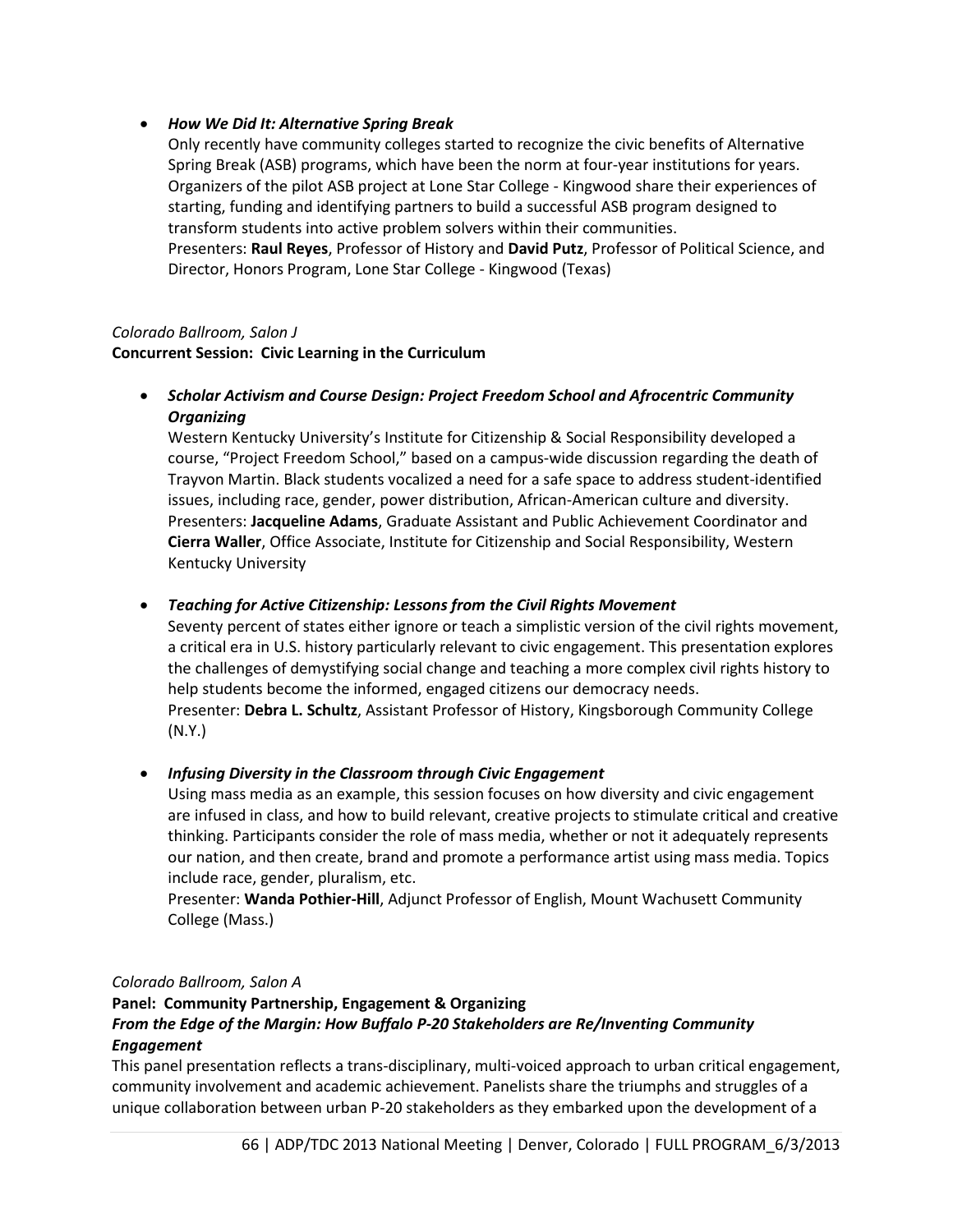learning community project that paired first-year college students with public school adolescents to explore community engagement. Drawing upon the Public Achievement model and a deliberate set of academic objectives, first-year college students and middle-school youth engaged in learning experiences that helped to increase the awareness of local, national and historical educational injustices and their impact on the immediate lives of students. Moreover, these students explored a range of empowerment tools to redress these injustices in an effort to improve and enhance students' life chances. Time is allocated for audience feedback for future project implementation. Presenters: **Jevon D. Hunter**, Assistant Professor, School of Education and **Kathy L. Wood**, Associate Dean, School of Education, Buffalo State College, SUNY

#### *Denver Ballroom, Suite I/II*

#### **Panel: Civic Learning in the Curriculum**

#### *Blending Advocacy and Research into High Impact Learning Opportunities for Students*

Simultaneously engaging students in high-impact practices such as undergraduate research and civic engagement requires a curriculum that blends skills in research, advocacy and social action. In partnership with community organizations, new courses have been developed to teach students the relationship between research, citizenship and advocacy. The objective was to create a mix of highimpact learning opportunities around significant civic engagement issues that need to be explored in more depth to empower students to become engaged in public policy.

Presenters: **Marj Droppa**, Assistant Professor of Health Science; **Mike McCarthy**, Lecturer in Communications; **Mark Gempler**, Associate Director of the Student Center; Wes Martin, Associate Professor of Political Science; and **Kim Schmidl-Gagne**, Program Coordinator, Keene State College (N.H.)

#### *Denver Ballroom, Suite III*

#### **Panel: Political Engagement/Disengaged Student Population**

*Yes, Politics is for Young People! The Impact of Students Engaging Students in the Election and Beyond* With the launching of The Democracy Commitment Student Club, student leaders at Delta College (Mich.) have provided creative opportunities for Delta students to engage in the election—and stay engaged after the votes are cast. Their ideas have generated creative campaigns such as the DeltaVotes! registration drive, during which more than 500 individuals registered to vote. Through a campus-wide competition, this drive involved about 90 Delta students getting other students to register. After the registration deadline in early October, the club focused on informing students about issues, candidates and ballot proposals with a weeklong GOTV effort. Beyond the election, the club leadership is working toward issue awareness by providing a forum for students to identify issues to bring to the attention of lawmakers. Student involvement in these engagement efforts added energy and created the sense that politics is, indeed, something that young people should engage in.

Presenters: **Lisa Lawrason**, Associate Professor of Political Science and **Kimberly Klein**, Assistant Professor of Political Science, Delta College (Mich.)

*Denver Ballroom, Suite IV*

# **Panel: Civic Learning in the Curriculum**

#### *Bridging Cultures at Santa Fe College*

Faculty explore the curricular changes made as part of the AAC&U Bridging Cultures grant that Santa Fe College received. Most of the discussion is on additions to existing courses, including: introducing